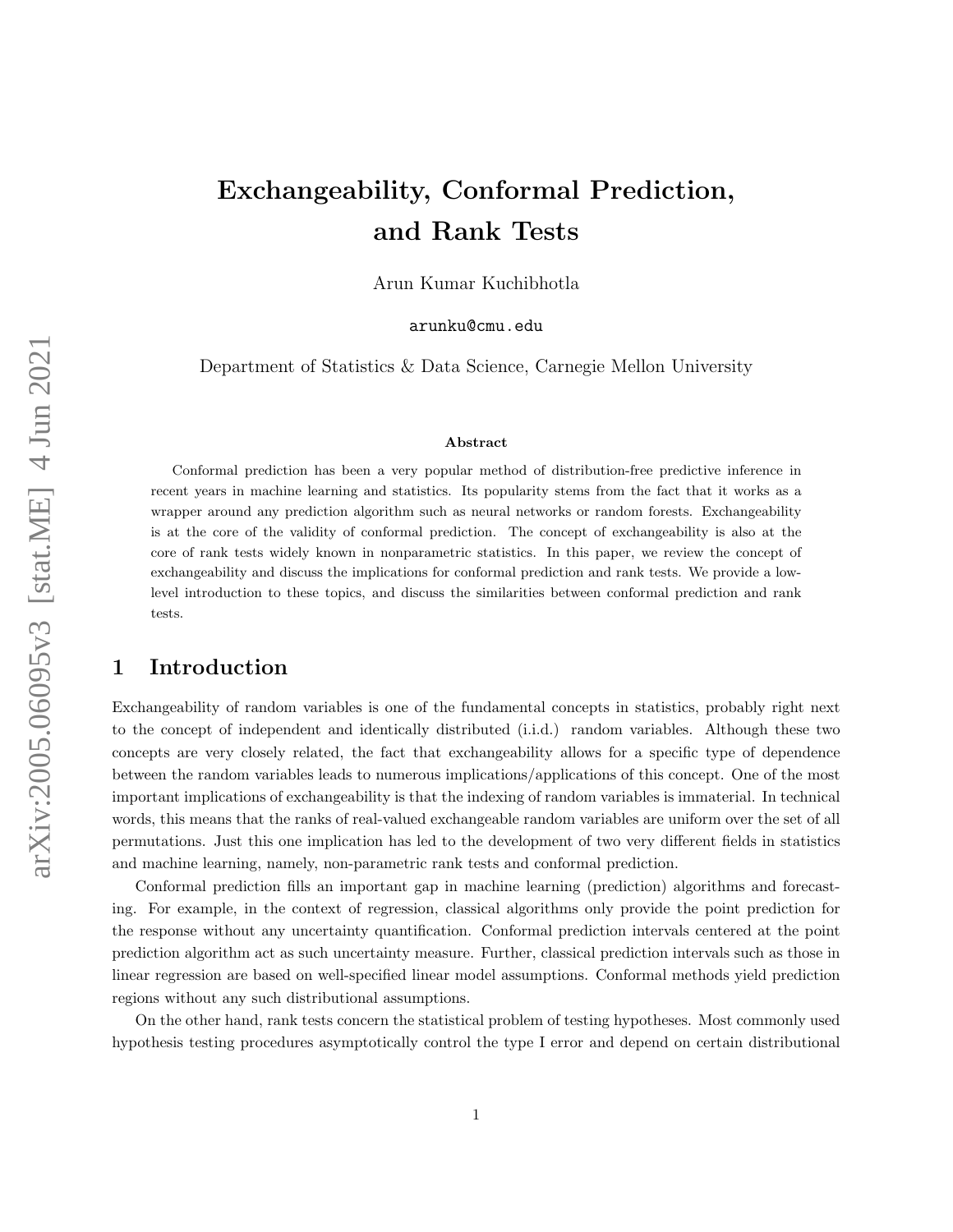assumptions so as to ensure "good" asymptotic properties of the test statistic. Rank tests, when available, are finite sample valid and are distribution-free.

The main purpose of this article is to define exchangeability, discuss its implications, and then exposit the uses of this concept for conformal prediction and rank tests. Both conformal prediction and rank tests make significant use of exchangeability to yield finite sample guarantees for prediction regions and type I error control, respectively, without any distributional assumptions. Conformal prediction regions for data in arbitrary dimensions has been well discussed in the literature, while rank tests for arbitrary dimensions is not as widely discussed. This is not to say that rank tests for multivariate or high-dimensional cases are unknown; see [Friedman](#page-29-0) [\(2003\)](#page-29-0), [Vayatis et al.](#page-32-0) [\(2009\)](#page-32-0) for some works. The popularity of conformal prediction stems from the fact that it can be wrapped around any arbitrary algorithm that provides point predictions and leads to a finite sample valid prediction regions for future observations.

In this article, we show how non-parametric rank tests (usually defined for real-valued cases) can also be thought of as wrappers and be applied to arbitrary spaces. The idea of (data independent) dimension reduction for rank tests in arbitrary spaces trivially leads to a finite sample type I error control as mentioned in [Matthews and Taylor](#page-31-0) [\(1996\)](#page-31-0) and Lhéritier [\(2015\)](#page-30-0). Note that this also includes the case of transformations based on sample splitting as noted in [Friedman](#page-29-0) [\(2003\)](#page-29-0) and [Vayatis et al.](#page-32-0) [\(2009\)](#page-32-0). In this article, we show that the dimension reduction algorithm need not be independent of the data.

Conformal prediction pioneered by [Vovk et al.](#page-32-1) [\(2005\)](#page-32-1) was introduced to the statistics community by [Lei](#page-30-1) [et al.](#page-30-1) [\(2013\)](#page-30-1) and further explored in several works [\(Lei and Wasserman,](#page-30-2) [2014;](#page-30-2) [Lei et al.,](#page-30-3) [2018;](#page-30-3) [Chernozhukov](#page-28-0) [et al.,](#page-28-0) [2018;](#page-28-0) [Romano et al.,](#page-31-1) [2019;](#page-31-1) [Foygel Barber et al.,](#page-29-1) [2019;](#page-29-1) [Barber et al.,](#page-27-0) [2021;](#page-27-0) [Chernozhukov et al.,](#page-28-1) [2019;](#page-28-1) [Gupta et al.,](#page-29-2) [2021\)](#page-29-2), among others. For a general overview of the topic, we refer the reader to [Balasubramanian](#page-27-1) [et al.](#page-27-1) [\(2014\)](#page-27-1). The discussion in all of these papers starts with a "conformity" score. In this article, we do not formally define a "conformity" score but show the application of exchangeability and it is done also because similar thinking helps when we discuss rank tests.

The organization of the article is as follows. In Section [2,](#page-2-0) we introduce the concept of exchangeability and discuss its implications for ranks of real-valued random variables. Exchangeability is a very intuitive concept that can make it hard to verify rigorously, in some cases. For this reason, in Section [2.5,](#page-5-0) we discuss the issue of preserving exchangeability via transformations. In Section [3,](#page-7-0) we discuss the applications of the implication of exchangeability for the construction of distribution-free finite sample valid prediction regions. In Section [4,](#page-20-0) we discuss the applications of the implication of exchangeability for the construction of distribution-free finite-sample valid rank tests for testing equality of distributions as well as testing independence of two random variables. In both these tests of hypotheses, we allow the random variables to take values in an arbitrary space, thus showing the full strength of exchangeability for this application. In Section [5,](#page-26-0) we summarize the article and discuss a few open questions.

Most of the results in the article are either known or standard. All the results follow from the definition of exchangeability.

**Notation.** We use the following notation throughout the article. The notation  $\frac{d}{ }$  represents the equality in distribution of two random variables. We abbreviate the set  $\{1, 2, \ldots, n\}$  by  $[n]$  for any  $n \geq 1$ . We write i.i.d. for independent and identically distributed.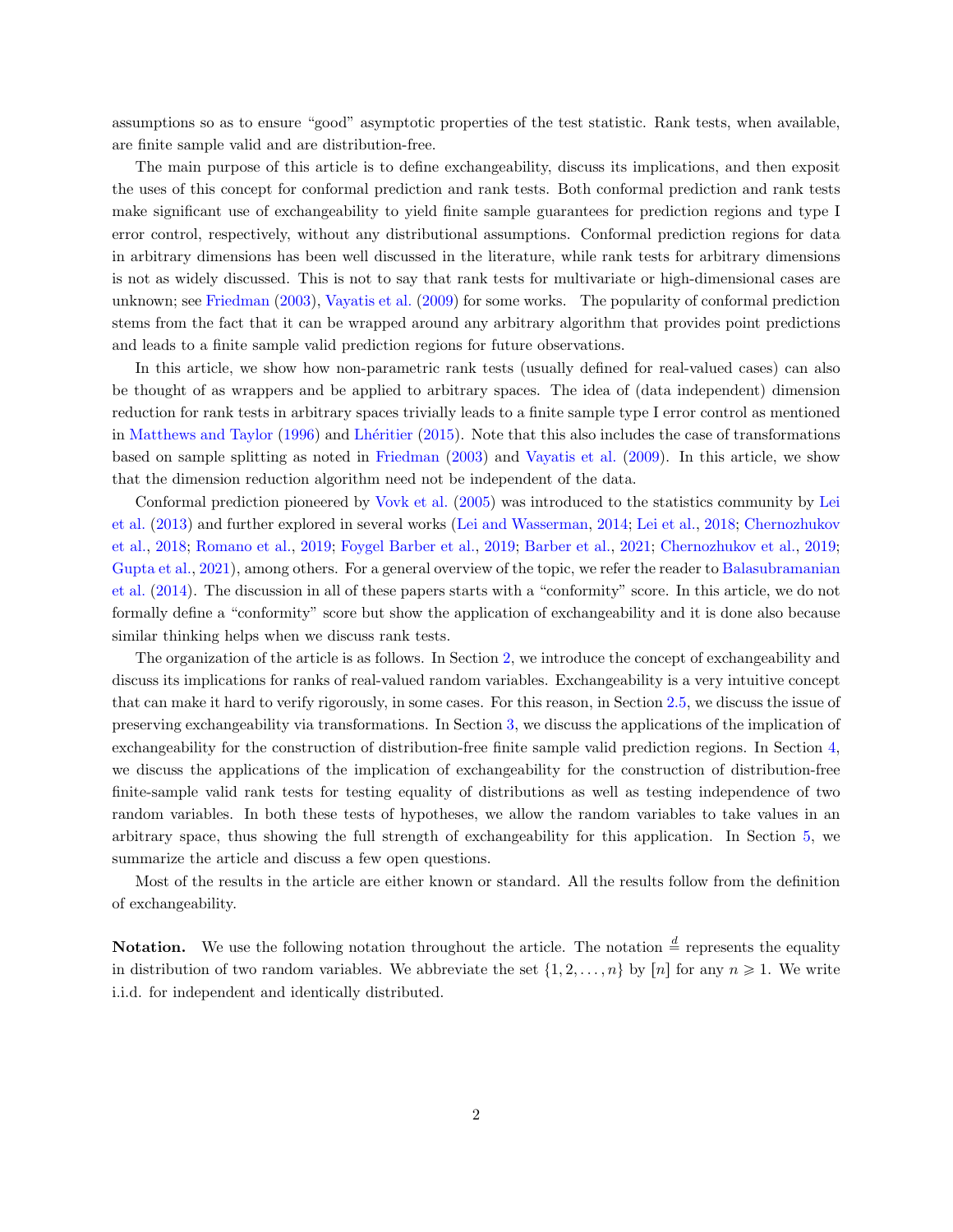# <span id="page-2-0"></span>2 Exchangeability and Implications

### 2.1 Definition of Exchangeability

Random variables  $W_1, \ldots, W_n$  for  $n \geq 1$  are said to be exchangeable if

<span id="page-2-1"></span>
$$
(W_1, \ldots, W_n) \stackrel{d}{=} (W_{\pi(1)}, \ldots, W_{\pi(n)}), \tag{1}
$$

for any permutation  $\pi : [n] \to [n]$ . Intuitively, exchangeability means that the index of the random variables is immaterial. If  $W_1, \ldots, W_n$  are real-valued random variables, then the definition [\(1\)](#page-2-1) is equivalent to the condition that  $(W_1, \ldots, W_n)$  has the same (joint) cumulative distribution function as that of  $(W_{\pi(1)}, \ldots, W_{\pi(n)})$ , that is, for any  $a_1, \ldots, a_n \in \mathbb{R}$ , and any permutation  $\pi : [n] \to [n],$ 

$$
\mathbb{P}(W_1 \leq a_1, \ldots, W_n \leq a_n) = \mathbb{P}(W_{\pi(1)} \leq a_1, \ldots, W_{\pi(n)} \leq a_n). \tag{2}
$$

Here  $\mathbb{P}(\cdot)$  represents the probability of the event with respect to the probability measure of  $(W_1, \ldots, W_n)$ . If  $(W_1, \ldots, W_n)$  has a density  $p(\cdot, \ldots, \cdot)$  with respect to the Lebesgue measure, then this condition is further equivalent to

<span id="page-2-6"></span><span id="page-2-3"></span><span id="page-2-2"></span>
$$
p(a_1, \ldots, a_n) = p(a_{\pi(1)}, \ldots, a_{\pi(n)}), \qquad (3)
$$

for any permutation  $\pi : [n] \to [n]$  and any  $a_1, \ldots, a_n \in \mathbb{R}$ . For random variable in an arbitrary measurable space  $\mathcal{X}$ , definition [\(1\)](#page-2-1) is equivalent to

$$
\mathbb{P}(W_1 \in A_1, \dots, W_n \in A_n) = \mathbb{P}(W_{\pi(1)} \in A_1, \dots, W_{\pi(n)} \in A_{\pi(n)}),
$$
\n(4)

for any permutation  $\pi : [n] \to [n]$  and any Borel measurable sets  $A_1, \ldots, A_n$ . A simple consequence of definition [\(4\)](#page-2-2) is that exchangeable random variables must be identically distributed. To see this, fix a  $j \in [n]$  and take the  $\pi : [n] \to [n]$  such that  $\pi(1) = j$ . Choosing  $A_2 = A_2 = ... = A_n = \mathcal{X}$  in [\(4\)](#page-2-2) yields  $\mathbb{P}(W_1 \in A_1) = \mathbb{P}(W_i \in A_1)$  and because  $j \in [n]$  is arbitrary, the result follows. Hence, *identical distributions* is a necessary (but not a sufficient) condition for exchangeability.

Further, it is not hard to verify using [\(4\)](#page-2-2) that if  $W_1, \ldots, W_n$  are independent and identically distributed (i.i.d.), then they are exchangeable.

#### <span id="page-2-5"></span>2.2 Examples and Counter-examples

In the following, we provide a few examples of exchangeable random variables.

1. Suppose  $W_1, W_2$  have the joint distribution

<span id="page-2-4"></span>
$$
\begin{pmatrix} W_1 \\ W_2 \end{pmatrix} \sim N \left( \begin{pmatrix} 0 \\ 0 \end{pmatrix}, \begin{pmatrix} 1 & \rho \\ \rho & 1 \end{pmatrix} \right). \tag{5}
$$

For any  $\rho \in [-1, 1]$ , exchangeability of  $W_1$  and  $W_2$  can be verified readily using [\(3\)](#page-2-3). Suppose the mean of the bivariate normal distribution in [\(5\)](#page-2-4) is changed to  $(\mu_1, \mu_2)^T$ . In this case,  $W_1$  and  $W_2$  are not exchangeable unless  $\mu_1 \neq \mu_2$ . This follows by noting that  $W_1$  and  $W_2$  do not have the same marginal distribution if  $\mu_1 \neq \mu_2$ .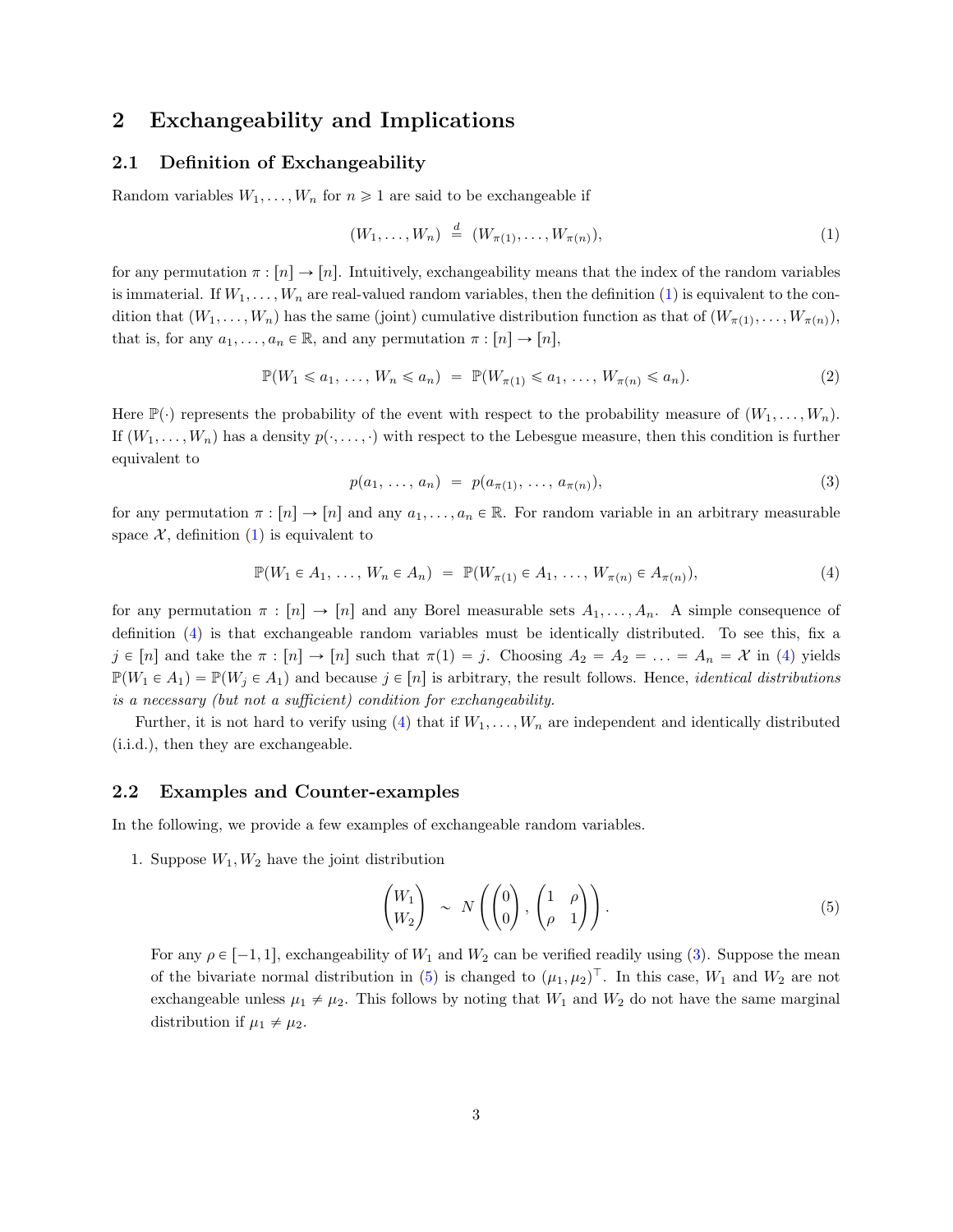2. Suppose  $W_i = X_i + Z$  for i.i.d. random variables  $X_i$  and another random variable Z independent of  $X_1, \ldots, X_n$ . Then  $W_1, \ldots, W_n$  are exchangeable. To prove this, note that

$$
\mathbb{P}(W_1 \leq w_1, \dots, W_n \leq w_n) = \mathbb{E}[\mathbb{P}(W_1 \leq w_1, \dots, W_n \leq w_n | Z)]
$$
  
\n
$$
= \mathbb{E}[\mathbb{P}(X_1 \leq w_1 - Z, \dots, X_n \leq w_n - Z | Z)]
$$
  
\n
$$
\stackrel{(a)}{=} \mathbb{E}[\mathbb{P}(X_1 \leq w_1 - Z | Z) \cdots \mathbb{P}(X_n \leq w_n - Z | Z)]
$$
  
\n
$$
\stackrel{(b)}{=} \mathbb{E}[P_X(w_1 - Z) \cdots P_X(w_n - Z)]
$$
  
\n
$$
= \mathbb{P}(W_{\pi(1)} \leq w_1, \dots, W_{\pi(n)} \leq w_n).
$$

Here (a) follows from the assumption that  $X_1, \ldots, X_n$  are independent and (b) follows from the assumption that  $X_i$ 's are identically distributed with distribution function  $P_X(\cdot)$ . Finally, the last equality follows by retracing the steps with a permutation. Observe that the random variables  $W_1, \ldots, W_n$  are not independent and their dependence stems from the common random variable Z. This shows that exchangeability in general does not imply independence.

3. Suppose  $W_i = f(X_i, Z)$  for a function f, i.i.d. random variables  $X_1, \ldots, X_n$  and another random variable Z independent of  $X_1, \ldots, X_n$ . Then  $W_1, \ldots, W_n$  are exchangeable. The proof is almost verbatim as in the previous case.

#### 2.3 De Finetti's Theorem

A commonality of the last two examples in Section [2.2](#page-2-5) is that there exists a random variable Z conditional on which  $W_1, \ldots, W_n$  are i.i.d.. This represents one of the most general ways of constructing exchangeable random variables. One of the most important results in Bayesian statistics states that if  $n = \infty$ , then there is no other way of constructing exchangeable random variables. Formally, we have the following De Finetti's representation theorem for infinite sequence of exchangeable random variables. The following statement is taken from [Schervish](#page-31-2) [\(2012,](#page-31-2) Theorem 1.49).

**Theorem 1** (De Finetti's Representation Theorem). Let  $(S, \mathcal{A}, \mu)$  be a probability space, and let  $(\mathcal{W}, \mathcal{B})$  be a Borel space. For each n, let  $W_n : S \to X$  be measurable. The sequence  $\{W_i\}_{i=1}^{\infty}$  is exchangeable if and only if there is a random probability measure **P** on  $(W, \mathcal{B})$  such that, conditional on **P** = P,  $\{W_i\}_{i=1}^{\infty}$  are independent and identically distributed with distribution P. Furthermore, if the sequence is exchangeable, then the distribution of **P** is unique, and  $n^{-1} \sum_{i=1}^{n} \mathbb{1}\{W_i \in B\}$  converges to  $\mathbf{P}(B)$  almost surely for each then the distribution of **P** is unique, and  $n^{-1} \sum_{i=1}^{n} \mathbb{1}\{W_i \in B\}$  converges to  $\mathbf{P}(B)$   $B \in \mathcal{B}$ .

[De Finetti](#page-28-2) [\(1929\)](#page-28-2) proved the result only for random variables  $W_i$  taking values in  $\{0, 1\}$ . It was extended to arbitrary compact Hausdorff spaces by [Hewitt and Savage](#page-29-3) [\(1955\)](#page-29-3). Interested readers can refer to [Ressel](#page-31-3) [\(1985\)](#page-31-3) and [Aldous](#page-27-2) [\(1985\)](#page-27-2) for a review and a detailed discussion of probabilistic aspects of exchangeability. The hypothesis that there are infinite number of elements in the sequence is crucial and it can be shown that the result is false for a finite sequence of exchangeable random variables, in general. See [Schervish](#page-31-2) [\(2012,](#page-31-2) Chapter 1, Section 1.2) for a counterexample. Also, see Theorem 1.48 of [Schervish](#page-31-2) [\(2012\)](#page-31-2) for a representation theorem for a finite sequence of exchangeable random variables.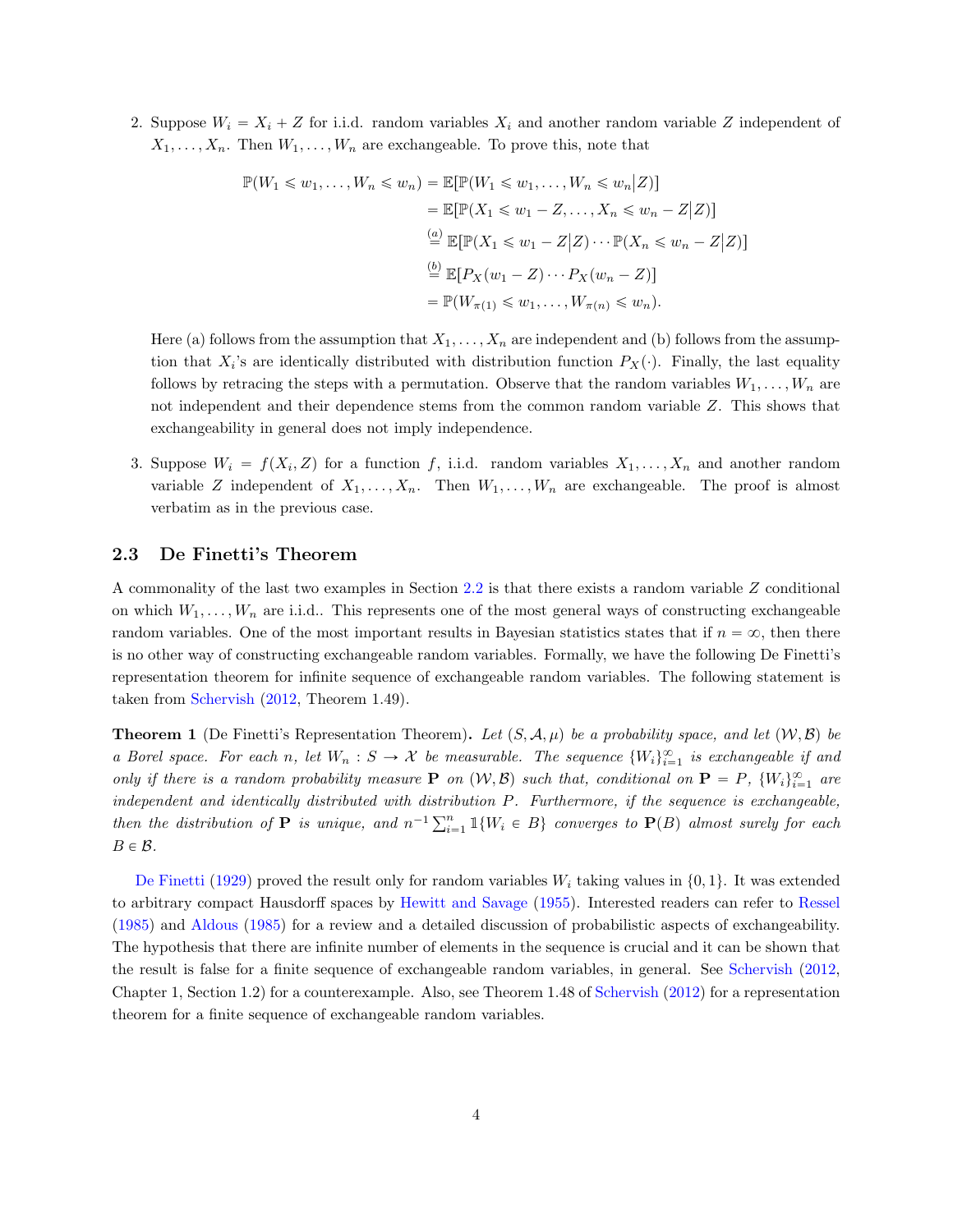#### <span id="page-4-3"></span>2.4 Implication for Ranks

One of the most important implications of exchangeability of real-valued random variables is that the ranks of  $W_1, \ldots, W_n$  (among this sequence) are uniformly distributed on  $\{1, 2, \ldots, n\}$ . If  $\mathcal{X} := \{x_1, \ldots, x_n\}$  is a set with n elements (meaning that all the elements in X are distinct), then the rank of  $x_i$  among X can be defined as

<span id="page-4-0"></span>
$$
rank^*(x_i; \mathcal{X}) := |\{ j \in [n] : x_j \leq x_i \}|.
$$
\n(6)

In other words, rank of  $x_i$  is the number of elements in  $\mathcal X$  (including itself) that are smaller than or equal to  $x_i$ . If the set X has fewer than n elements (meaning that some elements of X are equal), then ranks as defined in [\(6\)](#page-4-0) will lead to ties, that is, the elements of  $\mathcal X$  that are equal get the same rank.

Ranking with ties would, in general, lead to a distribution of  $(\text{rank}(X_i; \mathcal{X}), i \in [n])$  that depends on the distribution of  $X_i$ . For example, if we have a sequence of  $n = 100$  i.i.d. Bernoulli $(p)$  random variables, then the number of 1's and 2's in the sequence of ranks defined by  $(6)$  depends on p. This causes a hindrance to the distribution-free prediction and non-parametric ranks. There are different ways of breaking ties in ranks obtained from [\(6\)](#page-4-0). For simplicity, we consider the following definition (from [Vorlickova](#page-32-2) [\(1972\)](#page-32-2)) of ranks that works for all sequences alike.

<span id="page-4-2"></span>**Definition 1** (Rank). For a set of real numbers  $\mathcal{X} := \{x_1, \ldots, x_n\}$ , define the rank of  $x_i$  among  $\mathcal{X}$  as

$$
\text{rank}(x_i; \mathcal{X}) := |\{j \in [n] : x_j + \xi U_j \leq x_i + \xi U_i\}|
$$
  
= 
$$
\text{rank}^*(x_i + \xi U_i; \mathcal{X} + \xi \mathcal{U}),
$$
 (7)

where  $\xi > 0$  is arbitrary and  $U_1, \ldots, U_n$  are iid Unif $[-1, 1]$  random variables. Here  $\mathcal{X} + \xi \mathcal{U} = \{x_i + \xi U_i :$  $1 \leq i \leq n$ .

Because  $U_1, \ldots, U_n$  are almost surely distinct, we get that  $x_i + \xi U_i$ ,  $i \in [n]$  are also distinct with probability one, irrespective of whether  $x_1, \ldots, x_n$  have ties. Essentially, jittering the original sequence with some noise breaks the ties and brings the situation back to the case of no ties. This is important to obtain the distribution-free nature of the results to be described and with ties this would not be possible. For further convenience, we formally define the jittered sequence.

<span id="page-4-4"></span>**Definition 2** (Jittered Sequence). For any  $n \geq 1$  and sequence  $x_1, \ldots, x_n$  of real numbers, the jittered sequence with parameter  $\xi > 0$  is defined as  $x_1^*, \ldots, x_n^*$  with

<span id="page-4-1"></span>
$$
x_i^* := x_i + \xi U_i.
$$

Here  $U_1, \ldots, U_n$  are iid Unif $[-1, 1]$  random variables. We suppress  $\xi$  in the notation of  $x_i^*$  for convenience.

In general, the definition of rank above depends on  $\xi > 0$ . If  $x_i, i \in [n]$  do not have ties, then  $\text{rank}(x_i; \mathcal{X})$ in [\(7\)](#page-4-1) matches the one in [\(6\)](#page-4-0) as  $\xi$  tends to zero. For a general sequence with ties, the rank in (7) breaks the ties for ranking randomly as  $\xi$  tends to zero. For the purposes of exchangeability, the size of  $\xi$  is immaterial but in practice, fixing  $\xi$  to be a small constant such as  $10^{-8}$  relative to the spacings in the data works as expected for all sets.

Definition [1](#page-4-2) of ranks coupled with the definition of exchangeability implies the following result proved in Appendix [B.](#page-34-0)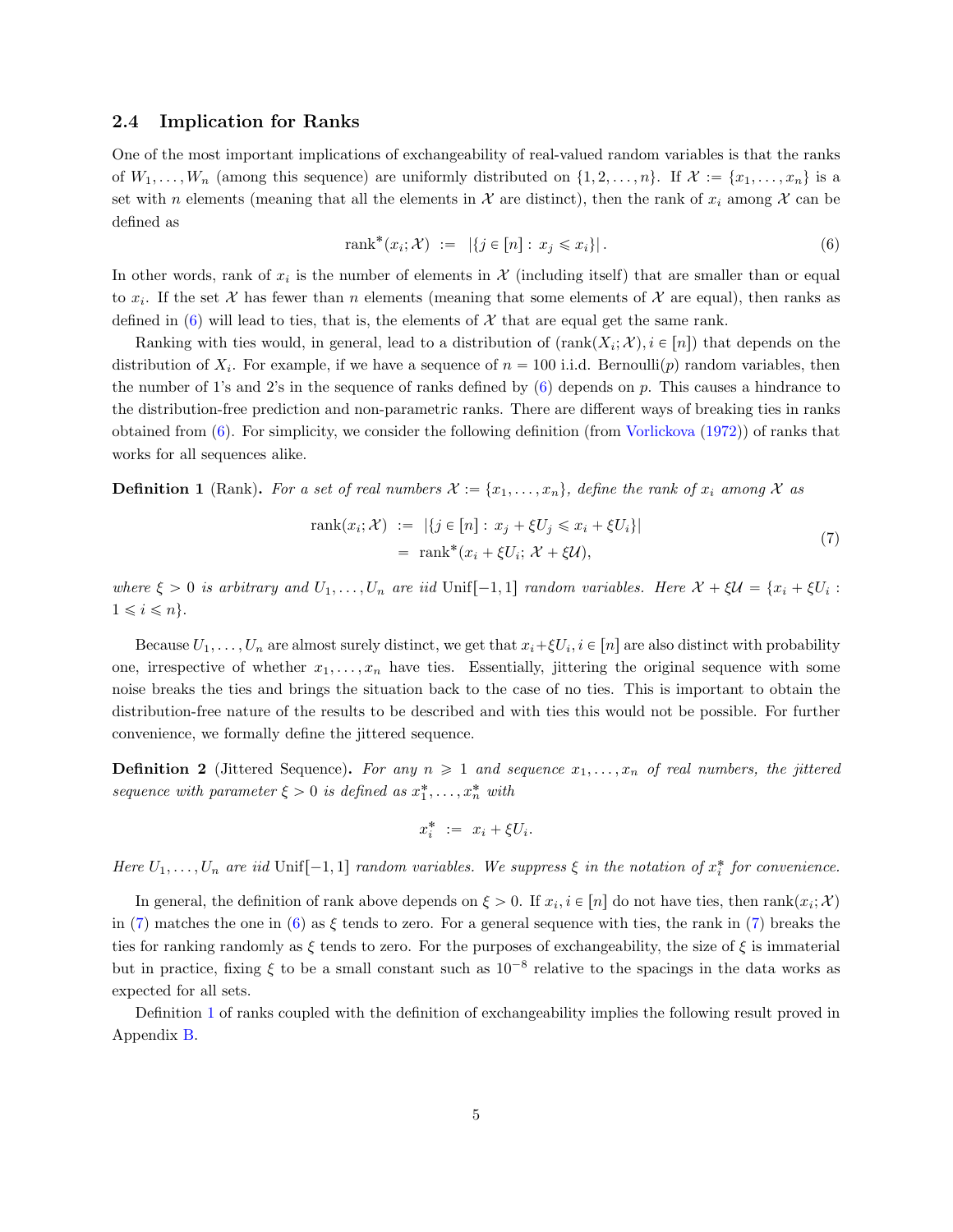<span id="page-5-1"></span>**Theorem 2.** If  $W_1, \ldots, W_n$  are exchangeable random variables, then for any  $\xi > 0$ ,

$$
(\text{rank}(W_i; \{W_1, \ldots, W_n\}) : i \in [n]) \sim \text{Unif } (\{\pi : [n] \to [n]\}).
$$

Here Unif  $(\{\pi : [n] \to [n]\})$  represents the uniform distribution over all permutations of  $[n]$ , that is, each permutation has an equal probability of  $1/n!$ .

Theorem [2](#page-5-1) shows that the ranks of  $W_i, i \in [n]$  are exchangeable, and further that their distribution does not depend on the distribution of  $W_i$ . It should be mentioned here that the distribution of the ranks is computed including the randomness of  $U_1, \ldots, U_n$ ; they are not conditioned on. This theorem also represents one of the most useful implications of exchangeability and is crucial in proving the validity of rank tests as well as conformal prediction.

For the validity guarantees of rank tests, Theorem [2](#page-5-1) in its form is enough. For the validity guarantees of conformal prediction, we need the following corollary (proved in Appendix [B\)](#page-34-0) of Theorem [2.](#page-5-1)

<span id="page-5-3"></span>**Corollary 1.** Under the assumptions of Theorem [2,](#page-5-1) for any  $\xi > 0$ , we have

$$
\mathbb{P}\bigg(\text{rank}(W_n; \{W_1, \ldots, W_n\}) \leq t\bigg) = \frac{\lfloor t \rfloor}{n},
$$

where, for  $t \in \mathbb{R}$ , |t| represents the largest integer smaller than or equal to t. Moreover, the random variable  $P := \text{rank}(W_n; \{W_1, \ldots, W_n\})/n$  is a valid p-value, i.e.,

$$
\mathbb{P}(P \leq \alpha) \leq \alpha \quad \text{for all} \quad \alpha \in [0, 1].
$$

#### <span id="page-5-0"></span>2.5 Transformations Preserving Exchangeability

Theorem [2](#page-5-1) holds for real-valued random variables<sup>[1](#page-5-2)</sup> and to explore the full strength of exchangeability in arbitrary spaces, we transform random variables from arbitrary spaces to the real line. If the transformation to the real line does not depend on the data (or is constructed from an independent data), then it is relatively easy to verify that the transformed variables also form an exchangeable sequence. In many cases, one might not have access to independent data or might want to use the full data for a more "powerful" transformation. For such purposes, we need a result to verify exchangeability of random variables after transformation stated below. As a motivation, consider the following examples:

- Suppose  $W_1, \ldots, W_n$  are exchangeable. Consider the transformed variables  $W_1 \overline{W}_n, \ldots, W_n \overline{W}_n$ , where  $\overline{W}_n$  is the average of the n variables. In this case the transformation takes n variables to n variables. Intuitively, these are exchangeable but how does one prove it rigorously. One could use [\(2\)](#page-2-6).
- In the same setting as above, consider the transformed variables to be  $W_1-\overline{W}_{-3}$ ,  $W_2-\overline{W}_{-3}$ ,  $W_3-\overline{W}_{-3}$ where  $\overline{W}_{-3}$  is the average of  $W_4, \ldots, W_n$  (the sequence without the first three elements).
- In the same setting as above, consider the transformed variables to be  $W_1 \overline{W}_{n-1}, \ldots, W_{n-1}$  $\overline{W}_{n-1}, W_n - \overline{W}_{n-1}$ . In this case, the transformation depends only on first  $n-1$  variables and takes a sequence of  $n$  variables to  $n$  variables.

<span id="page-5-2"></span><sup>1</sup>For random variables in a metric space, the definition of ranks can be extended and a result similar to Theorem [2](#page-5-1) can be proved; see [Deb and Sen](#page-28-3) [\(2021\)](#page-28-3) for details.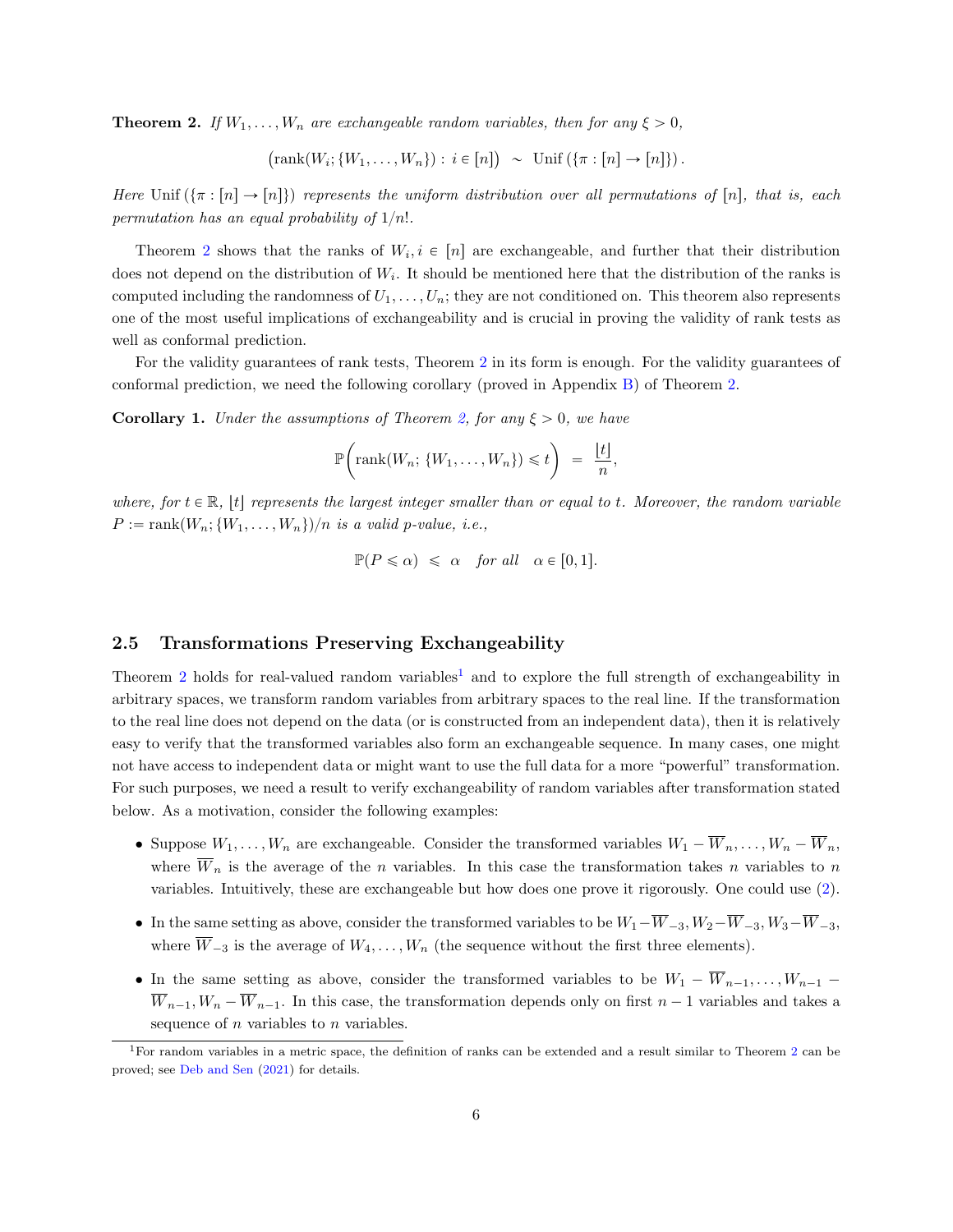The following is an important result about transformations preserving exchangeability taken from [Dean and](#page-28-4) [Verducci](#page-28-4) [\(1990\)](#page-28-4) and [Commenges](#page-28-5) [\(2003,](#page-28-5) Section 2.5). The setting is as follows:  $W_1, \ldots, W_n$  are random variables taking values in a space W and G is a transformation taking a vector of n elements in W to a vector of m elements in another space  $W'$ . Here W and W' are arbitrary sets. (Usually W would be an arbitrary space and W' is the real line.) For any for  $y = (y_1, \ldots, y_m)$  and a permutation  $\pi_1 : [m] \to [m]$ , set  $\pi_1 y = (y_{\pi_1(1)}, \ldots, y_{\pi_1(m)}).$ 

<span id="page-6-1"></span>**Theorem 3** [\(Dean and Verducci](#page-28-4) [\(1990\)](#page-28-4)). Suppose  $W = (W_1, \ldots, W_n) \in \mathcal{W}^n$  is a vector of exchangeable random variables. Fix a transformation  $G: W^n \to (W')^m$ . If for each permutation  $\pi_1 : [m] \to [m]$  there exists a permutation  $\pi_2 : [n] \to [n]$  such that

<span id="page-6-0"></span>
$$
\pi_1 G(w) = G(\pi_2 w), \quad \text{for all} \quad w \in \mathcal{W}^n,
$$
\n
$$
(8)
$$

then  $G(r)$  preserves exchangeability of W. Conversely, if  $G(r)$  preserves exchangeability of W whatever the distribution of W, then for each permutation  $\pi_1 : [m] \to [m]$  and  $w \in \mathcal{W}^n$ , there exists a permutation  $\pi_2 : [n] \to [n]$  (possibly depending on w) such that  $\pi_1 G(w) = G(\pi_2 w)$ . Furthermore, if  $G(\cdot)$  is a linear transformation, then  $G$  is exchangeability preserving if and only if  $(8)$  holds true.

Theorem [3](#page-6-1) follows from the proof of Theorem 4 of [Dean and Verducci](#page-28-4) [\(1990\)](#page-28-4). [Commenges](#page-28-5) [\(2003,](#page-28-5) Section 2.5) states (without proof) that [\(8\)](#page-6-0) is a necessary and sufficient condition for  $G(·)$  to be exchangeability preserving. At present, we could only prove Theorem [3;](#page-6-1) see Appendix [B.3.](#page-35-0) The only difference between the necessary and sufficient conditions in Theorem [3](#page-6-1) is that the permutation  $\pi_2$  can depend on w in the necessary condition. This theorem, in words, states that a transformation of exchangeable random variables is exchangeable if a permutation of the transformed random variables is equal to the transformation applied to a permutation of the original exchangeable random variables.

As an application, we will revisit the examples discussed above.

• In the first example above, the transformation is

$$
G: (W_1, \ldots, W_n) \mapsto (W_1 - \overline{W}_n, \ldots, W_n - \overline{W}_n).
$$

A permutation of the right hand side is

$$
(W_{\pi(1)} - \overline{W}_n, \ldots, W_{\pi(n)} - \overline{W}_n),
$$

and this is equal to  $G(W_{\pi(1)},...,W_{\pi(n)})$ , because the average of n variables is a symmetric function and does not change with a permutation. Hence,  $G(W_1, \ldots, W_n)$  is a vector of exchangeable random variables whenever  $W_1, \ldots, W_n$  are exchangeable by Theorem [3.](#page-6-1)

• In the second example, the transformation is

$$
G: (W_1, \ldots, W_n) \mapsto (W_1 - \overline{W}_{-3}, W_2 - \overline{W}_{-3}, W_3 - \overline{W}_{-3}).
$$

In this case if we permute the right hand side to get  $(W_{\pi(1)} - \overline{W}_{-3}, W_{\pi(2)} - \overline{W}_{-3}, W_{\pi(3)} - \overline{W}_{-3})$ , then it corresponds to applying the same permutation on the first three elements of  $W_1, \ldots, W_n$  and leaving the remaining elements as is. Formally, take  $\pi_1 : [n] \to [n]$  such that  $\pi_1(1) = \pi(1), \pi_1(2) = \pi(2)$ ,  $\pi_1(3) = \pi(3)$ , and  $\pi_1(i) = i$  for  $i \ge 4$ . This implies that  $W_1 - \overline{W}_{-3}$ ,  $W_2 - \overline{W}_{-3}$ ,  $W_3 - \overline{W}_{-3}$  are exchangeable if  $W_1, \ldots, W_n$  are exchangeable, again by Theorem [3.](#page-6-1) This application is related to the split conformal method discussed in Section [3.3.](#page-11-0)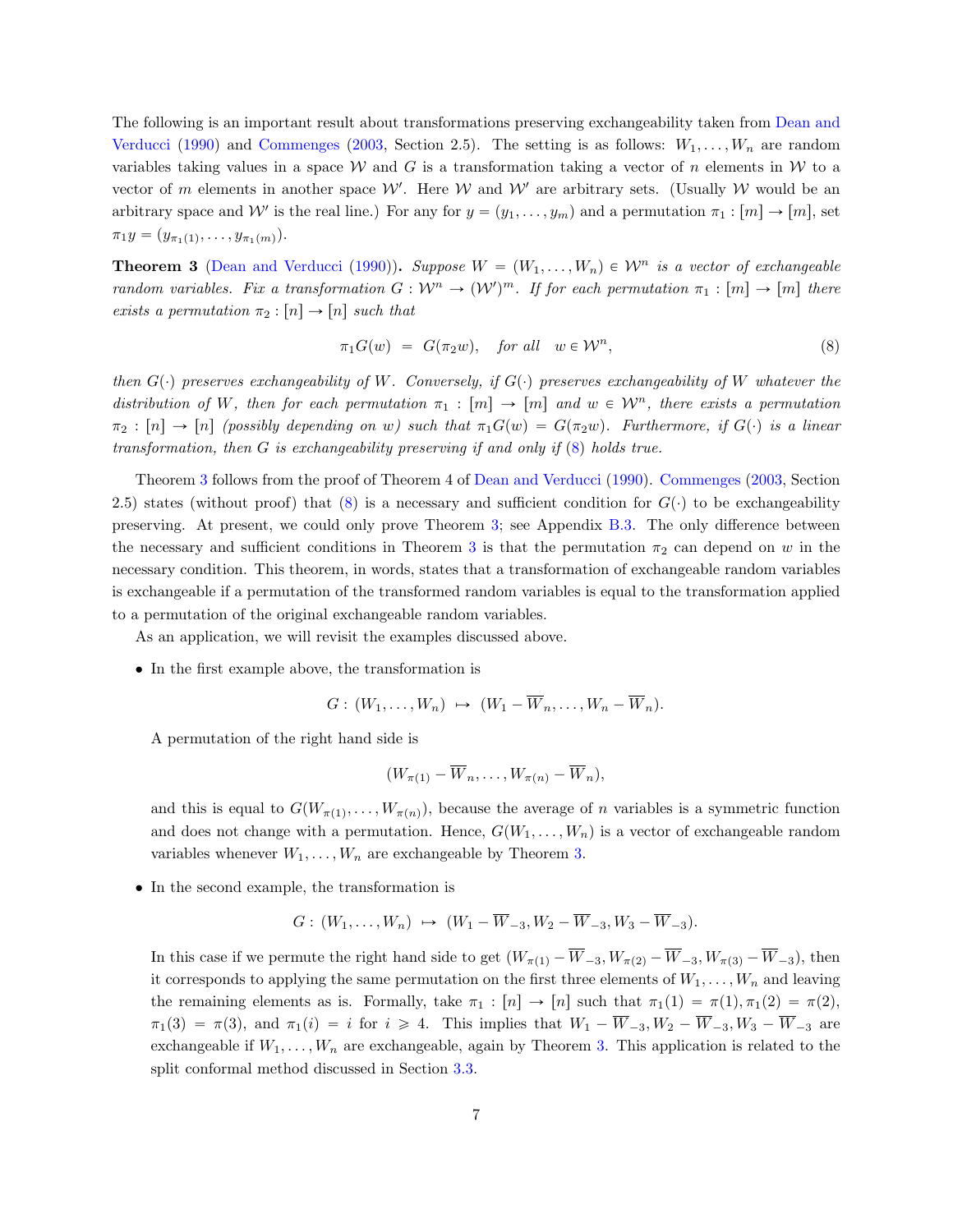• For the third example, the transformation is

$$
G: (W_1, \ldots, W_n) \rightarrow (W_1 - \overline{W}_{n-1}, \ldots, W_{n-1} - \overline{W}_{n-1}, W_n - \overline{W}_{n-1}).
$$

Note that this is a linear transformation and Theorem [3](#page-6-1) provides a necessary and sufficient condition. If we apply a permutation  $\pi$  on  $G(W_1, \ldots, W_n)$ , we get

<span id="page-7-1"></span>
$$
(W_{\pi(1)} - \overline{W}_{n-1}, \dots, W_{\pi(n-1)} - \overline{W}_{n-1}, W_{\pi(n)} - \overline{W}_{n-1}).
$$
\n(9)

Because  $\overline{W}_{n-1}$  is an asymmetric function of  $(W_1, \ldots, W_n)$ , the vector in [\(9\)](#page-7-1) is not equal to the transformation G applied to  $(W_{\pi(1)}, \ldots, W_{\pi(n)})$ . This implies that, in general,  $G(W_1, \ldots, W_n)$  is not a vector of exchangeable random variables.

Having described in details the implications of exchangeability, we now proceed to explore the applications for conformal prediction and rank tests. All the results that follow are corollaries of the results in the current section. It might be worth mentioning here that none of the results in the paper are new or difficult to prove. They are all standard. This is the main intent of the article: to show that most of conformal prediction and non-parametric rank tests follow from some basic facts about exchangeability.

# <span id="page-7-0"></span>3 Conformal Prediction

Conformal prediction is a generic tool for finite sample, distribution-free valid predictive inference introduced by [Vovk et al.](#page-32-1) [\(2005\)](#page-32-1) and [Shafer and Vovk](#page-31-4) [\(2008\)](#page-31-4). This method of predictive inference was reintroduced to the statistics community by [Lei et al.](#page-30-1) [\(2013\)](#page-30-1).

#### 3.1 Formulation of the Problem

The general formulation of the prediction problem is as follows. Given realizations of  $n$  exchangeable random variables  $W_1, \ldots, W_n$ , construct a prediction region for a future random variable,  $W_{n+1}$ , that is exchangeable with the first n random variables, i.e.,  $W_1, \ldots, W_{n+1}$  is a sequence of exchangeable random variables. Mathematically, for  $\alpha \in [0, 1]$ , construct a prediction region  $\mathcal{R}_{n,\alpha}$  depending on  $W_1, \ldots, W_n$ , that is,

<span id="page-7-2"></span>
$$
\widehat{\mathcal{R}}_{n,\alpha} = \widehat{\mathcal{R}}_{n,\alpha}(W_1,\ldots,W_n),
$$

such that the  $(n + 1)$ -st random variable  $W_{n+1}$  belongs in this region with a probability of at least  $1 - \alpha$ :

$$
\mathbb{P}\left(W_{n+1} \in \hat{\mathcal{R}}_{n,\alpha}\right) \geq 1 - \alpha,\tag{10}
$$

whenever  $W_1, \ldots, W_{n+1}$  form a sequence of exchangeable random variables. In [\(10\)](#page-7-2), the probability  $\mathbb{P}(\cdot)$ is the probability of the event with respect to the joint distribution of  $(W_1, \ldots, W_{n+1})$ . In the general formulation here, there is no restriction on the random variables  $W_1, \ldots, W_{n+1}$  to be real-valued; in fact, they may be elements of an arbitrary sample space  $W$ . Prediction problems in general spaces occur in applications such as functional data analysis [\(Lei et al.,](#page-30-4) [2015\)](#page-30-4) and image prediction [\(Bates et al.,](#page-28-6) [2021\)](#page-28-6).

The idea of conformal prediction for real-valued random variables would be that the rank of the future observation  $W_{n+1}$  among the collection  $\{W_1, \ldots, W_{n+1}\}$  is equally likely to be any of  $1, 2, \ldots, n + 1$ . We will deal with prediction in arbitrary spaces by using transformations that map these spaces to the real line, so that the rank transformation can be applied and the uniform distribution of the ranks can be leveraged (Section [2.4\)](#page-4-3). To this end, Theorem [3](#page-6-1) would play an important role.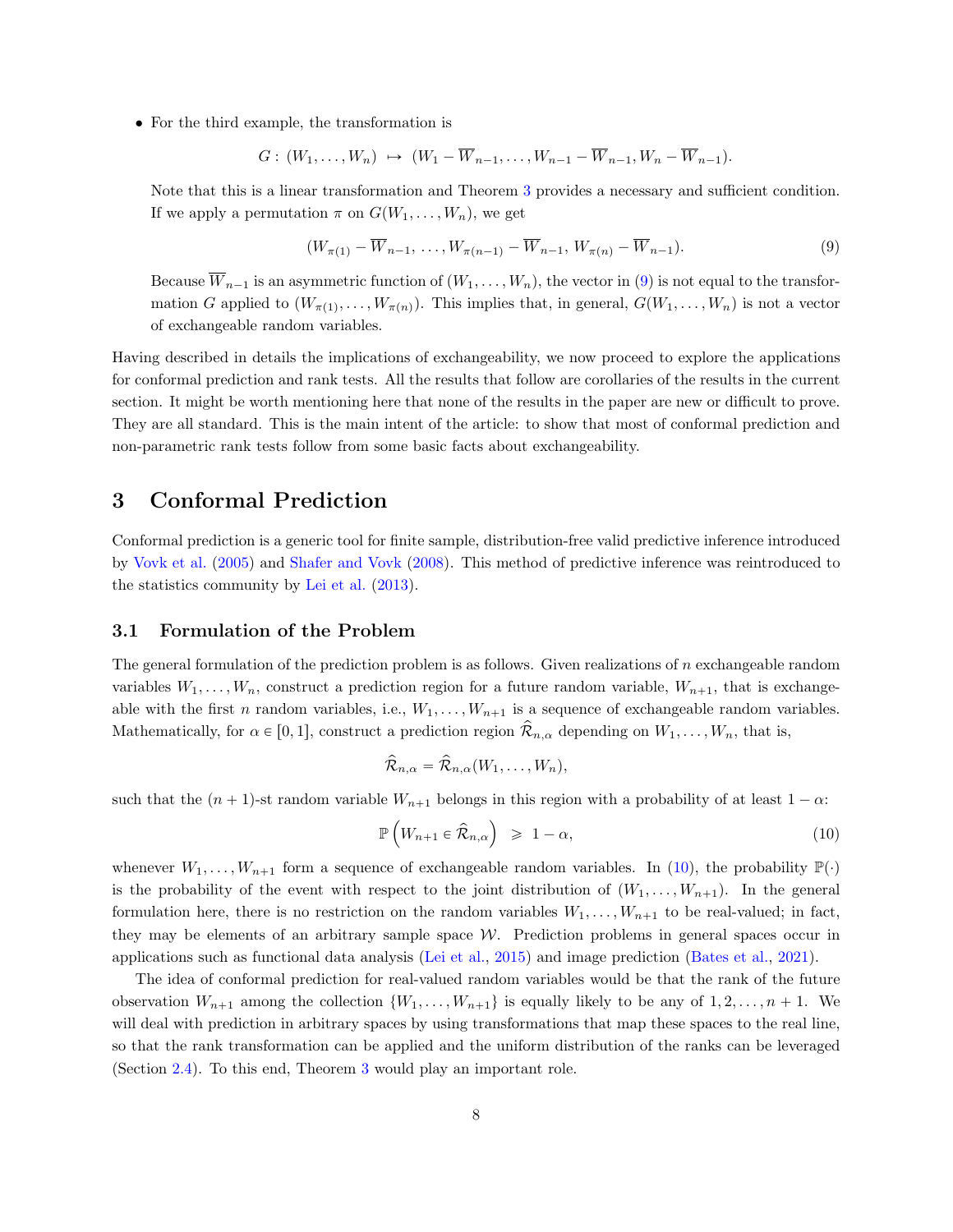## 3.2 Full Conformal Prediction

#### 3.2.1 Real-valued Random Variables.

If  $W_1, \ldots, W_{n+1}$  $W_1, \ldots, W_{n+1}$  $W_1, \ldots, W_{n+1}$  $W_1, \ldots, W_{n+1}$  $W_1, \ldots, W_{n+1}$  are real valued and exchangeable, then with ranks defined as in Definition 1, Corollary 1 implies that

$$
\mathbb{P}\bigg(\text{rank}(W_{n+1}; \{W_1, \ldots, W_{n+1}\}) \leqslant \left[(n+1)(1-\alpha)\right] \bigg) = \frac{\left[(n+1)(1-\alpha)\right]}{n+1}.
$$

It is easy to verify that the right hand side is at least  $1 - \alpha$  and at most  $1 - \alpha + 1/(n+1)$ . Hence, a one-sided prediction region can be constructed as follows:

$$
\widehat{\mathcal{R}}_{n,\alpha} := \left\{ w \in \mathbb{R} : \operatorname{rank}(w; \{W_1, \ldots, W_n, w\}) \leqslant \left[ (n+1)(1-\alpha) \right] \right\},\
$$

This is documented in the following result.

<span id="page-8-0"></span>**Proposition 1.** If  $W_1, \ldots, W_{n+1} \in \mathbb{R}$  form a sequence of exchangeable random variables, then

$$
1 - \alpha \leqslant \mathbb{P}\left(W_{n+1} \in \hat{\mathcal{R}}_{n,\alpha}\right) \leqslant 1 - \alpha + \frac{1}{n+1}, \quad \text{for all} \quad n \geqslant 1, \alpha \in [0,1],
$$

where the probability extends over all variables  $W_1, \ldots, W_{n+1}$ .

This result is essentially proved above and follows from the basic corollary [1](#page-5-3) of the definition of exchangeability. Although the result is a restatement of Corollary [1,](#page-5-3) formulating the result in terms of prediction regions provides a form of finite sample distribution-free valid inference. Furthermore, the interval is not overly conservative in that the coverage is at most  $1/(n+1)$  away from the required coverage of  $(1-\alpha)$ . The set  $\mathcal{R}_{n,\alpha}$  is defined implicitly and we now describe the computation of this prediction set.

**Pseudocode 1:** The set  $\widehat{\mathcal{R}}_{n,\alpha}$  can be computed as follows.

- 1. Take  $\xi = 10^{-8}$  and generate  $U_1, \ldots, U_n, U_{n+1}$  from the Unif $[-1, 1]$  distribution. Define the jittered sequence  $W_i^* := W_i + \xi U_i, i \in [n]$ .
- 2. Sort the jittered random variables and let the sorted vector be

$$
W_{(1)}^* \leq \ldots \leq W_{(n)}^*.
$$

3. Compute  $I := [(n + 1)(1 - \alpha)]$  and report the interval

$$
\left(-\infty, W^*_{(I)} - \xi U_{n+1}\right].
$$

This is the simplest example of the full conformal method where exchangeability is invoked on the original set of real-valued random variables  $W_1, \ldots, W_n, W_{n+1}$  $W_1, \ldots, W_n, W_{n+1}$  $W_1, \ldots, W_n, W_{n+1}$ . Sometimes it might be useful to apply Proposition 1 to a transformed data. For example, note that the prediction region  $\hat{\mathcal{R}}_{n,\alpha}$  is a one-sided interval and a two-sided interval might be preferable in practice.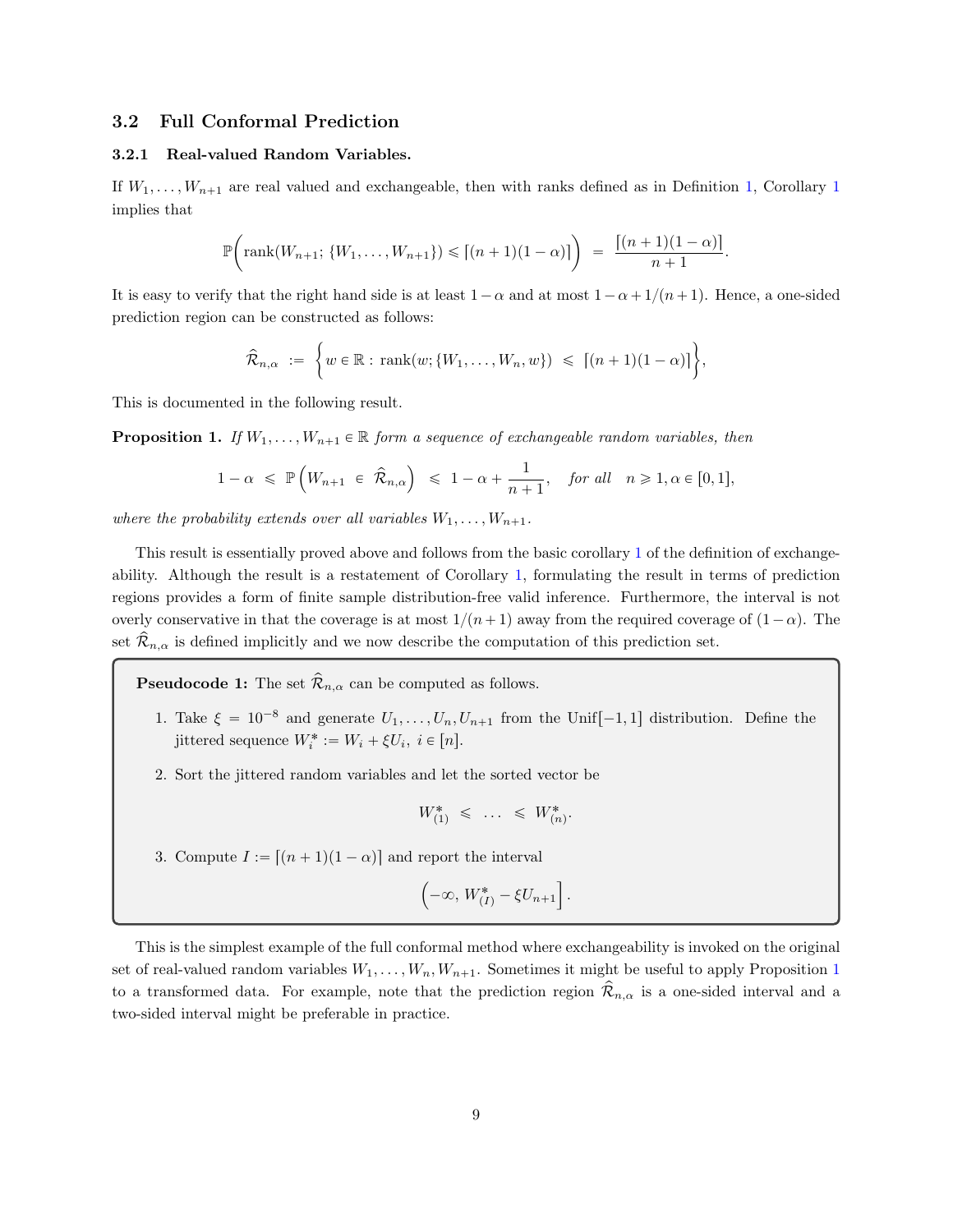#### 3.2.2 Arbitrary Spaces.

For notational convenience, let  $Z_1, Z_2, \ldots, Z_n \in \mathcal{Z}$  be exchangeable random variables and we want to construct a prediction region for  $Z_{n+1}$ , when  $Z_1, \ldots, Z_n, Z_{n+1}$  is a sequence of exchangeable random variables in Z. Here Z can be  $\mathbb{R}, \mathbb{R}^d$ , or any other arbitrary space.

For any (non-random) transformation  $g : \mathcal{Z} \to \mathbb{R}$ ,

<span id="page-9-0"></span>
$$
g(Z_1), g(Z_2), \ldots, g(Z_n), g(Z_{n+1}),
$$

are real-valued exchangeable random variables. This fact can be verified based on Theorem [3.](#page-6-1) Hence, Proposition [1](#page-8-0) applies and we obtain

$$
\mathbb{P}\left(g(Z_{n+1})\leqslant(g(Z))_{(|(n+1)(1-\alpha)|)}^{*}-\xi U_{n+1}\right)\geqslant 1-\alpha,
$$
\n(11)

where  $(g(Z))_{(\lceil (n+1)(1-\alpha) \rceil)}^*$  is the  $\lceil (n+1)(1-\alpha) \rceil$ -th largest value of  $g(Z_i) + \xi U_i$ ,  $1 \leq i \leq n$ . Inequality [\(11\)](#page-9-0) yields a valid finite sample prediction region, irrespective of what  $g : \mathcal{Z} \to \mathbb{R}$  is.

For concrete examples, one can consider the following transformations. If  $\mathcal{Z} = \mathbb{R}$ , taking  $g(z) = |z|$  yields the prediction region

<span id="page-9-1"></span>
$$
\{z \in \mathbb{R} : |z| \leq |Z|_{([n+1)(1-\alpha)]}^* - \xi U_{n+1}\}.
$$
\n(12)

This is a two-sided interval centered at 0. If  $\mathcal{Z} = \mathbb{R}^d$  or a general normed linear space with norm  $\|\cdot\|$ , then taking  $g(z) = |z|$  yields the prediction region

<span id="page-9-2"></span>
$$
\{z \in \mathcal{Z} : \|z\| \le \|Z\|_{([n+1)(1-\alpha)]}^* - \xi U_{n+1}\}.
$$
\n(13)

This is a symmetric bounded set centered at  $0 \in \mathcal{Z}$ . Prediction sets [\(12\)](#page-9-1) and [\(13\)](#page-9-2) both suffer from the same disadvantage: they are symmetric around zero. If the true distribution of  $Z_i$ 's has a mode at some  $z_0 \neq 0$ , then these prediction regions are unnecessarily large. For instance, for the normal distribution with mean 1, the shortest prediction interval is centered at 1. However, a valid symmetric prediction interval centered at 0 is about 1.34 times larger than the shortest interval centered at 1.

This disadvantage can be rectified by considering a data-dependent transformation. Now we need to consider transformations that retain exchangeability and hence, Theorem [3](#page-6-1) plays a crucial role. A datadependent transformation  $g: \mathcal{Z} \to \mathbb{R}$  denoted by  $g(z; Z_1, \ldots, Z_n, Z_{n+1})$  is said to be permutation invariant if for any permutation  $\pi : [n + 1] \rightarrow [n + 1],$ 

$$
g(z; Z_1, \ldots, Z_n, Z_{n+1}) = g(z; Z_{\pi(1)}, Z_{\pi(2)}, \ldots, Z_{\pi(n)}, Z_{\pi(n+1)}).
$$
\n(14)

For intuition, one may consider the following examples of permutation invariant transformations.

• Location Centering: If  $\mathcal{Z} = \mathbb{R}$ , then an example transformation is

<span id="page-9-3"></span>
$$
g(z; Z_1, \ldots, Z_n, Z_{n+1}) := \left| z - \frac{1}{n+1} \sum_{j=1}^{n+1} Z_j \right|.
$$

Because the mean is permutation invariant, this is a permutation invariant transformation. Clearly, one can replace the mean by the median of  $Z_1, \ldots, Z_{n+1}$ , which is also a symmetric function. If Z is a normed linear space with the norm  $\|\cdot\|$ , then define

$$
g(z; Z_1, \ldots, Z_n, Z_{n+1}) := \left\| z - \frac{1}{n+1} \sum_{j=1}^{n+1} Z_j \right\|.
$$

Once again, this is also permutation invariant.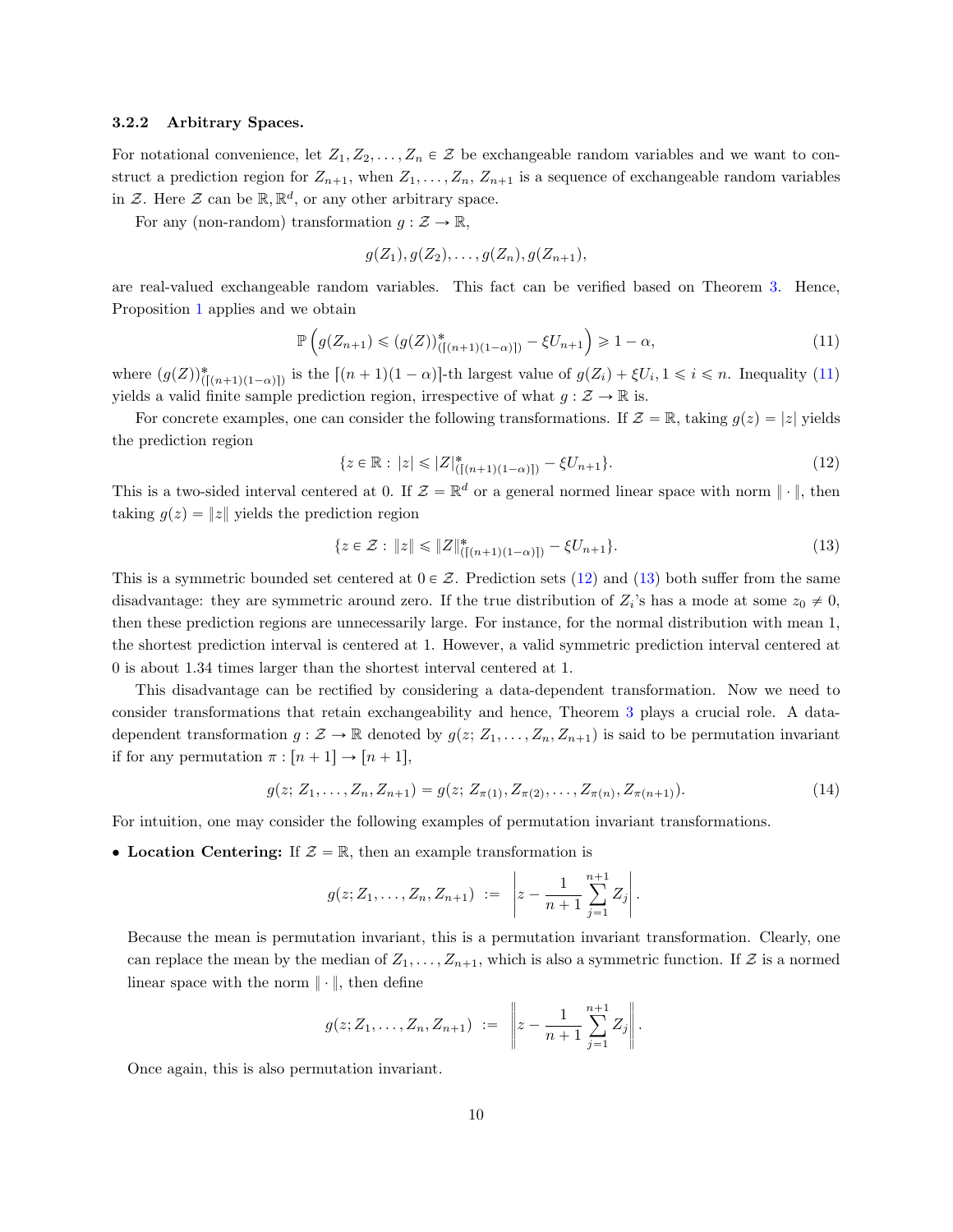• Density Transformation: If  $\mathcal{Z} = \mathbb{R}$ , then define

<span id="page-10-0"></span>
$$
g(z; Z_1, \dots, Z_n, Z_{n+1}) := \frac{1}{\hat{p}_{n+1}(z)},
$$
\n(15)

where  $\hat{p}_{n+1}(\cdot)$  is a density estimator that depends permutation invariantly on  $Z_1, \ldots, Z_{n+1}$ . For example, one can take  $\hat{p}_{n+1}(\cdot)$  to be the kernel density estimator

$$
\hat{p}_{n+1}(s) := \frac{1}{(n+1)h} \sum_{i=1}^{n+1} k\left(\frac{s-Z_j}{h}\right),\,
$$

for a kernel function  $k(\cdot)$  and bandwidth  $h > 0$ . A similar density estimator can be constructed in normed spaces. The transformation [\(15\)](#page-10-0) was considered in [Lei et al.](#page-30-1) [\(2013\)](#page-30-1) to construct asymptotically optimal prediction sets in  $\mathbb{R}^d$ . Here optimality is in terms of smallest volume or Lebesgue measure.

• Regression Residual: If  $\mathcal{Z} = \mathbb{R} \times \mathcal{X}$  and  $Z_i = (Y_i, X_i), 1 \leq i \leq n+1$  for a regression data, then an example transformation targeting the response is

$$
g(z; Z_1, \ldots, Z_n, Z_{n+1}) := |y - \hat{\mu}(x; Z_1, \ldots, Z_{n+1})|,
$$
\n(16)

for  $z = (y, x)$ . Here  $\hat{\mu}(\cdot; Z_1, \ldots, Z_{n+1})$  represents a non-parametric regression mean estimator that depends permutation invariantly on  $Z_1, \ldots, Z_{n+1}$ . For example, it can be the kernel regression estimator

<span id="page-10-2"></span><span id="page-10-1"></span>
$$
\widehat{\mu}(x; Z_1, \ldots, Z_{n+1}) := \frac{\sum_{j=1}^{n+1} Y_j k((x - X_j)/h)}{\sum_{j=1}^{n+1} k((x - X_j)/h)},
$$

for a kernel function  $k(\cdot)$  and bandwidth  $h > 0$ . The transformation [\(16\)](#page-10-1) leads to a non-trivial prediction region for the response but a trivial one for the predictors. This feature will be discussed later in Section [3.4.](#page-14-0)

Under the permutation invariance condition [\(14\)](#page-9-3), Theorem [3](#page-6-1) implies that when  $z = Z_{n+1}$ ,

$$
W_i(z) := g(Z_i; Z_1, \ldots, Z_n, z), \ 1 \leq i \leq n, \ W_{n+1}(z) := g(z; Z_1, \ldots, Z_n, z),
$$

is a sequence of exchangeable real-valued random variables; see Proposition [4](#page-33-0) (of Appendix [A\)](#page-33-1) for a formal result. Hence applying Proposition [1](#page-8-0) to  $W_i(z)$ 's, we obtain the prediction region

$$
\{z \in \mathcal{Z} : \text{rank}(W_{n+1}(z); \{W_1(z), \dots, W_n(z), W_{n+1}(z)\}) \leq \left[ (n+1)(1-\alpha) \right] \}.
$$
 (17)

A distinguishing feature of this prediction region compared to the one from Pseudocode 1, and in [\(12\)](#page-9-1), [\(13\)](#page-9-2), is that there is no closed form expression. Note that all the  $W_i$ 's depend on the unknown  $z = Z_{n+1}$ . Computing the region [\(17\)](#page-10-2), in general, requires computing  $g(\cdot; Z_1, \ldots, Z_n, z)$  for all  $z \in \mathcal{Z}$  and then verifying the rank condition in [\(17\)](#page-10-2). Hence, the prediction region [\(17\)](#page-10-2) is, in general, computationally inefficient. It should be mentioned that there do exist cases where the full conformal prediction set [\(17\)](#page-10-2) can be computed efficiently; see [Burnaev and Vovk](#page-28-7) [\(2014\)](#page-28-7), [Chen et al.](#page-28-8) [\(2018\)](#page-28-8), [Lei](#page-30-5) [\(2019\)](#page-30-5), and [Ndiaye and Takeuchi](#page-31-5) [\(2019\)](#page-31-5) for some examples.

Because of the heavy computational cost of the full conformal method, we now focus on the split conformal method that provides the same finite sample validity guarantees and is computationally efficient.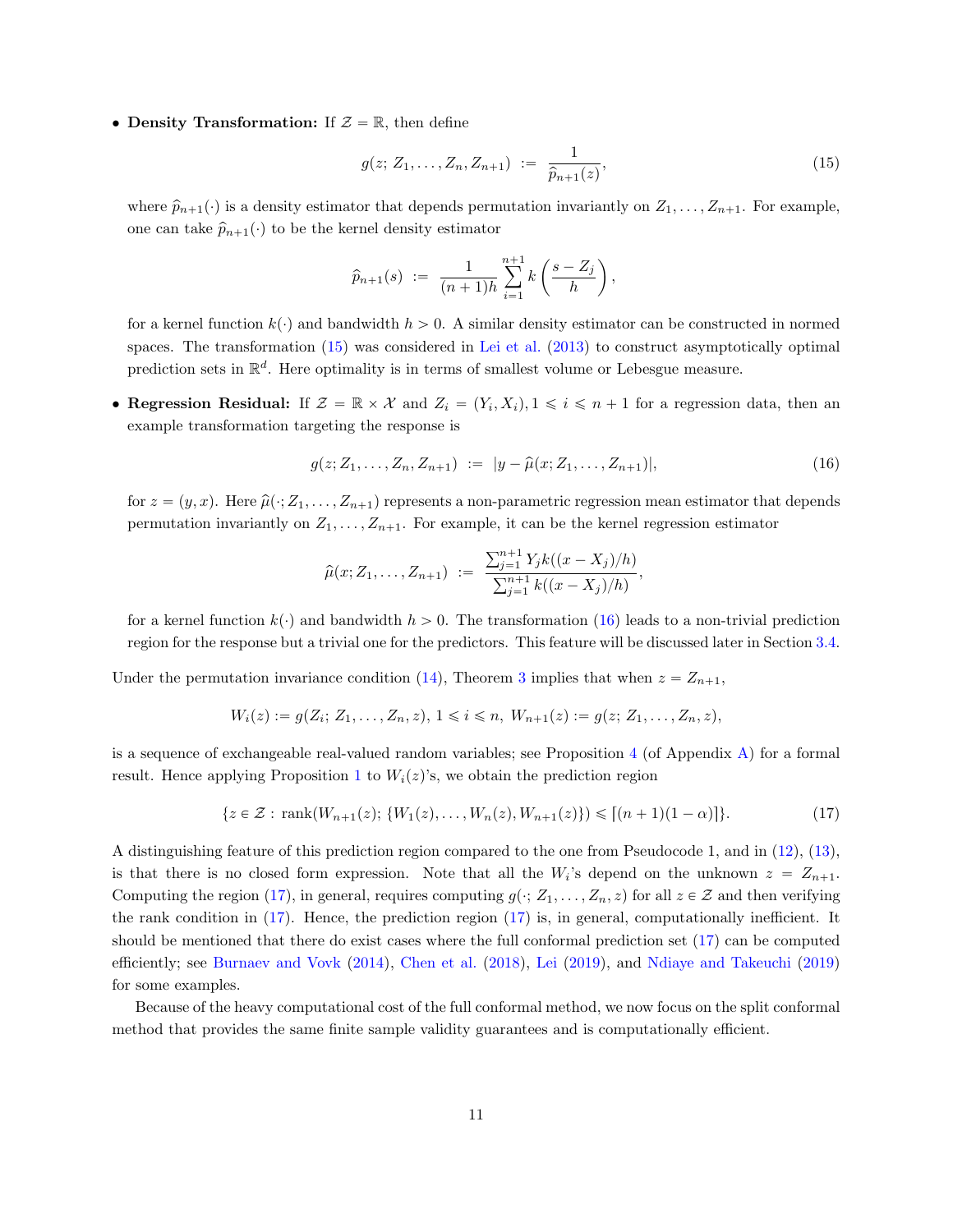#### <span id="page-11-0"></span>3.3 Split Conformal Prediction

#### 3.3.1 Real-valued Random Variables.

Following [Papadopoulos et al.](#page-31-6) [\(2002\)](#page-31-6) and [Lei et al.](#page-30-3) [\(2018\)](#page-30-3), we now discuss a split conformal prediction method which can be used to construct efficient prediction regions without the computational burden of the full conformal method. The procedure, in words, is as follows. We split the exchangeable sequence into two parts, and from the first part, we compute the average. Then the variables in the second part (along with the future variable) centered at the average of the first part are exchangeable, which leads us to a two-sided prediction interval. Formally, given random variables  $Z_1, \ldots, Z_n \in \mathbb{R}$  and  $n_1 \in [n]$ , construct the split

<span id="page-11-4"></span>
$$
\mathcal{T} := \{Z_1, \dots, Z_{n_1}\}, \quad \text{and} \quad \mathcal{C} := \{Z_{n_1+1}, \dots, Z_n\}.
$$
 (18)

(The notations  $\mathcal T$  and  $\mathcal C$  stand for training and calibration sets, respectively.) From the training set, compute  $\bar{Z}_{\mathcal{T}}$ , the average of the observations in T. From the calibration set, compute the random variables  $|Z_{n+1} - Z_{n+1}|$  $\bar{Z}_{\mathcal{T}} |, \ldots, |Z_n - \bar{Z}_{\mathcal{T}}|$ . Proposition [3](#page-33-2) (of Appendix [A\)](#page-33-1) implies that these random variables are exchangeable with  $|Z_{n+1} - \overline{Z}_{\mathcal{T}}|$  $|Z_{n+1} - \overline{Z}_{\mathcal{T}}|$  $|Z_{n+1} - \overline{Z}_{\mathcal{T}}|$ . Now applying Proposition 1 with

<span id="page-11-1"></span>
$$
W_1 := |Z_{n_1+1} - \bar{Z}_{\mathcal{T}}|, \ldots, W_{n-n_1} := |Z_n - \bar{Z}_{\mathcal{T}}|
$$

yields the prediction region:

$$
\hat{\mathcal{R}}_{n,\alpha}^{\text{split}} := \left\{ z \in \mathbb{R} : |z - \bar{Z}_{\mathcal{T}}| + \xi U_{n+1} \leqslant W_{i_{[(n-n_1+1)(1-\alpha)]}}^* \right\}.
$$
\n(19)

Here  $U_{n+1} \sim U[0, 1], W^*$  represents the jittered sequence in Definition [2,](#page-4-4) and  $W^*_{(\lceil (n-n_1+1)(1-\alpha) \rceil)}$  represents the  $[(n - n_1 + 1)(1 - \alpha)]$ -th largest value among  $W_1^*, \ldots, W_{n-n_1}^*$ .

<span id="page-11-3"></span>**Proposition 2.** If  $Z_1, \ldots, Z_{n+1} \in \mathbb{R}$  form a sequence of exchangeable random variables, then for all  $n \geq$  $n_1 \geq 1$  and  $\alpha \in [0, 1],$ 

$$
1 - \alpha \leqslant \mathbb{P}\left( Z_{n+1} \in \hat{\mathcal{R}}_{n,\alpha}^{\text{split}} \right) \leqslant 1 - \alpha + \frac{1}{n - n_1 + 1},
$$

where the probability extends over all variables, including  $Z_1, \ldots, Z_n$  used to construct  $\widehat{\mathcal{R}}_{n,\alpha}^{\text{split}}$ .

Although the mean  $\bar{Z}_{\mathcal{T}}$  is a natural choice in [\(19\)](#page-11-1) given the fact that the average is in some sense the best point predictor of a random variable,<sup>[2](#page-11-3)</sup> Proposition 2 continues to hold true if  $\bar{Z}_{\mathcal{T}}$  is generalized by replacing it with  $h(Z_1, \ldots, Z_{n_1})$  for any function h of  $Z_1, \ldots, Z_{n_1}$ . This again is because of Proposition [3.](#page-33-2)

### 3.3.2 Arbitrary Spaces.

Suppose  $Z_1, Z_2, \ldots, Z_{n+1} \in \mathcal{Z}$  are exchangeable random variables. Here  $\mathcal{Z}$  can be a space of functions or a space of images or a space of documents. For any (non-random) transformation  $g : \mathcal{Z} \to \mathbb{R}$ ,

$$
g(Z_1), g(Z_2), \ldots, g(Z_n), g(Z_{n+1}),
$$

are real valued exchangeable random variables. Hence Proposition [2](#page-11-3) applies to  $W_i = g(Z_{n_1+i}), 1 \le i \le n-n_1$ and leads to prediction regions "

$$
\widehat{\mathcal{R}}_{n,\alpha}^{\text{split}} := \left\{ z \in \mathcal{Z} : |g(z) - \overline{g(Z)}_{\mathcal{T}}| \leq W_{(\lceil (n-n_1+1)(1-\alpha) \rceil)}^* - \xi U_{n+1} \right\}.
$$

<span id="page-11-2"></span><sup>&</sup>lt;sup>2</sup>The value  $a \in \mathbb{R}$  that minimizes  $\mathbb{E}[(Z-a)^2]$  (the prediction risk of a) is given by  $\mathbb{E}[Z]$ .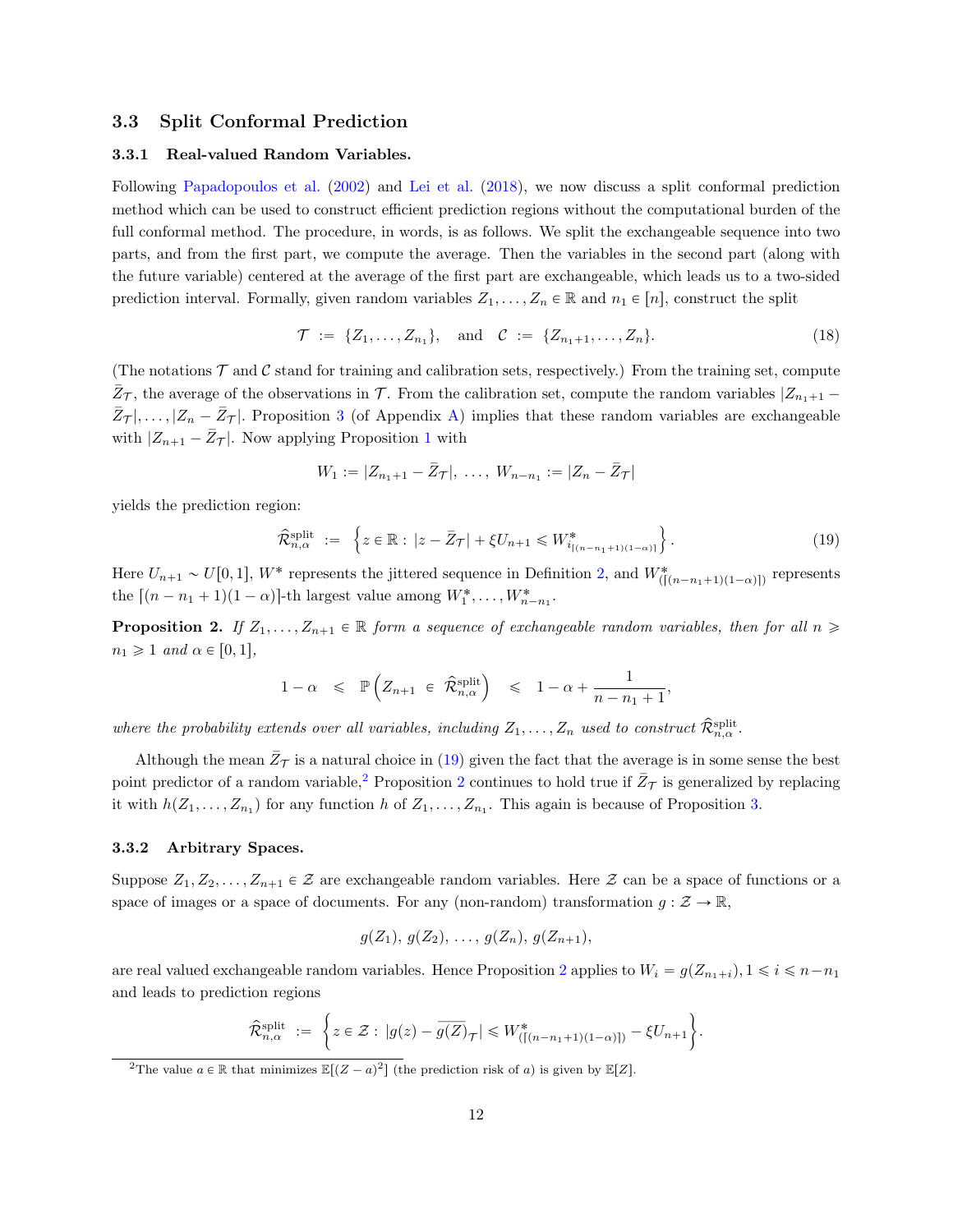Here again  $W^*_{(\lceil (n-n_1+1)(1-\alpha)\rceil)}$  is the  $\lceil (n-n_1+1)(1-\alpha) \rceil$ -th largest value of  $W_1, \ldots, W_{n-n_1}$ . It is noteworthy that for the prediction coverage validity of  $\hat{\mathcal{R}}_{n,\alpha}^{\text{split}}$ , the only requirement is that the random variables  $g(Z_1), \ldots, g(Z_{n+1})$  are exchangeable and this can hold for some data-driven transformations. More precisely, the analyst is allowed to use the training part of the data to construct a transformation  $f_{\mathcal{T}}(\cdot)$ . Then exchangeability of  $Z_1, \ldots, Z_{n+1}$  implies that  $\hat{f}_{\mathcal{T}}(Z_{n+1}), \ldots, \hat{f}_{\mathcal{T}}(Z_{n+1})$  are exchangeable and can be used for constructing a prediction interval for  $Z_{n+1}$ . This leads to the following result proved in Appendix ??. (This result is given the status of a theorem because it shows the generality of conformal prediction.) Recall here that  $\mathcal Z$  denotes the space in which the random variables  $Z_1, \ldots, Z_n$  lie.

<span id="page-12-0"></span>**Theorem 4.** For any  $\hat{f}_{\tau}: \mathcal{Z} \to \mathbb{R}$ , an arbitrary function depending only on  $\tau$ , define

$$
\widehat{\mathcal{R}}_{n,\alpha}^{\text{split}} := \left\{ z \in \mathcal{Z} : \widehat{f}_{\mathcal{T}}(z) \leq (\widehat{f}_{\mathcal{T}}(Z))_{(|(n-n_1+1)(1-\alpha)|)}^* - \xi U_{n+1} \right\},\
$$

where  $(\hat{f}_{\mathcal{T}}(Z))_{(\lceil (n-n_1+1)(1-\alpha) \rceil)}^*$  is the  $\lceil (n-n_1+1)(1-\alpha) \rceil$ -th largest value among the jittered sequence  $(\hat{f}_{\mathcal{T}}(Z_i))^*, i \in \{n_1 + 1, \ldots, n\}.$  Then

$$
1 - \alpha \leq \mathbb{P}\left(Z_{n+1} \in \hat{\mathcal{R}}_{n,\alpha}^{\text{split}}\right) \leq 1 - \alpha + \frac{1}{n - n_1 + 1}
$$

.

In words, Theorem [4](#page-12-0) implies that if we find a real-valued transformation based on the training set and construct a prediction region based on the transformed calibration set, then it is also a valid  $(1-\alpha)$  prediction, under exchangeability of the set of random variables  $Z_1, \ldots, Z_{n+1}$ .

Theorem 3.1 is not new and is well-known in the conformal prediction literature. See, for example, Theorem 2 of [Lei et al.](#page-30-3) [\(2018\)](#page-30-3). In the language of conformal scores, the transformation  $f_{\mathcal{T}}(Z_i)$  would be a conformal score corresponding to  $Z_i$ . As can be seen from Theorem 3.1, no specific properties of this transformation are required for validity. Because we are constructing a prediction set that contains smaller values of  $\hat{f}_{\mathcal{T}}(\cdot)$ , the set  $\hat{\mathcal{R}}_{n,\alpha}^{\text{split}}$  would be sensible if a smaller value of  $\hat{f}_{\mathcal{T}}(z)$  corresponds to z "conforming" with the training data. For instance, the split conformal prediction set  $(19)$  is constructed based on the conformal score  $f_{\mathcal{T}}(z) = |z - \bar{Z}_{\mathcal{T}}|$ . A smaller value here means z is close to the "center" of training data conforming. A larger value means  $z$  is away from the training data — not conforming.

Pseudocode 2: Computationally, Theorem [4](#page-12-0) works in practice as follows:

- 1. Split the data  $Z_1, \ldots, Z_n$  into two parts:  $\mathcal T$  and  $\mathcal C$  as in [\(18\)](#page-11-4).
- 2. Based on the training data  $\mathcal{T}$ , find a transformation  $\hat{f}_{\mathcal{T}} : \mathcal{Z} \to \mathbb{R}$ . See Section [3.3.3](#page-13-0) for some examples of  $\hat{f}_{\tau}$ .
- 3. Take  $\xi = 10^{-8}$  and generate  $U_1, \ldots, U_{n+1}$  from Unif $[-1, 1]$  distribution. Define the jittered sequence (based on the elements in the calibration set) as  $W_i^* := \hat{f}_T(Z_i) + \xi U_i$ ,  $n_1 + 1 \leq i \leq n$ .
- 4. Sort the observations  $W_i$  as  $W^*_{(1)} \leq W^*_{(2)} \leq \cdots \leq W^*_{(n-n_1+1)}$ .
- 5. Report the prediction region

$$
\left\{ z \in \mathcal{Z} : \hat{f}_{\mathcal{T}}(z) \leq W_{(\lceil (n-n_1+1)(1-\alpha) \rceil)}^* - \xi U_{n+1} \right\}.
$$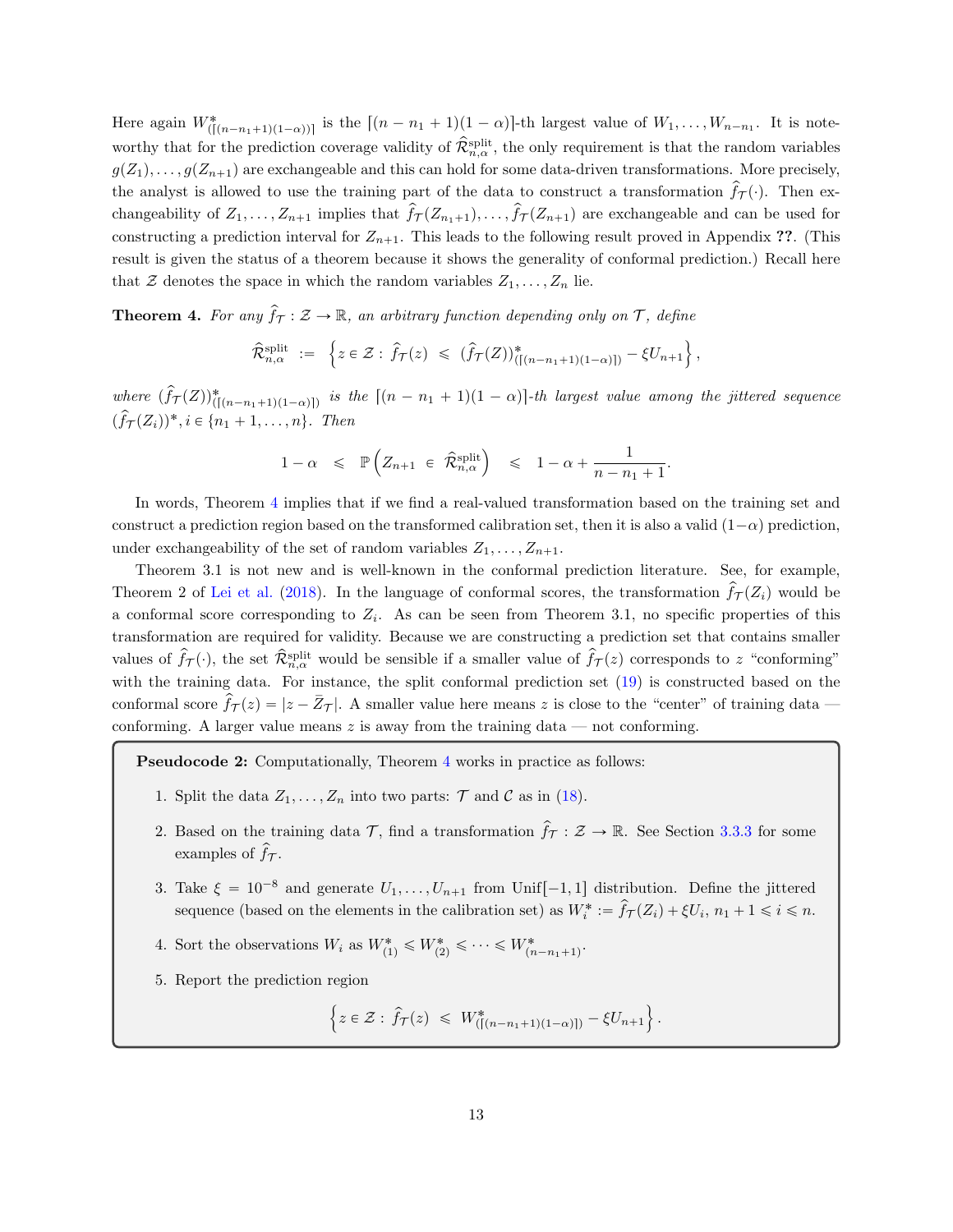#### <span id="page-13-0"></span>3.3.3 Some Concrete Examples.

In the following, we present a few concrete examples/applications of Theorem [4.](#page-12-0) Note that the problem is still prediction: given  $Z_1, \ldots, Z_n$ , we want to predict  $Z_{n+1}$ . In the context of Theorem 3.1, we are essentially doing this based on  $\widehat{f}_{\mathcal{T}}(Z_{n_1+1}), \ldots, \widehat{f}_{\mathcal{T}}(Z_n)$ . In the following examples, we describe the construction of some useful  $\hat{f}_{\mathcal{T}}(\cdot)$ . The construction of the prediction region is based on Theorem [4.](#page-12-0) Recall here that  $\mathcal Z$  denotes the space in which the random variables  $Z_1, \ldots, Z_n$  lie.

1. Norm-ball around the Mean: Suppose  $\mathcal{Z} = \mathbb{R}^d$  and let  $\bar{Z}_{\mathcal{T}}$  be the average of observations in  $\mathcal{T}$ , the training set. Take  $\hat{f}_{\mathcal{T}}(Z_i) = ||Z_i - \bar{Z}_{\mathcal{T}}||$  for  $i \in \{n_1 + 1, \ldots, n\}$ . Here  $||\cdot||$  can be any semi-norm in  $\mathbb{R}^d$ ; for instance the Euclidean norm or the Manhattan norm or the  $\ell_p$ -norm or even the absolute value of a single coordinate. In the multivariate case, calculating the norm may not be meaningful if different coordinates of Z have different units. If this is the case, then one can compute the norm of "whitened" vectors. More precisely, let  $\hat{\Sigma}_{\mathcal{T}}$  represent the sample covariance based on  $\overline{\mathcal{T}}$  and take  $\hat{f}_{\mathcal{T}}(Z_i) := \|\hat{\Sigma}_{\mathcal{T}}^{-1/2}(Z_i - \overline{Z}_{\mathcal{T}})\|$ . If  $\hat{\Sigma}_{\mathcal{T}}$  is not invertible (which can happen if dimension is larger than  $n_1$ ), then take

$$
\widehat{f}_{\mathcal{T}}(Z_i) := ||\mathrm{diag}(\widehat{\Sigma}_{\mathcal{T}})^{-1/2}(Z_i - \bar{Z}_{\mathcal{T}})||.
$$

Here diag $(\hat{\Sigma}_{\mathcal{T}})$  is the diagonal matrix corresponding to  $\hat{\Sigma}_{\mathcal{T}}$ .

2. Principal Component Analysis (PCA): In the previous example, the function  $\hat{f}_{\mathcal{T}}$  uses all the coordinates of  $Z_i$  with no regard to the coordinates that matter more. For cases where the distribution of  $Z_i$ 's is supported on a low-dimensional manifold, this might be wasteful. One way to account for low-dimensionality is by using a dimension reduction technique on  $\mathcal T$ . For one concrete example, when  $\mathcal{Z} = \mathbb{R}^d$ , apply PCA on  $\mathcal{T} = \{Z_1, \ldots, Z_{n_1}\}\$ and fix  $1 \leq \hat{k} \leq d$  to be the number of principal components (PCs) to be used. (This choice of  $\hat{k}$  can be based on any rule as long as it depends only on  $\mathcal{T}$ .) Let the first  $\hat{k}$  PCs be written into a matrix  $\Pi \in \mathbb{R}^{\hat{k} \times d}$  and consider

$$
\widehat{f}_{\mathcal{T}}(Z_i) \ := \ \|\text{diag}(\widehat{\Sigma}_{\Pi,\mathcal{T}})^{-1/2}(\Pi Z_i - \overline{(\Pi Z)}_{\mathcal{T}})\|.
$$

Here  $\hat{\Sigma}_{\Pi,\mathcal{T}}$  and  $(\overline{\Pi Z})_{\mathcal{T}}$  represent the sample covariance matrix and sample average of  $\Pi Z_1,\ldots,\Pi Z_{n_1}$ . The semi-norm  $\|\cdot\|$  above is arbitrary as in the previous example. Similar to the previous example, PCA is not special here and any of the many existing dimension reduction (linear or non-linear) techniques [\(Cunning](#page-28-9)[ham,](#page-28-9) [2008;](#page-28-9) [Xie et al.,](#page-32-3) [2017;](#page-32-3) [Sorzano et al.,](#page-31-7) [2014;](#page-31-7) [Nguyen and Holmes,](#page-31-8) [2019;](#page-31-8) [Hinton and Salakhutdinov,](#page-29-4) [2006;](#page-29-4) [Wang et al.,](#page-32-4) [2014;](#page-32-4) [Tenenbaum et al.,](#page-31-9) [2000;](#page-31-9) [Silva and Tenenbaum,](#page-31-10) [2003\)](#page-31-10) can be used to get  $\Pi Z_i$ . In the context of functional data, [Lei et al.](#page-30-4) [\(2015\)](#page-30-4) propose a few examples of Π.

3. Level Sets: The prediction regions mentioned in the discussions before are all convex sets; in  $\mathbb{R}$ , these are intervals. These may, however, not be the optimal ones. For example, if the true distribution of  $Z_i$  is a mixture of  $N(3, 1)$  and  $N(7, 1)$ , then the optimal prediction region is a union of two intervals centered at the two modes; see Figure [1.](#page-14-1) This is similar to the definition of high density regions, popular in Bayesian statistics; see [Hyndman](#page-30-6) [\(1996\)](#page-30-6) for details. If the density of  $Z_i$  is  $p(\cdot)$ , then the (oracle) optimal prediction region is given by

<span id="page-13-1"></span>
$$
\mathcal{R}^{\text{opt}} := \{ z \in \mathcal{Z} : \ p(z) \geq t_{\alpha} \},\tag{20}
$$

where  $t_{\alpha}$  is the largest t solving  $\int_{z:p(z)\geq t} p(z)dz \geq 1-\alpha$ . Sets of this type are called level sets. Of course, in practice we do not know the density  $p$  and it might not even exist (with respect to the Lebesgue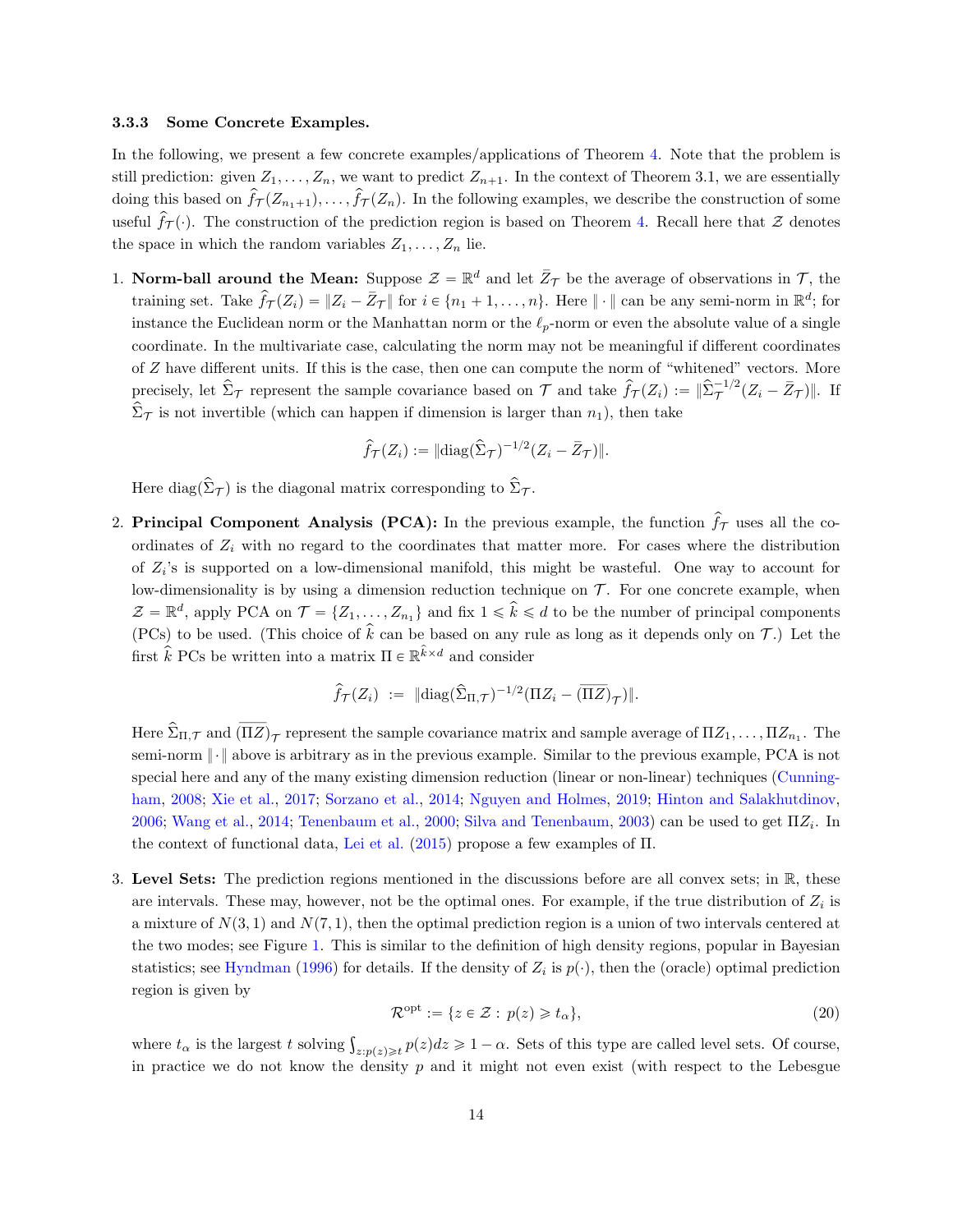

<span id="page-14-1"></span>Figure 1: Illustration of level sets with the density of mixture of Gaussians centered at 3 and 7.

measure). One way to imitate this optimal prediction region is by taking

<span id="page-14-2"></span>
$$
\hat{f}_{\mathcal{T}}(Z_i) := 1/\hat{p}_{\mathcal{T}}(Z_i),\tag{21}
$$

where  $\hat{p}_{\mathcal{T}}(\cdot)$  is an estimate of the density based on  $Z_1, \ldots, Z_{n_1}$ . Combining with the previous example, the density estimator here can be performed after an initial dimension reduction step. Furthermore, any of the existing density estimation methodologies (along with tuning parameter selection methods) can be used. The validity guarantees of conformal prediction does not depend on the estimation accuracy of the dimension reduction or density estimation methods. It can be proved that [\(21\)](#page-14-2) along with Theorem [4](#page-12-0) leads to prediction regions that "converge" to the optimal one [\(20\)](#page-13-1); see [Lei et al.](#page-30-1) [\(2013\)](#page-30-1) for details.

In some of the examples above, we have made an assumption that  $\mathcal Z$  (the space in which  $Z_1, \ldots, Z_n$  lie) is the Euclidean space  $\mathbb{R}^d$ . Some real data examples, such as image classification or topic modeling or text mining, do not satisfy this assumption readily. In all these examples, however, classical machine learning algorithms first convert the image or text data into a high-dimensional real-valued vector. Dimension is not an issue for conformal prediction because the validity is finite sample.

## <span id="page-14-0"></span>3.4 Conformal Prediction for Regression

In previous subsections, we have discussed the problem of prediction with no side information, i.e., we do not have any information at the future random variable. Most classical prediction algorithms in machine learning and statistics have covariate information for future random variable and the response is to be predicted. This forms one of the most interesting applications of conformal prediction. Here the information in each observation is in two parts: covariates or predictors or features  $(X)$  and the response or class  $(Y)$ . Let  $Z_1 = (X_1, Y_1), \ldots, Z_n = (X_n, Y_n)$  be n observations from a space  $\mathcal{X} \times \mathcal{Y}$  and we want to predict  $Y_{n+1}$ for  $X_{n+1} \in \mathcal{X}$ , whenever  $(X_{n+1}, Y_{n+1})$  is exchangeable with  $(X_i, Y_i), 1 \leq i \leq n$ . Formally, the goal is to construct  $\mathcal{R}_{n,\alpha}(X_{n+1})$  such that

<span id="page-14-3"></span>
$$
\mathbb{P}\left(Y_{n+1} \in \hat{\mathcal{R}}_{n,\alpha}(X_{n+1})\right) \geq 1 - \alpha. \tag{22}
$$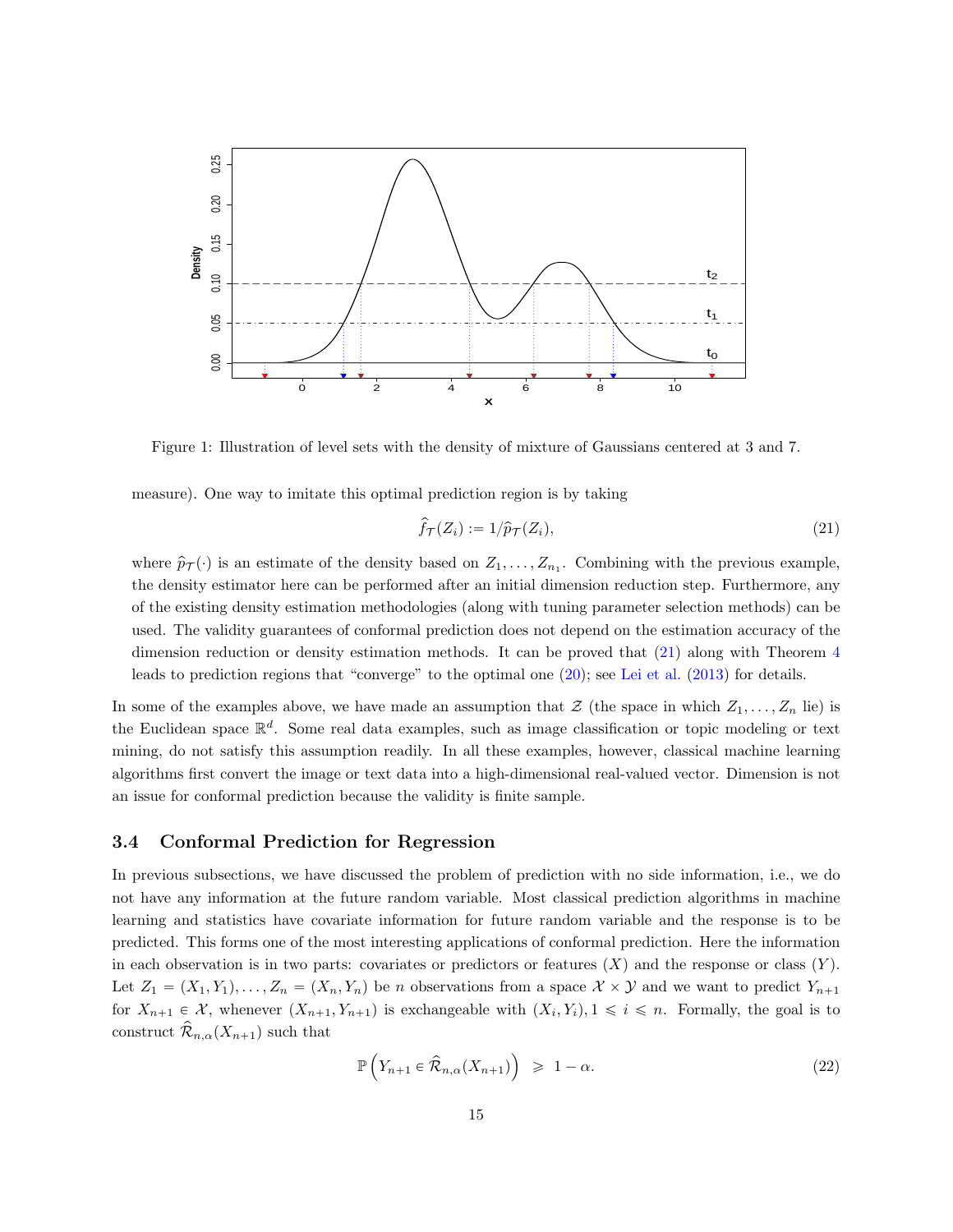The probability on the left hand side is with respect to  $(X_{n+1}, Y_{n+1})$  and also with respect to  $(X_i, Y_i), i \in [n]$ .

Marginal versus Conditional Coverage. Mathematically, there is nothing wrong with the formulation [\(22\)](#page-14-3), however, it is notationally misleading because of the alternative goal

<span id="page-15-0"></span>
$$
\mathbb{P}\left(Y_{n+1} \in \hat{\mathcal{R}}_{n,\alpha}(X_{n+1}) \mid X_{n+1} = x\right) \geq 1 - \alpha,\tag{23}
$$

for all  $x \in \mathcal{X}$ . Formulation [\(22\)](#page-14-3) provides a prediction region that covers  $Y_{n+1}$  whenever  $(X_{n+1}, Y_{n+1})$ comes from the same distribution. Formulation [\(23\)](#page-15-0), however, requires a prediction region that covers  $Y_{n+1}$ whatever the value of  $X_{n+1}$  is. To understand the philosophical difference between these two goals, consider the following scenario. Suppose we have bivariate classification data with body mass index (BMI) as the covariate and indicator for the presence of cancer cells as the response. The goal [\(23\)](#page-15-0) provides a region such that whoever the next patient is, his/her response would lie in the constructed region with probability of at least  $1 - \alpha$ . If we get 100 new patients, then [\(23\)](#page-15-0) implies that among the patients with BMI= 15 (say), the proportion of patients for which the true response lies in the constructed prediction set is about  $1 - \alpha$  and the same is true among the patients with  $BMI = 15.7, 16$ , and so on (any real number). On the other hand, the goal [\(22\)](#page-14-3) cannot guarantee this but only implies that if we have 100 new patients and we give a region for each patient, then out of these 100 patients, for about  $(1 - \alpha)$  proportion of them the true response lies in their corresponding region. Importantly, among the patients with  $BMI = 15$  (say), there is no specific control on the proportion of patients for which the true response lies in the constructed prediction set.

It is easy to show that [\(23\)](#page-15-0) implies [\(22\)](#page-14-3). It turns out that [\(23\)](#page-15-0) is too ambitious a goal in that it cannot be attained, non-trivially, in finite samples in a distribution-free setting; see [Balasubramanian et al.](#page-27-1) [\(2014,](#page-27-1) Section 2.6.1) and [Foygel Barber et al.](#page-29-1) [\(2019\)](#page-29-1). The latter reference discusses alternative conditional goals that are attainable sensibly. In this section, we will restrict attention to marginal validity as in [\(22\)](#page-14-3) and refer to [Foygel Barber et al.](#page-29-1) [\(2019\)](#page-29-1) for details on conditional validity [\(23\)](#page-15-0).

Cross-sectional Conformal Method. One simple way to attain the guarantee [\(22\)](#page-14-3) is as follows. Based on  $(X_1, Y_1), \ldots, (X_n, Y_n) \in \mathcal{X} \times \mathcal{Y}$ , construct a prediction region  $\mathcal{R}_{n,\alpha} \subseteq \mathcal{X} \times \mathcal{Y}$ . Any of the constructions mentioned in Subsection [3.3](#page-11-0) can be used. These regions satisfy

<span id="page-15-1"></span>
$$
\mathbb{P}\left(\left(X_{n+1}, Y_{n+1}\right) \in \hat{\mathcal{R}}_{n,\alpha}\right) \geqslant 1 - \alpha,\tag{24}
$$

and hence

<span id="page-15-2"></span>
$$
\mathbb{P}\left(Y_{n+1} \in \hat{\mathcal{R}}_{n,\alpha}(X_{n+1})\right) \geq 1 - \alpha,\tag{25}
$$

where

$$
\widehat{\mathcal{R}}_{n,\alpha}(X_{n+1}) := \{ y \in \mathcal{Y} : (X_{n+1}, y) \in \widehat{\mathcal{R}}_{n,\alpha} \}.
$$

This set is a cross-section of  $\widehat{\mathcal{R}}_{n,\alpha}$  at  $X_{n+1}$ . See Figure [2](#page-16-0) for an illustration of this method of attaining [\(22\)](#page-14-3). In light of the discussion regarding conditional and marginal validity, we prefer writing [\(24\)](#page-15-1) instead of [\(25\)](#page-15-2) for clarity. The notation [\(24\)](#page-15-1) makes it clear that the construction of the region has nothing to do with the realized value of  $X_{n+1}$ . This also shows that there is no formal difference between conformal prediction for regression and conformal prediction for general spaces. The only difference is in the construction of the transformation; now the transformation focuses on how well the response value conforms with the training data for the realized value of  $X_{n+1}$ .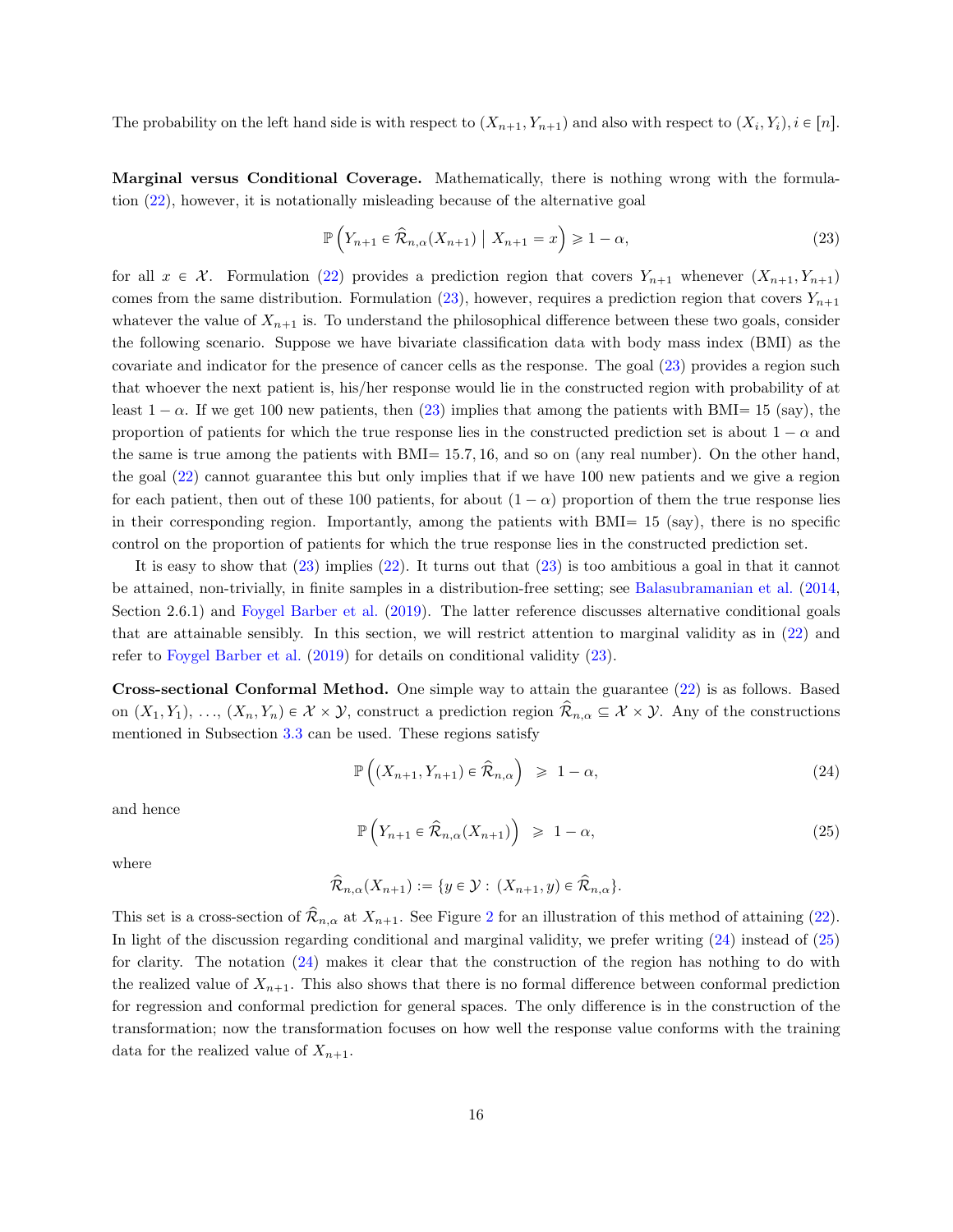

<span id="page-16-0"></span>Figure 2: Illustration of Cross-sectional Conformal Prediction for Regression and Classification.

Figure [2](#page-16-0) shows a commonly mentioned disadvantage of this cross-sectional method. For some values of  $X_{n+1}$ ,  $\hat{\mathcal{R}}_{n,\alpha}(X_{n+1})$  can be empty. For example, in Figure [2,](#page-16-0)  $\hat{\mathcal{R}}_{n,\alpha}(x) = \emptyset$  and  $\hat{\mathcal{R}}_{n,\alpha}(x') \neq \emptyset$ . From a different view point, this is more of an advantage than a disadvantage because the validity guarantee [\(22\)](#page-14-3) requires  $X_{n+1}$  from the same distribution as the X's in the training data. Hence, an empty cross-section at x as in Figure [2](#page-16-0) actually informs the practitioner that the value  $x$  is not likely, given the training values of  $X$ 's. This might be useful in raising a red flag when the practitioner is about to do extrapolation. For determining extrapolation, it might be better to first perform a dimension reduction that highlights the information in X pertaining to predicting  $Y$ ; this dimension reduction map can be based on the training split of the data.

Conformal Regions with Focus on Response. The cross-sectional conformal prediction gives equal weight to the covariates and the response in that the prediction region  $\hat{\mathcal{R}}_{n,\alpha}$  does not focus more on either. In the regression or classification context, one might want to focus more on the response and ignore prediction for the covariates. Ignoring covariates for prediction means that the coverage guarantee for covariates can be 1, or in other words, the covariate cross-section of the region  $\mathcal{R}_{n,\alpha}$  is the whole space of covariates. We will now provide ways to apply Theorem [4](#page-12-0) for prediction in regression and classification settings with the motivation above. This means that we will provide some concrete ways of designing  $f_{\mathcal{T}}$  for the regression and classification framework.

• Conditional Mean Estimation: Based on the training data  $\{(X_i, Y_i): 1 \leq i \leq n_1\} \subseteq \mathcal{X} \times \mathbb{R}$ , estimate the conditional mean  $\mathbb{E}[Y|X=x]$ . Let the estimate be  $\hat{\mu}_T(\cdot)$  based on the training data T. Define, for  $Z_i = (X_i, Y_i),$ 

$$
\widehat{f}_{\mathcal{T}}(Z_i) := |Y_i - \widehat{\mu}_{\mathcal{T}}(X_i)|, \quad n_1 + 1 \leq i \leq n + 1.
$$

This yields a prediction region of the form  $\left[\hat{\mu}_T(X_{n+1})-t, \hat{\mu}_T(X_{n+1})+t\right]$  for some t. The validity guarantee holds true irrespective of what  $\hat{\mu}_T(\cdot)$  is. Any algorithm can be used to get an estimator; it may not even be consistent for  $\mathbb{E}[Y|X = \cdot]$ . Unlike the cross-sectional method, this function leads to a non-empty prediction region for all realized values of  $X_{n+1}$  and as mentioned above, this can be a disadvantage. There exist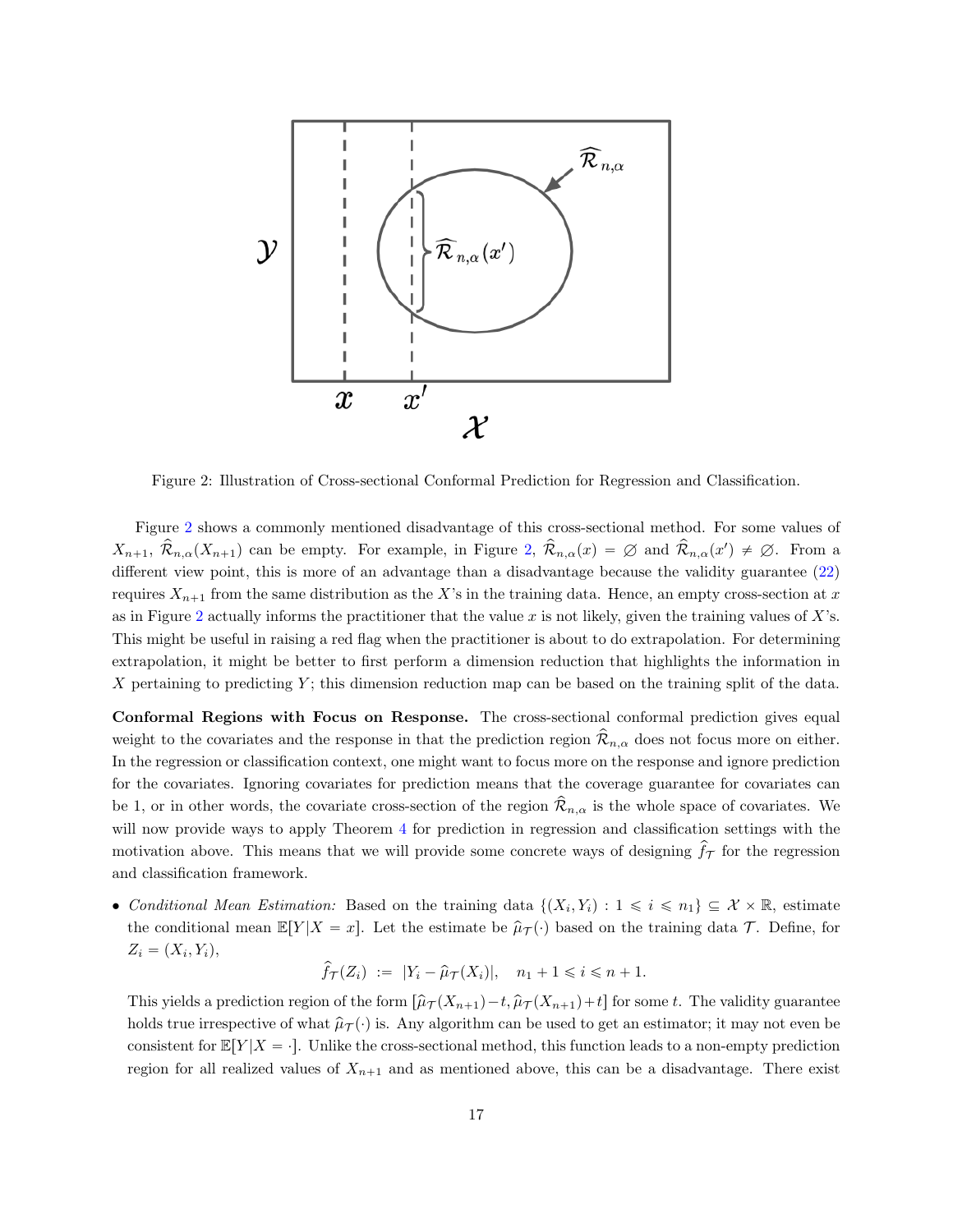many variations of these regions including those based on conditional variance normalization [\(Lei and](#page-30-2) [Wasserman,](#page-30-2) [2014;](#page-30-2) [Lei et al.,](#page-30-3) [2018\)](#page-30-3), conditional quantile estimator [\(Romano et al.,](#page-31-1) [2019;](#page-31-1) [Kivaranovic](#page-30-7) [et al.,](#page-30-7) [2020;](#page-30-7) [Sesia and Cand`es,](#page-31-11) [2020\)](#page-31-11), and conditional distributions [\(Chernozhukov et al.,](#page-28-1) [2019;](#page-28-1) [Izbicki](#page-30-8) [et al.,](#page-30-8) [2019;](#page-30-8) [Gupta et al.,](#page-29-2) [2021\)](#page-29-2). These variations aim to get approximate conditional coverage and have width adapting to the conditional heteroscedasticity. See Corollary 1 of Sesia and Candès [\(2020\)](#page-31-11) for details.

• Conditional Probability Density Estimation: Although conditional validity [\(23\)](#page-15-0) is non-trivially impossible in a distribution-free setting, one can still construct a marginally valid prediction region that can asymptotically attain the conditional validity guarantee. Similar to the optimal prediction region [\(20\)](#page-13-1) for the whole vector  $Z_{n+1} = (X_{n+1}, Y_{n+1})$ , the optimal conditional prediction region for  $Y_{n+1}$  given  $X_{n+1}$  is given by

$$
\mathcal{R}_{\alpha}^{\text{opt}}(x) := \{ y \in \mathcal{Y} : p(y|x) \geq t_{\alpha}(x) \},\tag{26}
$$

where  $p(y|x)$  is the conditional probability density function of Y given  $X = x$  and  $t<sub>\alpha</sub>(x)$  is the largest  $t \geq 0$  such that

<span id="page-17-1"></span><span id="page-17-0"></span>
$$
\int_{y:p(y|x)\geq t} p(y|x)dy \geq 1-\alpha.
$$

An imitation of this region is given by replacing  $p(y|x)$  by an estimator  $\hat{p}_T(y|x)$  based on the training data  $(X_i, Y_i), 1 \leq i \leq n_1$ . This replacement does not guarantee any validity and any such guarantees depend on the accuracy of  $\hat{p}_{\mathcal{T}}(y|x)$  for  $p(y|x)$ . To guarantee validity, define for  $z = (x, y)$ ,

$$
\widehat{f}_{\mathcal{T}}(z) := 1 - \inf \{ \alpha \in [0, 1] : y \in \widehat{\mathcal{R}}^*_{\mathcal{T}, \alpha}(x) \},\tag{27}
$$

where

$$
\widehat{\mathcal{R}}^*_{\mathcal{T},\alpha}(x) := \{ y \in \mathcal{Y} : \widehat{p}_{\mathcal{T}}(y|x) \geq \widehat{t}_{\mathcal{T},\alpha}(x) \}.
$$

Here  $\hat{t}_{\mathcal{T},\alpha}(x)$  is the largest  $t > 0$  such that  $\int_{y:\hat{p}_{\mathcal{T}}(y|x)\geq t} \hat{p}_{\mathcal{T}}(y|x)dy \geq 1-\alpha$ . Now Theorem [4](#page-12-0) with  $\hat{f}_{\mathcal{T}}(\cdot)$ in  $(27)$  leads to a prediction region that is guaranteed to satisfy  $(22)$ . We stress once again that although this region is imitating the optimal conditional prediction region  $(26)$ , it does not have a finite sample conditional guarantee. Because of the imitation, it is expected that the region from Theorem [4](#page-12-0) based on [\(27\)](#page-17-0) will asymptotically satisfy the conditional guarantee [\(23\)](#page-15-0). Similar construction of conformal prediction sets for regression and classification has also been discussed in [Izbicki et al.](#page-30-8) [\(2019\)](#page-30-8) and [Gupta](#page-29-2) [et al.](#page-29-2) [\(2021\)](#page-29-2). Unlike the conditional mean estimation based prediction region, the region from [\(27\)](#page-17-0) is sensible for classification and regression alike. For classification, the prediction set using  $f(\tau)$  in [\(27\)](#page-17-0) gathers those classes with higher estimated probabilities from the classifier. See [Romano et al.](#page-31-12) [\(2020\)](#page-31-12) and [Kuchibhotla and Berk](#page-30-9) [\(2021\)](#page-30-9) for a similar approach for classification.

#### 3.5 Testing Interpretation of Conformal Prediction and other Variants

The full conformal method, as mentioned before, is computationally prohibitive, in general. But this method makes the full use of the data for prediction purposes. The split conformal method although computationally efficient uses some part of the data for training and only some part of the data for prediction calibration purposes. For this reason, many authors [\(Balasubramanian et al.,](#page-27-1) [2014;](#page-27-1) [Lei et al.,](#page-30-3) [2018;](#page-30-3) [Barber et al.,](#page-27-0) [2021\)](#page-27-0) have argued that split conformal method could incur statistical inefficiency due to this splitting. Several methods have been proposed to make better use of the data; see, for example, [Carlsson et al.](#page-28-10) [\(2014\)](#page-28-10); [Vovk](#page-32-5)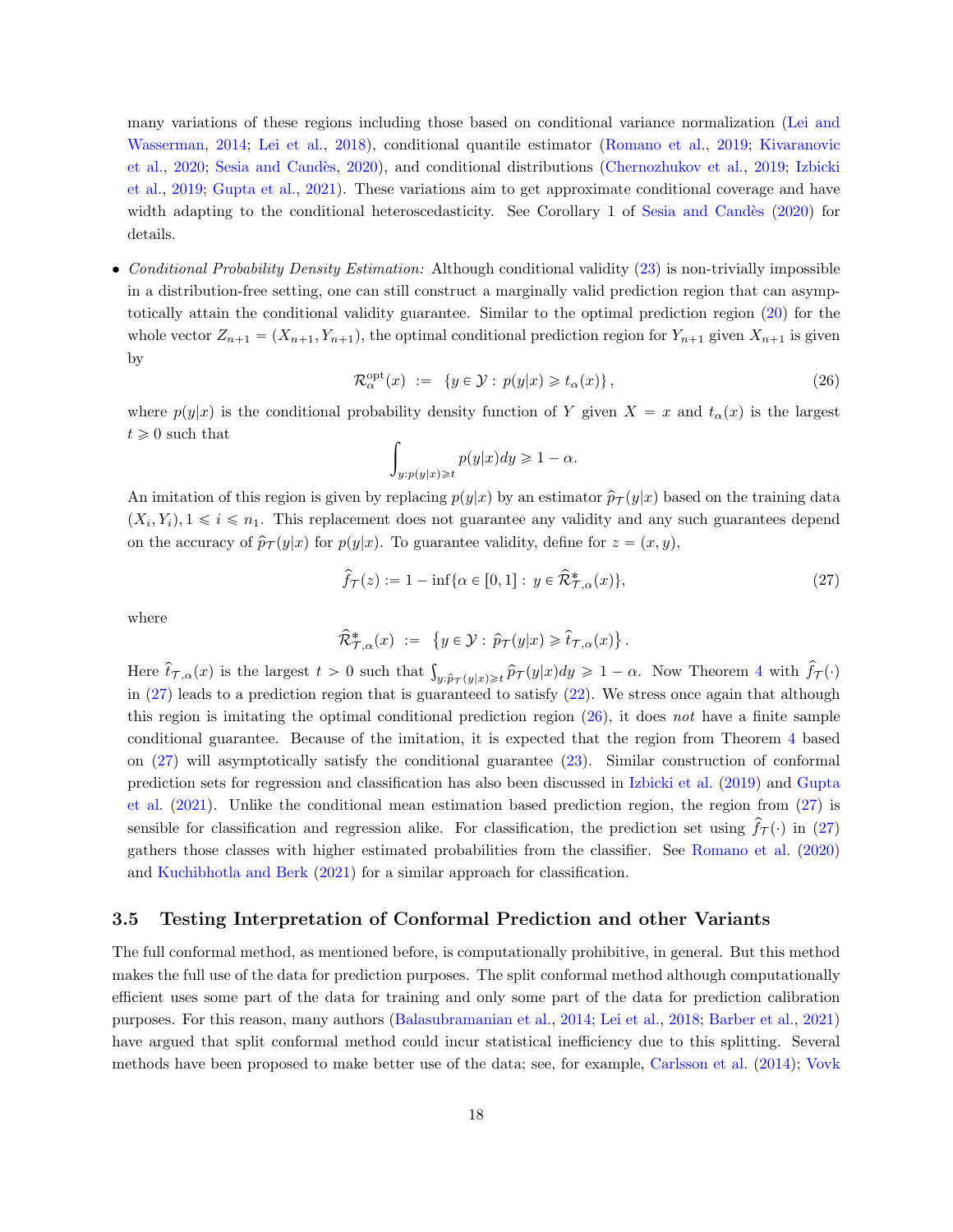[\(2015\)](#page-32-5); [Linusson et al.](#page-30-10) [\(2017\)](#page-30-10); [Vovk and Wang](#page-32-6) [\(2019\)](#page-32-6); [Lei et al.](#page-30-3) [\(2018\)](#page-30-3); [Barber et al.](#page-27-0) [\(2021\)](#page-27-0); [Gupta et al.](#page-29-2) [\(2021\)](#page-29-2); [Kim et al.](#page-30-11) [\(2020\)](#page-30-11). In this section, we describe these variants briefly using the hypothesis testing interpretation of conformal prediction regions.

Recall that the goal of conformal prediction is to construct a set  $\widehat{\mathcal{R}}_{n,\alpha}$  based on  $W_1,\ldots,W_n$  such that

<span id="page-18-1"></span>
$$
\mathbb{P}\left(W_{n+1} \in \hat{\mathcal{R}}_{n,\alpha}\right) \geq 1 - \alpha.
$$

Following the duality of testing and confidence regions, we can formally think of testing the hypothesis  $H_0$ :  $W_{n+1} = w$  for some value w. (This is not a traditional hypothesis because it relates to a random variable  $W_{n+1}$ .) Based on a test for  $H_0$ , a valid prediction set can be constructed by collecting all the w's for which  $H_0 : W_{n+1} = w$  is not rejected. We will now define a p-value and the corresponding test when  $W_1, \ldots, W_n, W_{n+1}$  are real-valued exchangeable random variables. The case of arbitrary spaces can be dealt with similarly using transformations. Define the *p*-value

$$
P_w := 1 - \frac{\text{rank}(w; \{W_1, W_2, \dots, W_n, w\}) + 1}{n + 1}.
$$
\n(28)

From Corollary [1,](#page-5-3) it follows that  $\mathbb{P}(P_{W_{n+1}} \leq \alpha) \leq \alpha$  for all  $\alpha \in [0, 1]$ . In other words,  $P_w$  is a valid pvalue under  $H_0 : W_{n+1} = w$ . Hence, the region  $\{w : P_w > \alpha\}$  is a valid  $(1 - \alpha)$  prediction region. This p-value interpretation of conformal prediction method was mentioned in [Shafer and Vovk](#page-31-4) [\(2008,](#page-31-4) Section 4.2) and [Lei et al.](#page-30-1) [\(2013,](#page-30-1) Section 2), among others. For an interesting modification of these p-values in relation to conformal prediction, see [Carlsson et al.](#page-28-11) [\(2015\)](#page-28-11).

We are now ready to discuss the conformal prediction methods that lie in between the split and full conformal methods.

• Jackknife and CV methods [\(Vovk,](#page-32-5) [2015;](#page-32-5) [Barber et al.,](#page-27-0) [2021\)](#page-27-0) are based on the idea of splitting the data into multiple disjoint folds (instead of just 2) and then combine the ranks or transformed variables in some way. To elaborate, we briefly describe the jackknife + method from [Barber et al.](#page-27-0) [\(2021\)](#page-27-0). Suppose  $Z_1, \ldots, Z_n, Z_{n+1} \in \mathcal{Z}$  are exchangeable random variables with the goal of predicting  $Z_{n+1}$ . Let  $\widehat{f}_{-(i,j)} : \mathcal{Z} \to \mathbb{R}$  be a permutation invariant transformation computed based on  $\{Z_1, \ldots, Z_{n+1}\} \setminus \{Z_i, Z_j\}.$ In regression data with  $Z_i = (X_i, Y_i)$ , for example,  $\hat{f}_{-(i,j)}(z)$  can be  $|y - \hat{\mu}_{-(i,j)}(x)|$ , where  $\hat{\mu}_{-(i,j)}(\cdot)$  is a regression function computed based on  $\{Z_1, \ldots, Z_{n+1}\}\$ . Define the prediction set for  $Z_{n+1}$  as

$$
\widehat{\mathcal{R}}_{n,\alpha}^{\texttt{Jack}} := \left\{ z \in \mathcal{Z} : \sum_{j=1}^{n} \mathbb{1} \left\{ \widehat{f}_{-(n+1,i)}(z) > \widehat{f}_{-(i,n+1)}(Z_i) \right\} < (1-\alpha)(n+1) \right\}.
$$

Note that  $f_{-(i,n+1)}(.) \equiv \hat{f}_{-(n+1,i)}(.)$  and that these transformations can be computed without the knowledge of  $Z_{n+1}$ . Further,  $\hat{f}_{-(i,n+1)}(\cdot)$  is a leave-one-out transformation on the data  $Z_1, \ldots, Z_n$ . Theorem 1 of [Barber et al.](#page-27-0) [\(2021\)](#page-27-0) can be used to prove that  $\mathbb{P}(Z_{n+1} \in \hat{\mathcal{R}}_{n,\alpha}^{\text{Jack}}) \geq 1-2\alpha$ , although the theorem is only stated for regression data with absolute residual. The proof of Theorem 1 of [Barber et al.](#page-27-0) [\(2021\)](#page-27-0) hinges on the fact that

<span id="page-18-0"></span>
$$
G\begin{pmatrix} Z_1 \\ \vdots \\ Z_{n+1} \end{pmatrix} := \begin{pmatrix} W_1 \\ \vdots \\ W_{n+1} \end{pmatrix} = \begin{pmatrix} \sum_{j=2}^{n+1} \mathbb{1} \{ \hat{f}_{-(1,j)}(Z_1) > \hat{f}_{-(j,1)}(Z_j) \} \\ \vdots \\ \sum_{j=1}^{n} \mathbb{1} \{ \hat{f}_{-(n+1,j)}(Z_{n+1}) > \hat{f}_{-(j,n+1)}(Z_j) \} \end{pmatrix},
$$
(29)

is an exchangeability preserving transformation; this can be verified using Theorem [3.](#page-6-1) Step 1 in Section 6 of [Barber et al.](#page-27-0) [\(2021\)](#page-27-0) shows that the number of coordinates in the right hand side of [\(29\)](#page-18-0) that are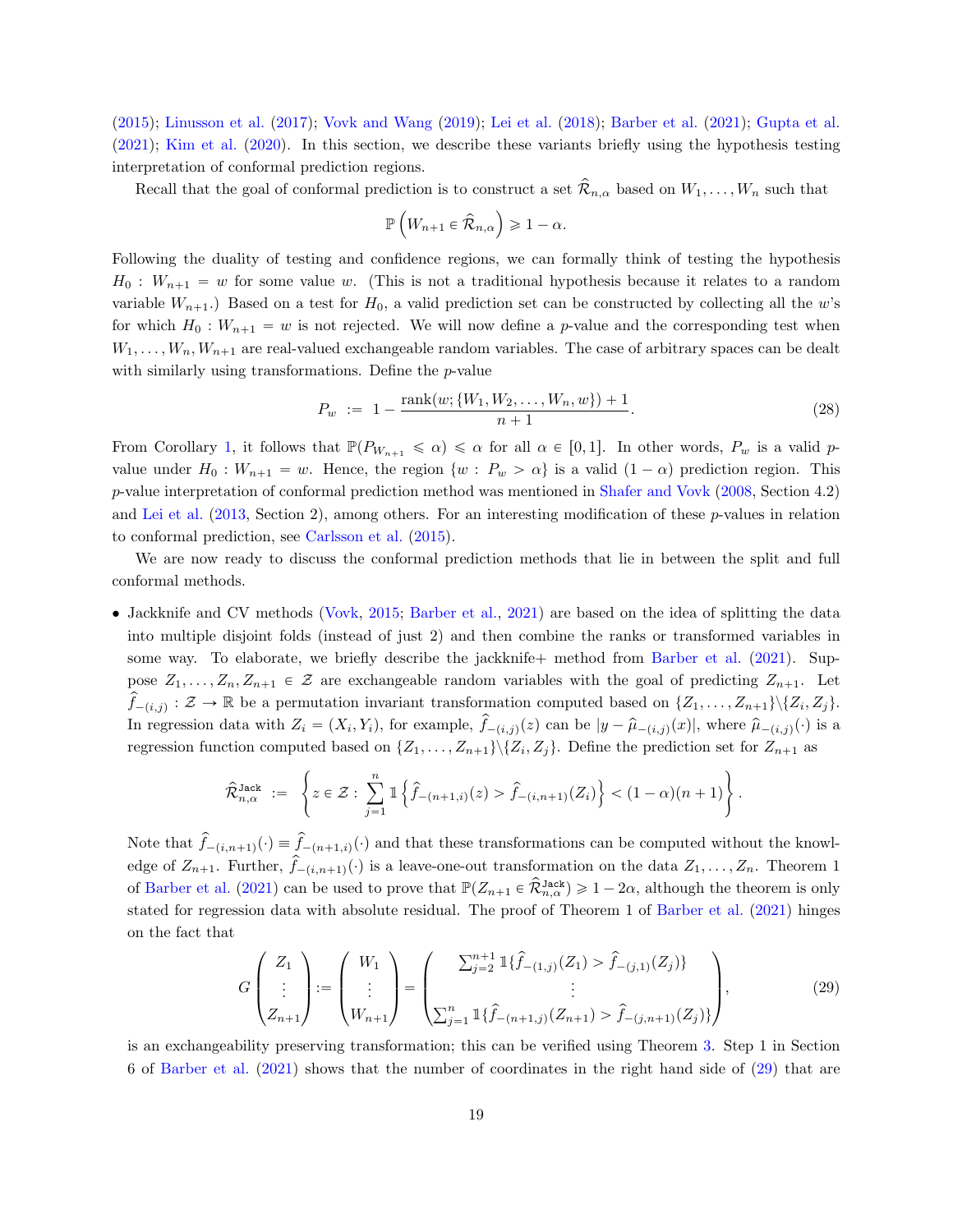larger than or equal to  $(1 - \alpha)(n + 1)$  is bounded by  $2\alpha(n + 1)$ ; this is a deterministic inequality and does not require exchangeability of  $Z_1, \ldots, Z_{n+1}$ . Using the fact that  $G(\cdot)$  is exchangeability preserving, we get that

$$
\mathbb{P}(W_{n+1} \geq (1 - \alpha)(n+1)) = \frac{1}{n+1} \sum_{j=1}^{n+1} \mathbb{P}(W_j \geq (1 - \alpha)(n+1))
$$

$$
= \mathbb{E}\left[\frac{\sum_{j=1}^{n} \mathbb{1}\{W_j \geq (1 - \alpha)(n+1)\}}{n+1}\right] \leq 2\alpha.
$$

Here the inequality above follows from Step 1 in Section 6 of [Barber et al.](#page-27-0) [\(2021\)](#page-27-0). The CV+ method is defined similarly where instead of leave-one-out, one uses a leave-a-fold-out; see Section 3 of [Barber et al.](#page-27-0)  $(2021)$  for details. Also, see Solari and Djordjilović  $(2021)$  for a different argument.

• Subsampling or repeated split methods [\(Carlsson et al.,](#page-28-10) [2014;](#page-28-10) [Lei et al.,](#page-30-3) [2018;](#page-30-3) [Gupta et al.,](#page-29-2) [2021\)](#page-29-2) repeat the split conformal method several times on the data and combine the resulting prediction sets in some way. To elaborate, we briefly discuss the subsampling or Bonferroni method discussed in [Lei et al.](#page-30-3) [\(2018\)](#page-30-3) and [Gupta et al.](#page-29-2) [\(2021\)](#page-29-2). Recall that the split conformal method can be interpreted in terms of a retention region from a p-value [\(28\)](#page-18-1). If we repeat the splitting process on the data K times, then we get K p-values  $P_{Z_{n}}^{(1)}$  $Z_{Z_{n+1}}^{(1)}, \ldots, P_{Z_{n+1}}^{(K)}$ . It is very important to observe that these are dependent p-values, dependent through  $Z_{n+1}$ . This implies that K min<sub>1≤k≤K</sub>  $P_{Z_n}^{(k)}$  $\sum_{Z_{n+1}}^{\infty}$  is also a valid *p*-value:

$$
\mathbb{P}\left(K\min_{1\leqslant k\leqslant K}P_{Z_{n+1}}^{(k)}\leqslant\alpha\right)\leqslant\mathbb{P}\left(\bigcup_{k=1}^{K}\left\{P_{Z_{n+1}}^{(k)}\leqslant\frac{\alpha}{K}\right\}\right)\leqslant\sum_{k=1}^{K}\frac{\alpha}{K}\leqslant\alpha.
$$

Hence, we get that  $\{z: P_z^{(k)} > \alpha/K \text{ for all } 1 \leq k \leq K\}$  is a valid  $(1-\alpha)$  prediction region for  $Z_{n+1}$ . The combination of p-values above is the Bonferroni correction from the multiple testing literature. One can use other combinations of p-values such as twice the arithmetic or geometric mean, and so on; see [Vovk](#page-32-6) [and Wang](#page-32-6) [\(2019\)](#page-32-6) for more examples. The use of multiple testing for other conformal methods can be seen in [Lei et al.](#page-30-3) [\(2018,](#page-30-3) Section 2.3), [Vovk and Wang](#page-32-6) [\(2019,](#page-32-6) Section 4), [Gupta et al.](#page-29-2) [\(2021,](#page-29-2) Appendix B & C).

Although these variants make better use of the full data, there is a clear lack of great advantage of these complicated methods in performance per computational cost in comparison to the split conformal method. Firstly, these variants require computing the transformation multiple times. Secondly, they can be both conservative and anti-conservative in practice. Finally, the volume of the resulting prediction regions can also be larger than that of the split method. See [Barber et al.](#page-27-0) [\(2021,](#page-27-0) Figure 2) and [Gupta et al.](#page-29-2) [\(2021,](#page-29-2) Table 2) for some comparisons. This is not to say that split conformal is always the best. Conformal methods that make use of (close to) full data perform best when the dimension of the training algorithm is close to the sample size; for example, fitting linear regression with n observations and  $d \approx n$  covariates [\(Barber et al.,](#page-27-0) [2021,](#page-27-0) Figure 2). With machine learning algorithms such as random forests that automatically yield several training and calibration sets, the out-of-bag or aggregated conformal methods [\(Kim et al.,](#page-30-11) [2020;](#page-30-11) [Gupta et al.,](#page-29-2) [2021\)](#page-29-2) can yield better performance in comparison to split conformal without increasing the computational cost.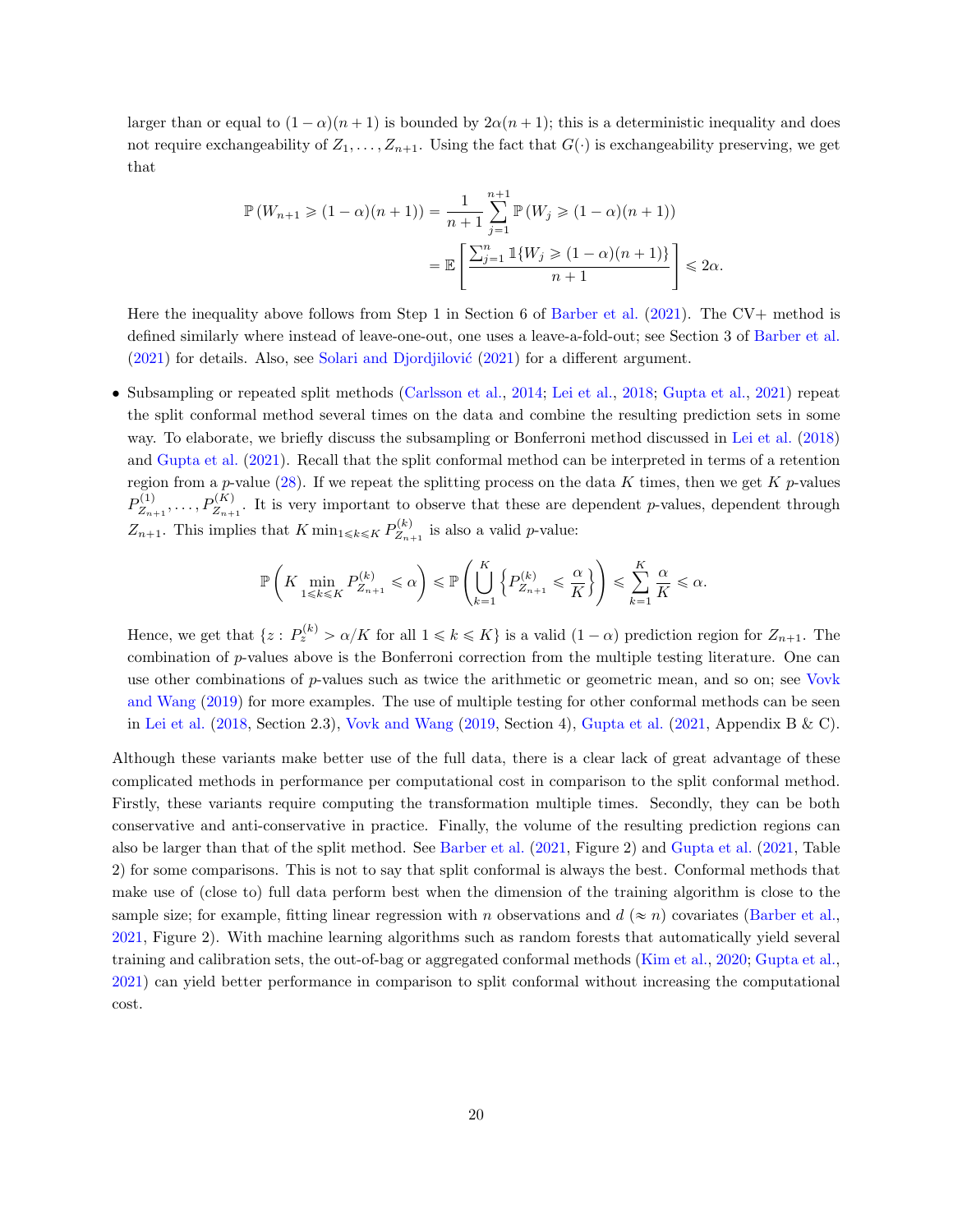# <span id="page-20-0"></span>4 Nonparmetric Rank Tests

Testing equality of distributions and independence of random vectors are two of the most fundamental problems in statistics. In the following two sections, we discuss each of these problems and detail the implications of exchangeability. We have seen in the previous section that a basic prediction interval for real-valued random variables can be used to construct prediction sets for random variables in arbitrary spaces by a data-driven transformation. In this section, we show that the classical non-parametric rank tests, defined for real-valued random variables, can also be used for tests for random variables in arbitrary spaces by a data-driven transformation. All this is made possible by exchangeability and its consequences. It should be mentioned that this dimension reduction idea in rank tests is not new and has been discussed in some works such as [Matthews and Taylor](#page-31-0) [\(1996\)](#page-31-0) and [Friedman](#page-29-0) [\(2003\)](#page-29-0).

A brief description of the tests is as follows:

1. Equality of Distributions: Given two datasets, one might want to test if the datasets are obtained from the same distribution. More formally, given n i.i.d. observations  $X_1, \ldots, X_n$  from  $P_X$  and m i.i.d. observations  $Y_1, \ldots, Y_m$  from  $P_Y$  with both sets of observations independent, we want to test

<span id="page-20-1"></span>
$$
H_0: P_X = P_Y \quad \text{versus} \quad H_1: P_X \neq P_Y. \tag{30}
$$

This is also known as a two-sample testing problem and has numerous applications in pharmaceutical studies [\(Farris and Schopflocher,](#page-29-5) [1999\)](#page-29-5), causal inference [\(Folkes et al.,](#page-29-6) [1987\)](#page-29-6), remote sensing [\(Conradsen](#page-28-12) [et al.,](#page-28-12) [2003\)](#page-28-12), and econometrics [\(Mayer,](#page-31-14) [1975\)](#page-31-14).

2. Independence: Given *n* i.i.d. paired observations  $(X_i, Y_i)$ ,  $1 \leq i \leq n$ , one might want to test if  $X_i$  is independent of  $Y_i$ . Formally, suppose the distribution of  $(X_i, Y_i)$  is P, the marginal distribution of  $X_i$ is  $P_X$ , and the marginal distribution of  $Y_i$  is  $P_Y$ . Then we want to test

$$
H_0: P = P_X \otimes P_Y \quad \text{versus} \quad H_1: P \neq P_X \otimes P_Y.
$$

Independence testing has found applications in statistical genetics [\(Liu et al.,](#page-30-12) [2010\)](#page-30-12), marketing and finance [\(Grover and Dillon,](#page-29-7) [1985\)](#page-29-7), survival analysis [\(Martin and Betensky,](#page-30-13) [2005\)](#page-30-13), and ecological risk assessment [\(Dishion et al.,](#page-29-8) [1999\)](#page-29-8). Furthermore, the test for equality of distributions can be formulated as a test for independence by defining  $Y$  as a binary random variable labeling the sample to which  $X$ belongs to; see, e.g., [Heller et al.](#page-29-9) [\(2016,](#page-29-9) Section 1).

Unlike in the case of conformal prediction, in this section, we will assume that the underlying observations are independent and identically distributed. The reason for this change in assumption can be understood as follows. Consider the testing problem  $(30)$  of equality of distributions. Under the null hypothesis  $H_0$ , we want the data obtained by combining  $\{X_1, \ldots, X_n\}$  and  $\{Y_1, \ldots, Y_m\}$  to form an exchangeable sequence. For this exchangeability, under the independence of  $\{X_1, \ldots, X_n\}$  and  $\{Y_1, \ldots, Y_m\}$ , the i.i.d. assumption seems the most sensible.

#### <span id="page-20-2"></span>4.1 Testing Equality of Distributions

Suppose  $X_1, \ldots, X_n$  are independent and identically distributed random variables from a probability measure  $P_X$  and  $Y_1, \ldots, Y_m$  are independent and identically distributed random variables from a probability measure  $P_Y$ . Random variables  $X_1, \ldots, X_n$  are independent of  $Y_1, \ldots, Y_m$ . The hypothesis to test is

$$
H_0: P_X = P_Y \quad \text{versus} \quad H_1: P_X \neq P_Y.
$$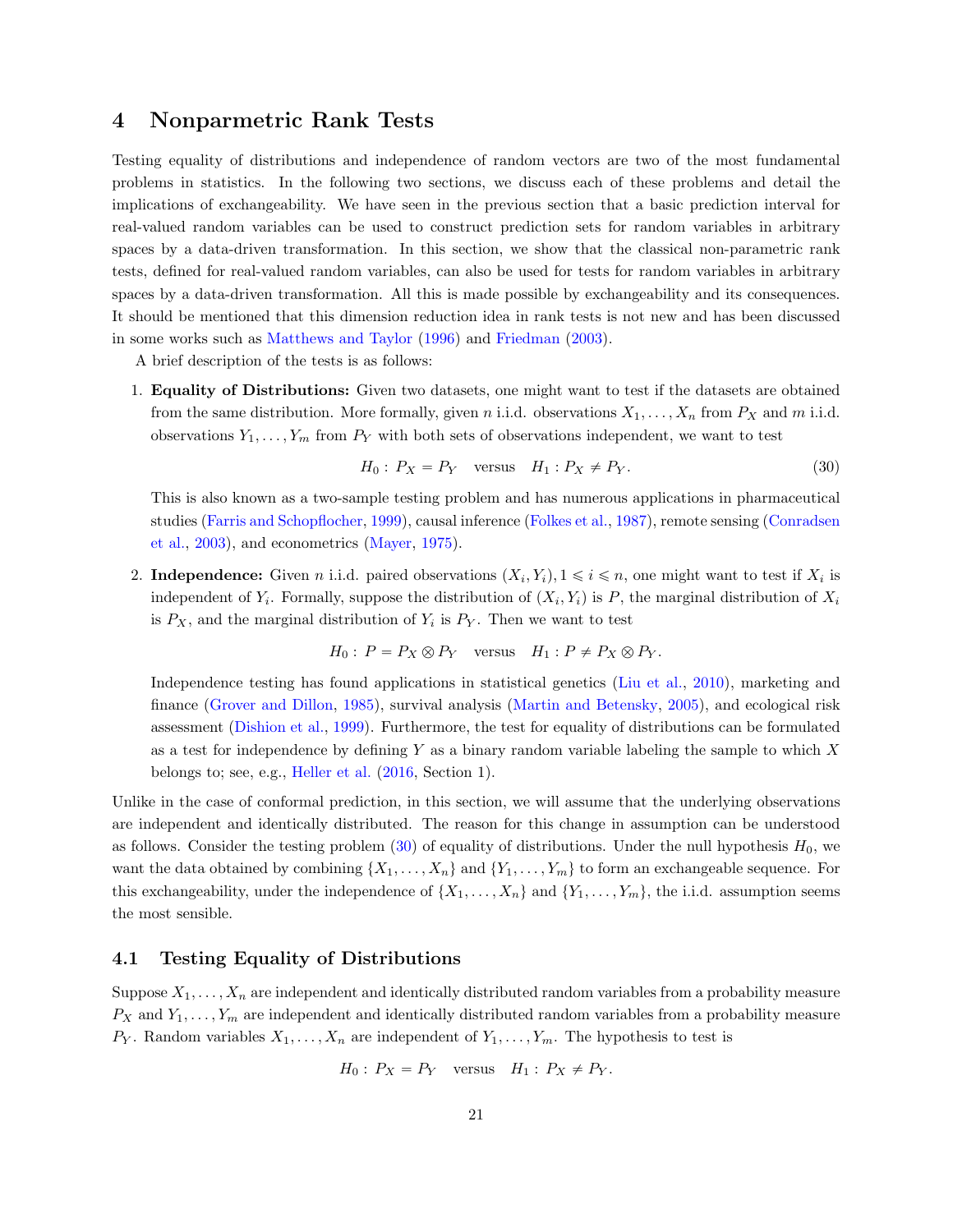There exist numerous tests for this hypothesis. We refer to reader to [Bhattacharya](#page-28-13) [\(2020,](#page-28-13) [2019\)](#page-28-14) and [Deb](#page-28-3) [and Sen](#page-28-3) [\(2021\)](#page-28-3) for an overview of the existing literature. Wilcoxon rank sum test [\(Hollander et al.,](#page-30-14) [2013,](#page-30-14) Section 4.1) is one of the classical rank tests for this hypothesis when the observations are real-valued. Let  $\mathcal{C}_{n+m} := \{Z_1, \ldots, Z_{n+m}\}$  represent the random variables  $X_1, \ldots, X_n$  and  $Y_1, \ldots, Y_m$  put together. Under  $H_0$ , the collection of random variables in  $\mathcal{C}_{n+m}$  are independent and identically distributed and hence, by Theorem [2,](#page-5-1)  $rank(Z_1; C_{n+m}), \ldots, rank(Z_{n+m}; C_{n+m})$  are distributed uniformly over all permutations of  $[n + m]$ ; recall  $[n + m] = \{1, 2, \ldots, n + m\}$ . The Wilcoxon rank sum test statistic is given by

$$
T_n := \sum_{i=1}^n \text{rank}(Z_i; \mathcal{C}_{n+m}),
$$

the sum of ranks of  $X_1, \ldots, X_n$  among  $C_{n+m}$ . Recall the definition of rank from Definition [1.](#page-4-2) From this definition, it follows that the distribution of  $T_n$  does not depend on the true distributions  $P_X$  and  $P_Y$  under  $H_0$ .

Using this, we now extend the Wilcoxon test to random variables taking values in arbitrary space  $Z$ . Let  $\hat{f}_{n+m} : \mathcal{Z} \to \mathbb{R}$  be any transformation that depends permutation invariantly on  $Z_1, \ldots, Z_{n+m} \in \mathcal{C}_{n+m}$ . This means that if we write

$$
\hat{f}_{n+m}(z) = \hat{f}_{n+m}(z; Z_1, \ldots, Z_{n+m}),
$$

then permutation invariance means for any  $z \in \mathcal{Z}$  and any  $\pi : [n + m] \rightarrow [n + m]$ ,

$$
\hat{f}_{n+m}(z; Z_1, \ldots, Z_{n+m}) = \hat{f}_{n+m}(z; Z_{\pi(1)}, \ldots, Z_{\pi(n+m)}).
$$

Proposition [4](#page-33-0) (in Appendix [A\)](#page-33-1) shows that  $W_1 := \hat{f}_{n+m}(Z_1), \ldots, W_{n+m} := \hat{f}_{n+m}(Z_{n+m})$  are exchangeable and hence

$$
T_n^{\text{exch}} := \sum_{i=1}^n \text{rank}(W_i; \{W_1, \ldots, W_{n+m}\}),
$$

the sum of ranks of  $W_1, \ldots, W_n$  among the collection  $\{W_1, \ldots, W_{n+m}\}$ , is also distribution-free and has the same distribution as  $T_n$  under  $H_0$ . This proves the following result.

<span id="page-21-0"></span>**Theorem 5.** Suppose  $X_1, \ldots, X_n$  are independent and identically distributed random variables from a probability measure  $P_X$  supported on Z and  $Y_1, \ldots, Y_m$  are independent and identically distributed random variables from a probability measure  $P_Y$  supported also on Z. Then for any transformation  $\hat{f}_{n+m}$  depending permutation invariantly on  $X_1, \ldots, X_n, Y_1, \ldots, Y_m$ ,

$$
T_n^{\text{exch}} := \sum_{i=1}^n \text{rank}(\hat{f}_{n+m}(X_i); \{\hat{f}_{n+m}(X_1), \ldots, \hat{f}_{n+m}(Y_m)\}),
$$

is distribution-free under  $H_0$  and matches the null distribution of the Wilcoxon rank sum statistic.

The main conclusion of the theorem is that any permutation invariant transformation  $f_{n+m}$  obtained from the data will lead to a distribution-free test with a finite sample control of the type I error, irrespective of the domain of the data. This is the analogy with the full conformal prediction method where for any permutation invariant transformation [\(14\)](#page-9-3), the prediction region has a finite sample control of the coverage. Theorem [5](#page-21-0) is obvious if  $\hat{f}_{n+m}$  does not depend on the data  $Z_1, \ldots, Z_{n+m}$ . Such application of rank tests after dimension reduction is well-known. The main novelty of Theorem [5](#page-21-0) is that the transformation  $f_{n+m}$ can depend on the data. Although relatively easy to derive based on Theorem [3,](#page-6-1) Theorem [5](#page-21-0) is new to the best of our knowledge.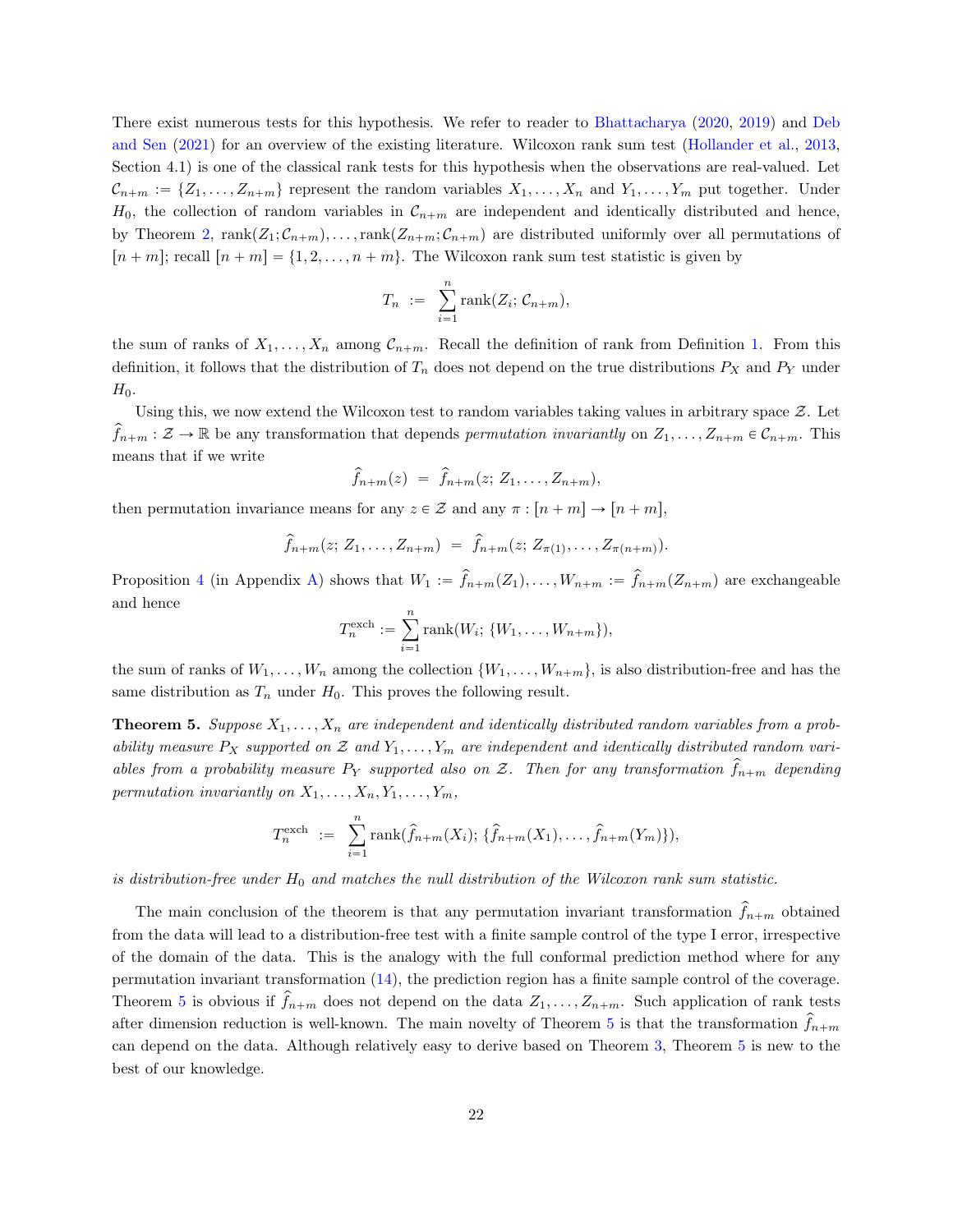Pseudocode 3: Computationally, Theorem [5](#page-21-0) works as follows:

1. Rename the data as

$$
Z_1 = X_1, \dots, Z_n = X_n, Z_{n+1} = Y_1, \dots, Z_{n+m} = Y_m.
$$

- 2. Find a permutation invariant transformation  $f_{n+m}$  based on  $Z_1, \ldots, Z_{n+m}$ . This can be any cluster revealing transformation; see Section [4.1.1](#page-22-0) below.
- 3. Take  $\xi = 10^{-8}$  and compute the ranks of the first n elements  $\hat{f}_{n+m}(Z_1), \ldots, \hat{f}_{n+m}(Z_n)$  among  $\widehat{f}_{n+m}(Z_1), \ldots, \widehat{f}_{n+m}(Z_{n+m}).$
- 4. Sum the ranks and compute  $T_n^{\text{exch}}$ . Reject the null hypothesis  $H_0$  if  $T_n^{\text{exch}}$  deviates from its expected value  $n(n + m + 1)/2$ . The critical value here is the same as that of Wilcoxon rank sum test; see [Hollander et al.](#page-30-14) [\(2013,](#page-30-14) Section 4.1) and [Wilcoxon](#page-32-7) [\(1945\)](#page-32-7) for details.

#### <span id="page-22-0"></span>4.1.1 Some Concrete Examples.

In the following, we discuss a few examples of  $\hat{f}_{n+m}$  in Theorem [5.](#page-21-0) The most generic application is based on applying any of the many unsupervised clustering algorithms.

1. k-means Clustering: Suppose  $Z_1, \ldots, Z_{n+m}$  are elements of a space  $\mathcal Z$  with a quasi-norm  $\|\cdot\|^3$  $\|\cdot\|^3$  Fix  $k \geq 1$ , the number of clusters and apply the k-means clustering algorithm on the data  $Z_1, \ldots, Z_{n+m}$ , that is, find  $\hat{c}_1, \ldots, \hat{c}_k \in \mathcal{Z}$  such that

<span id="page-22-2"></span>
$$
(\hat{c}_1, \dots, \hat{c}_k) := \underset{c_1, \dots, c_k \in \mathcal{Z}}{\arg \min} \sum_{i=1}^{n+m} \underset{1 \leq j \leq k}{\min} \|Z_i - c_j\|^2. \tag{31}
$$

Note that the minimizer can at best be unique up to permutations, i.e., if  $(\hat{c}_1, \ldots, \hat{c}_k)$  is a minimizer, then  $(\hat{c}_{\pi(1)},\ldots,\hat{c}_{\pi(k)})$  is also a minimizer for arbitrary permutation  $\pi : [k] \to [k]$ . For our purposes, we choose (arbitrarily) and fix a minimizer. It is easy to verify that  $(\hat{c}_1, \ldots, \hat{c}_k)$  is a permutation invariant function of  $\{Z_1, \ldots, Z_{n+m}\}.$  One transformation  $\hat{f}_{n+m}$  based on this clustering method is given by

$$
\hat{f}_{n+m}(Z_i) := \|Z_i - \hat{c}_1\| - \min_{1 \leq j \leq k} \|Z_i - \hat{c}_j\|.
$$

To gain intuition for this particular permutation invariant transformation, suppose  $H_1$  is true (that is,  $P_X \neq P_Y$ ) and  $P_X = N(\mu_X, \sigma^2)$  and  $P_Y = N(\mu_Y, \sigma^2)$ . If we perform k-means clustering with  $k = 2$ , then asymptotically  $\hat{c}_1 = \mu_X$  and  $\hat{c}_2 = \mu_Y$  (up to labels) and hence, asymptotically,

$$
\min_{1 \le j \le k} \|Z_i - \hat{c}_j\| = \|Z_i - \hat{c}_1\|, \quad \Rightarrow \quad \hat{f}_{n+m}(Z_i) = 0, \quad \text{for} \quad 1 \le i \le m,
$$
\n
$$
\min_{1 \le j \le k} \|Z_i - \hat{c}_j\| = \|Z_i - \hat{c}_2\|, \quad \text{for} \quad m+1 \le i \le m+n,
$$
\n
$$
\Rightarrow \hat{f}_{n+m}(Z_i) = \|Z_i - \hat{c}_1\| - \|Z_i - \hat{c}_2\| > 0, \quad \text{for} \quad i > m.
$$

This implies that under  $H_1$  (asymptotically)  $T_n^{\text{exch}} = \sum_{i=1}^n$  $i = \binom{n}{i-1}$  i =  $n(n + 1)/2$  which is significantly smaller than the mean leading to a rejection.

<span id="page-22-1"></span> $3$ Quasi-norm means that  $\|\cdot\|$  does not need to satisfy the triangle inequality.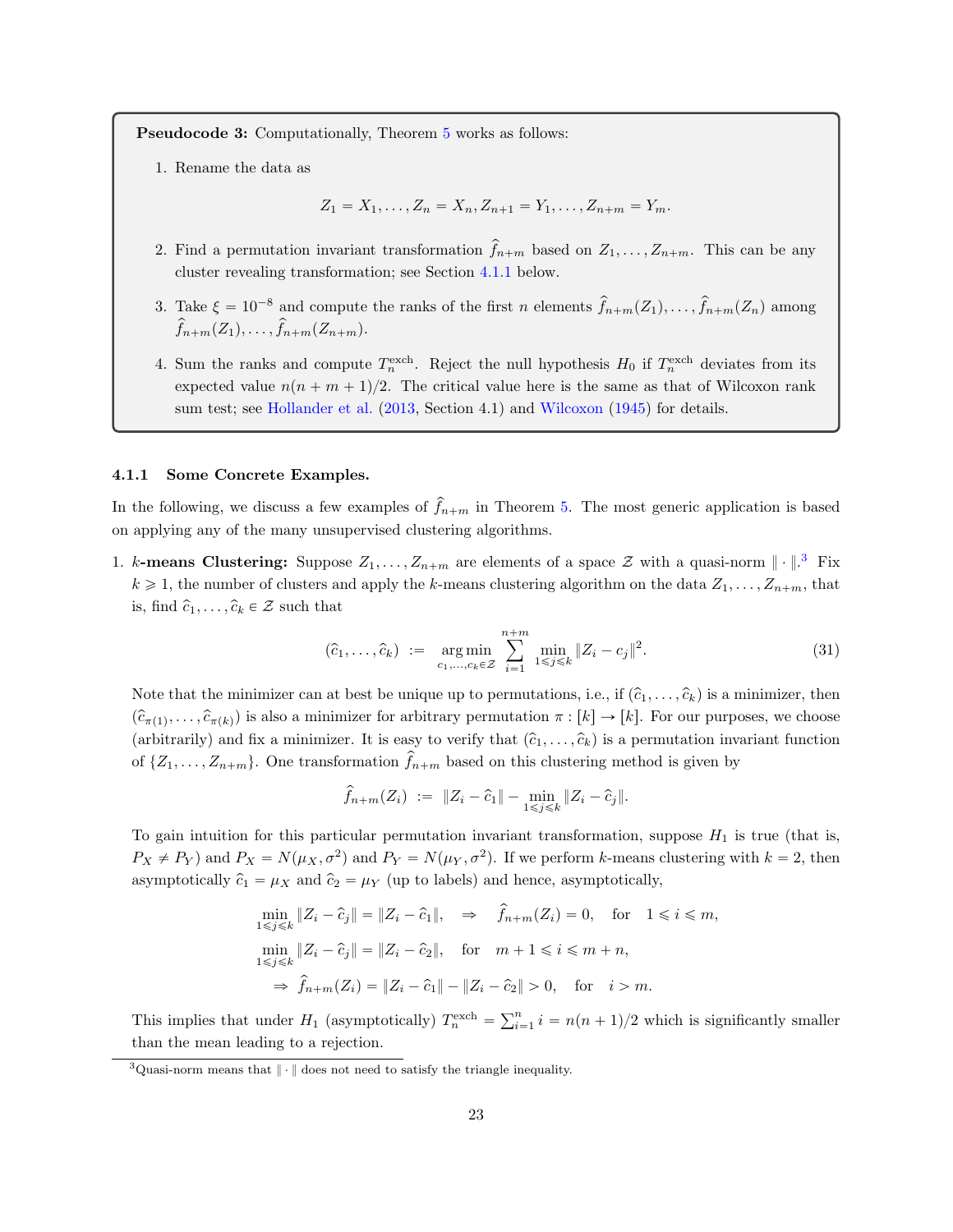For the purposes of Theorem [5,](#page-21-0) it does not matter if one is able to obtain the global minimum in [\(31\)](#page-22-2). Any method for obtaining  $\hat{c}_1, \ldots, \hat{c}_k$  is permissible, as long as the procedure does not depend on the X, Y labels. For instance, Lloyd's k-means clustering algorithm, k-means++ algorithm [\(Arthur and Vassilvitskii,](#page-27-3) [2007\)](#page-27-3) and many other variants [\(Celebi et al.,](#page-28-15) [2013;](#page-28-15) [Hamerly,](#page-29-10) [2010;](#page-29-10) [Ding et al.,](#page-29-11) [2015;](#page-29-11) [Hamerly and Drake,](#page-29-12) [2015;](#page-29-12) [Shen et al.,](#page-31-15) [2017;](#page-31-15) [Newling and Fleuret,](#page-31-16) [2016\)](#page-31-16) will work. In addition to the variants of the algorithms, one can also use the data to choose  $k$ , the number of clusters based on the data. In particular, the well-known elbow rule can be used for this purpose.

2. Dimension Reduction and  $k$ -means: In the same setting as above, due to the high computational complexity [\(Grønlund et al.,](#page-29-13) [2017;](#page-29-13) [Aloise et al.,](#page-27-4) [2009\)](#page-27-4) of the k-means clustering, one might opt to perform a preliminary dimension reduction and then use k-means clustering. Another reason for dimension reduction could be a possibility that distributions differ along a low-dimensional projection. Many of the dimension reduction techniques discussed in Section [3.3.3](#page-13-0) can be used. The final transformation  $\hat{f}_{n+m}$  is given by

$$
\widehat{f}_{n+m}(Z_i) := \|\Pi(Z_i) - \widehat{c}_1\| - \min_{1 \leq j \leq k} \|\Pi(Z_i) - \widehat{c}_j\|,
$$

where  $\Pi(\cdot)$  denotes the preliminary dimension reduction map with  $\Pi(Z_1), \ldots, \Pi(Z_{n+m})$  representing the dimension reduced data and  $\hat{c}_1, \ldots, \hat{c}_k$  now represent the k-cluster centers obtained from the dimension reduced data.

3. Clustering and Density Estimation: In this case, we provide a generic method of converting any unsupervised clustering method into a valid transformation for Theorem [5.](#page-21-0) Suppose we have an unsupervised clustering procedure P that partitions the collection of random variables  $Z_1, \ldots, Z_{n+m}$  into disjoint sets  $B_1, \ldots, B_k$  (where k could itself be a part of  $P$ ). This clustering procedure should treat the data  $Z_1, \ldots, Z_{n+m}$  in a permutation invariant way. See [Wasserman and Tibshirani](#page-32-8) [\(2017\)](#page-32-8) for some examples. From all the random variables in  $B_j, 1 \leq j \leq k$ , estimate the density in a permutation invariant way; see [Wang and Scott](#page-32-9) [\(2019\)](#page-30-15) and [Kim et al.](#page-30-15) (2019) for some examples. Then the transformation  $f_{n+m}(\cdot)$ is given by

$$
\widehat{f}_{n+m}(Z_i) := \frac{\widehat{p}_{B_1}(Z_i)}{\max_{1 \leq j \leq k} \widehat{p}_{B_j}(Z_i)}.
$$

To gain intuition for this transformation, observe that if we obtain  $\hat{c}_1, \ldots, \hat{c}_k$  from a nearest neighbor clustering and we take the density estimator  $\hat{p}_{B_j}(x) = \phi(x; \hat{c}_j, I)$ , the multivariate normal density with location  $\hat{c}_j$  and variance identity, then  $f_{n+m}(Z_i)$  is a simple transformation of  $||Z_i-\hat{c}_1||-\min_{1\leq j\leq k}||Z_i-\hat{c}_j||$ matching the one in first example above.

As in the previous example, one can first apply a dimension reduction procedure on the data and then apply the unsupervised clustering method. In this case, the density estimator could be based on the dimension reduced data.

### <span id="page-23-1"></span>4.2 Testing Independence

Suppose  $(X_1, Y_1), \ldots, (X_n, Y_n) \in \mathcal{X} \times \mathcal{Y}$  are independent and identically distributed random variables from a probability measure P on  $\mathcal{X} \times \mathcal{Y}$ . If the marginal distribution of  $X_i$ 's is  $P_X$  and the marginal distribution of  $Y_i$ 's is  $P_Y$ , then the hypothesis to test is

<span id="page-23-0"></span>
$$
H_0: P = P_X \otimes P_Y \quad \text{versus} \quad H_1: P \neq P_X \otimes P_Y. \tag{32}
$$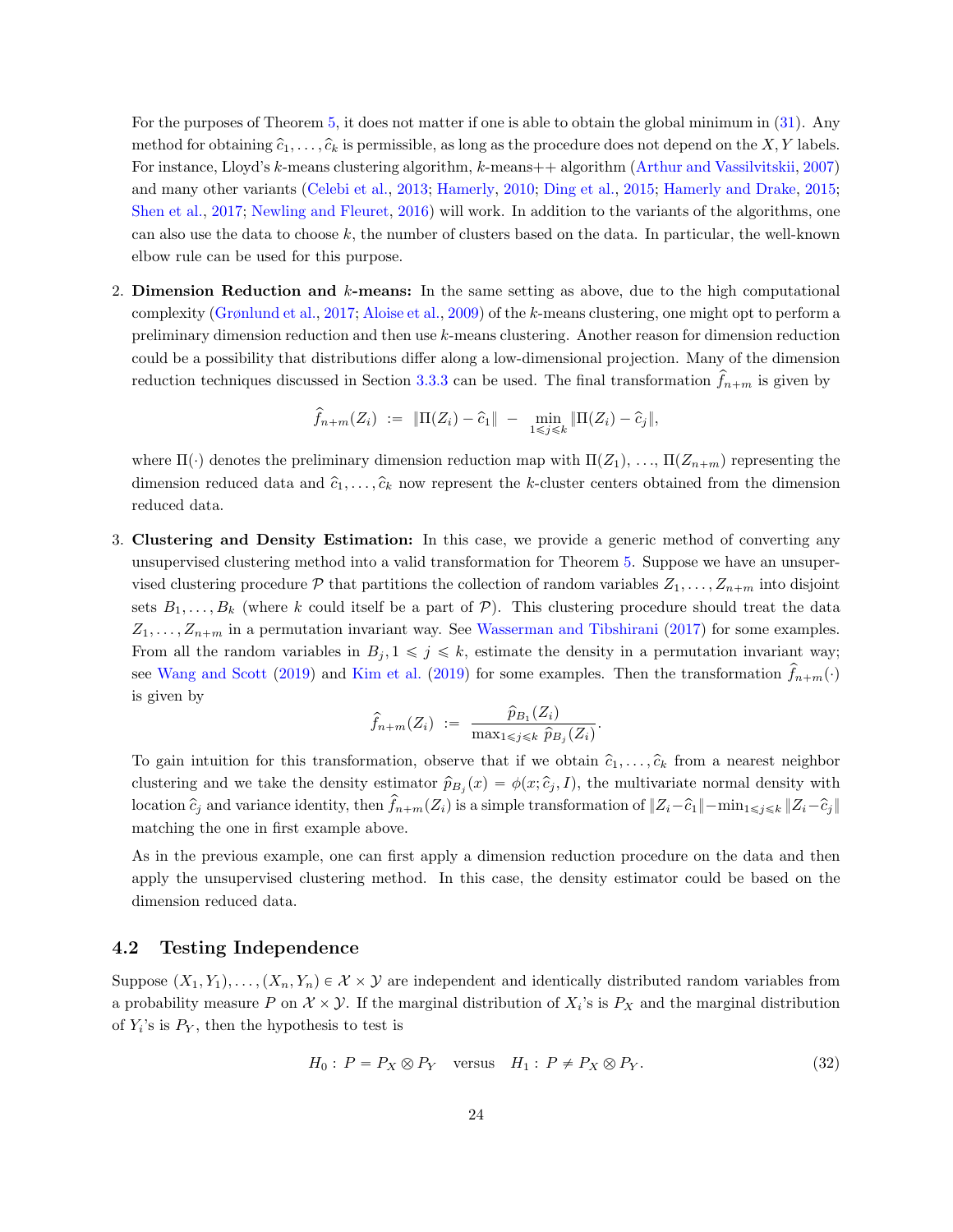Here  $P_X \otimes P_Y$  represents the joint probability distribution with independent marginals of  $P_X$  and  $P_Y$ . Similar to the problem of testing equality of distributions, there exist numerous tests for [\(32\)](#page-23-0) and we refer to [Han](#page-29-14) [et al.](#page-29-14) [\(2017\)](#page-29-14); [Deb and Sen](#page-28-3) [\(2021\)](#page-28-3); [Shi et al.](#page-31-17) [\(2020\)](#page-31-17) for an overview. One of the classical tests for independence hypothesis is based on the Spearman's rank correlation [\(Hollander et al.,](#page-30-14) [2013,](#page-30-14) Section 8.5). This test applies when  $P_X$  and  $P_Y$  are supported on the real line. Suppose the observations are  $(X_1, Y_1), \ldots, (X_n, Y_n) \in \mathbb{R}^2$ . Let  $R_1^X, \ldots, R_n^X$  denote the ranks of  $X_1, \ldots, X_n$  and  $R_1^Y, \ldots, R_n^Y$  denote the ranks of  $Y_1, \ldots, Y_n$ . Under the null hypothesis  $H_0, (R_1^X, \ldots, R_n^X)$  and  $(R_1^Y, \ldots, R_n^Y)$  are independent random vectors. Further each of these vectors is distributed as uniform on all permutations of  $(1, 2, \ldots, n)$  because of Theorem [2.](#page-5-1) The Spearman's rank correlation is given by

<span id="page-24-0"></span>
$$
\rho_n := 1 - \frac{6}{n} \sum_{i=1}^n \frac{(R_i^X - R_i^Y)^2}{(n^2 - 1)}.
$$
\n(33)

Because the distributions of  $(R_1^X, \ldots, R_n^X)$  and  $(R_1^Y, \ldots, R_n^Y)$  do not depend on  $P_X$  and  $P_Y$ ,  $\rho_n$  in [\(33\)](#page-24-0) has the same distribution (under  $H_0$ ) irrespective of what  $P_X$  and  $P_Y$  are.

Noting that the distribution-free nature of the test depends only on the fact that ranks are distributionfree, we get that we can transform the data in each coordinate almost arbitrarily. Let  $\hat{f}_X$  be a transformation that depends on  $X_1, \ldots, X_n$  permutation invariantly and let  $\hat{f}_Y$  be a transformation that depends on  $Y_1, \ldots, Y_n$  permutation invariantly. Then by Theorem [3,](#page-6-1)  $\hat{f}_X(X_1), \ldots, \hat{f}_X(X_n)$  are exchangeable and  $\hat{f}_Y(Y_1), \ldots, \hat{f}_Y(Y_n)$  are also exchangeable. Further under the null hypothesis  $H_0$ , the vectors  $(\hat{f}_X(X_1), \ldots, \hat{f}_X(X_n))$  and  $(\hat{f}_Y(Y_1), \ldots, \hat{f}_Y(Y_n))$  are independent. This leads to the following result.

<span id="page-24-1"></span>**Theorem 6.** Suppose  $(X_1, Y_1), \ldots, (X_n, Y_n) \in \mathcal{X} \times \mathcal{Y}$  are independent observations. Suppose  $\hat{f}_X$  and  $\hat{f}_Y$ are transformations depending permutation invariantly only on  $(X_1, \ldots, X_n)$  and  $(Y_1, \ldots, Y_n)$ , respectively. Then the statistic

$$
\rho_n(\hat{f}_X, \hat{f}_Y) := 1 - \frac{6}{n} \sum_{i=1}^n \frac{(R_i^X - R_i^Y)^2}{n^2 - 1},
$$

has the same distribution as Spearman's rank correlation  $(33)$  under  $H_0$ . Here

$$
R_i^X := \text{rank}(\hat{f}_X(X_i); \{\hat{f}_X(X_1), \dots, \hat{f}_X(X_n)\}),
$$
  

$$
R_i^Y := \text{rank}(\hat{f}_Y(Y_i); \{\hat{f}_Y(X_1), \dots, \hat{f}_Y(Y_n)\}).
$$

The main conclusion of Theorem [6](#page-24-1) is that any permutation invariant data-driven transformations  $\hat{f}_X$  and  $\hat{f}_Y$  will lead to a distribution-free finite sample valid test for the independence hypothesis [\(32\)](#page-23-0), irrespective of the domain of the data. Theorem [6](#page-24-1) is, however, lacking in one important way. If allowed, one might want to use transformations  $\hat{f}_X$  and  $\hat{f}_Y$  depending on  $(X_i, Y_i), i \in [n]$  that leads to the maximal correlation between  $\hat{f}_X(X_i), i \in [n]$  and  $\hat{f}_Y(Y_i), i \in [n]$  (Rényi, [1959\)](#page-31-18). These transformations would depend on both coordinates. This, however, does not lead to validity at least through Theorem [6.](#page-24-1) Once again, Theorem [6](#page-24-1) can be seen as an analogy of the full conformal prediction method.

#### 4.3 Rank Tests based on Sample Splitting

In the previous sections, we have restricted the nature of data-driven transformations; in case of equality of distributions, the transformations should not depend on the  $X, Y$  labels and in case of independence, the transformations have to depend on  $X_1, \ldots, X_n$  and  $Y_1, \ldots, Y_n$  only marginally not jointly. Although the tests control the type I error, these restrictions can drastically effect the power. We can avoid these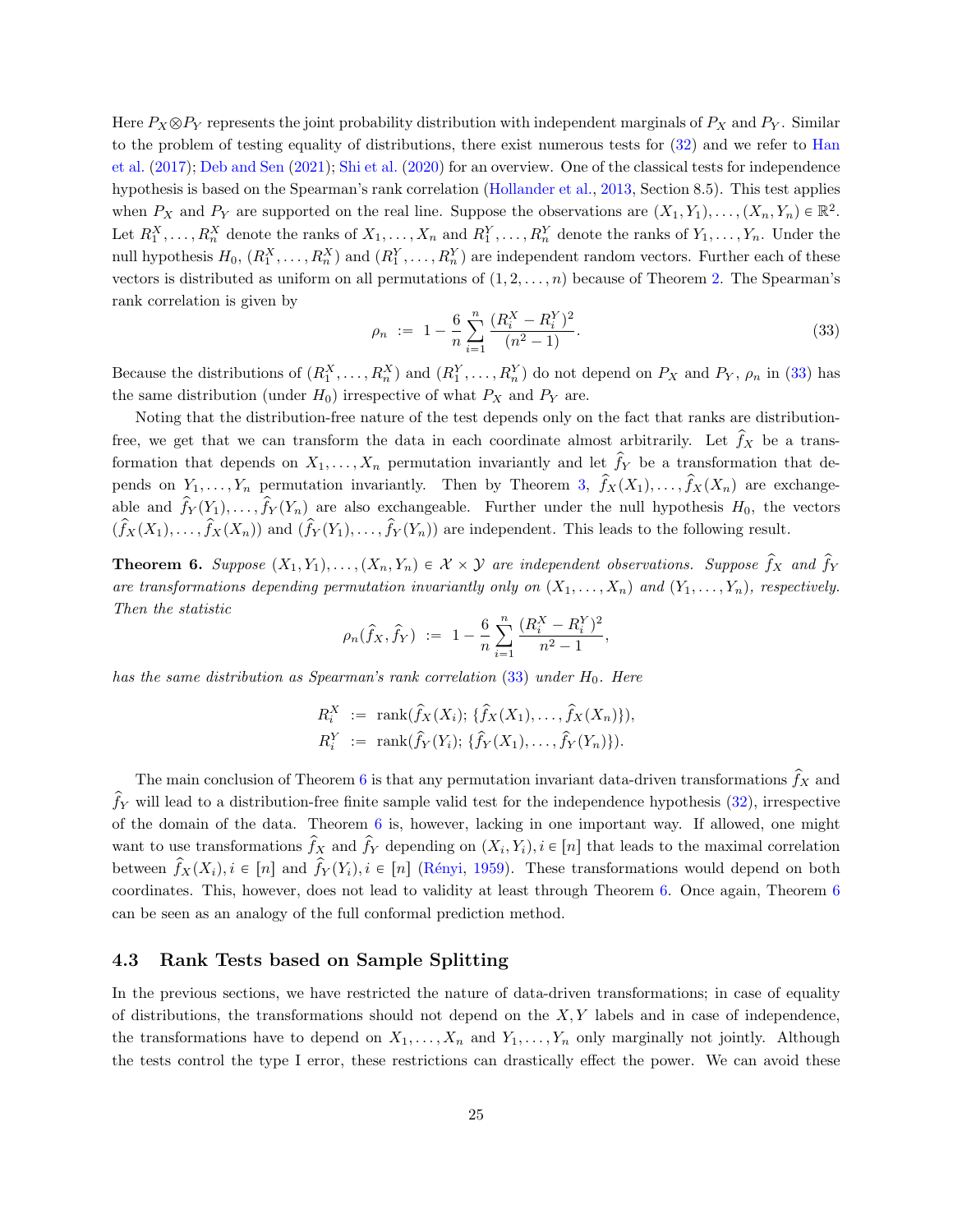restrictions based on sample splitting, which will be described below. The following procedures based on sample splitting can be thought of as analogues to the split conformal prediction method.

Although the full sample based transformation is lacking in the literature, the sample splitting transformation for rank tests has been described in the literature albeit seems not widely known. See [Friedman](#page-29-0) [\(2003\)](#page-29-0) and [Vayatis et al.](#page-32-0) [\(2009\)](#page-32-0).

**Equality of Distributions:** Recall that the hypotheses are  $H_0$ :  $P_X = P_Y$  and  $H_1 : P_X \neq P_Y$ . The observations are  $X_1, \ldots, X_n$  i.i.d from  $P_X$  and  $Y_1, \ldots, Y_m$  i.i.d. from  $P_Y$ . Under the null hypothesis  $H_0$ ,  $Z_1, \ldots, Z_{n+m}$  defined by  $Z_i = X_i$  for  $1 \leq i \leq n$  and  $Z_i = Y_{i-n}$  for  $n + 1 \leq i \leq n + m$  are independent and identically distributed. Randomly split this collection into two parts:

$$
S_1 := \{ Z_i : i \in \mathcal{I}_1 \} \text{ and } S_2 := \{ Z_i : i \in \mathcal{I}_2 \},
$$

where  $\mathcal{I}_1$  contains a random subset of  $[n + m]$  and  $\mathcal{I}_2 = [n + m] \setminus \mathcal{I}_1$ . For any transformation  $\hat{f}_{S_1}$  based on  $S_1$ , Proposition [3](#page-33-2) proves that  $\hat{f}_{S_1}(Z_i)$ ,  $i \in \mathcal{I}_2 = \mathcal{I}_1^c$  are exchangeable. Hence,

$$
T^{\text{split}} := \sum_{i=1, i \in \mathcal{I}_2}^n \text{rank}(\hat{f}_{S_1}(Z_i); \ \{\hat{f}_{S_1}(Z_j) : j \in \mathcal{I}_2\}),
$$

the sum of ranks of the  $X_i$  random variables in the second split  $S_2$  is a valid test statistic. It follows from the discussion in Section [4.1](#page-20-2) that under  $H_0$ , T<sup>split</sup> has a distribution independent of  $P_X = P_Y$  and the critical values can be obtained from the Wilcoxon rank sum test based on the total sample size of  $|\mathcal{I}_2|$ .

In comparison to the test statistic  $T_n^{\text{exch}}$  in Section [4.1,](#page-20-2) the transformation  $\hat{f}_{S_1}(\cdot)$  can now depend arbitrarily on the  $X, Y$  labels. In particular, we describe a specific example below. Based on the first split  $S_1$  of the data, obtain  $\hat{p}_{X,S_1}(\cdot)$  and  $\hat{p}_{Y,S_1}(\cdot)$ , the estimators of density of  $P_X$  and  $P_Y$ ; the density estimator can be arbitrary [\(Kim et al.,](#page-30-15) [2019;](#page-30-15) [Wang and Scott,](#page-32-9) [2019\)](#page-32-9). The final transformation  $\hat{f}_{S_1}(\cdot)$  is given by

$$
\widehat{f}_{S_1}(Z_i) := \frac{\widehat{p}_{X,S_1}(Z_i)}{\widehat{p}_{Y,S_1}(Z_i)}, \text{ for all } i \in \mathcal{I}_2.
$$

Further examples can be derived by writing the data in  $S_1$  as  $(Z_i, W_i)$ ,  $i \in \mathcal{I}_1$ , where  $W_i = 0$  if  $Z_i \sim P_X$  and  $W_i = 1$  if  $Z_i \sim P_Y$  and finding an estimator  $\hat{\eta}_{S_1}(\cdot)$  of the conditional probability  $\eta(z) := \mathbb{P}(W = 1|Z = z)$ based only on  $S_1$ . The final transformation then would be  $\hat{f}_{S_1}(Z_i) = \hat{\eta}_{S_1}(Z_i)$ , which would naturally be higher for cases where  $W_i = 1$  for  $i \in \mathcal{I}_2$  (under  $H_1$ ). This can also be combined with the methods of central subspace estimation [\(Ma and Zhu,](#page-30-16) [2013\)](#page-30-16), which is fruitful when  $\eta(\cdot)$  depends on a few coordinates or directions. For instance, if  $P_X$  and  $P_Y$  only differ in the distribution of the first coordinate, then one can at first apply a subspace estimation algorithm for W on Z with the data in  $S_1$  and then find a classifier based on the reduced subspace.

**Independence:** Recall that the hypotheses are  $H_0: P = P_X \otimes P_Y$  and  $H_1: P \neq P_X \otimes P_Y$ . The observations are  $(X_1, Y_1), \ldots, (X_n, Y_n)$  which are i.i.d. from P. As before, randomly split the data into two parts:

$$
S_1 := \{(X_i, Y_i) : i \in \mathcal{I}_1\} \text{ and } S_2 := \{(X_i, Y_i) : i \in \mathcal{I}_2\},\
$$

where  $\mathcal{I}_1$  contains a random subset of  $\{1, 2, ..., n\}$  and  $\mathcal{I}_2 = \{1, 2, ..., n\} \setminus \mathcal{I}_1$ . For any transformations  $\hat{f}_{X, S_1}(\cdot)$ and  $\hat{f}_{Y,S_1}(\cdot)$  based on  $S_1$ , Proposition [3](#page-33-2) yields that the bivariate random vectors  $(\hat{f}_{X,S_1}(X_i), \hat{f}_{Y,S_1}(Y_i)), i \in \mathcal{I}_2$ are exchangeable and hence

$$
\rho^{\text{split}}(\hat{f}_{X,S_1}, \hat{f}_{Y,S_1}) \ := \ 1 - \frac{6}{|\mathcal{I}_2|} \sum_{i \in \mathcal{I}_2} \frac{(R_i^X - R_i^Y)^2}{|\mathcal{I}_2|^2 - 1},
$$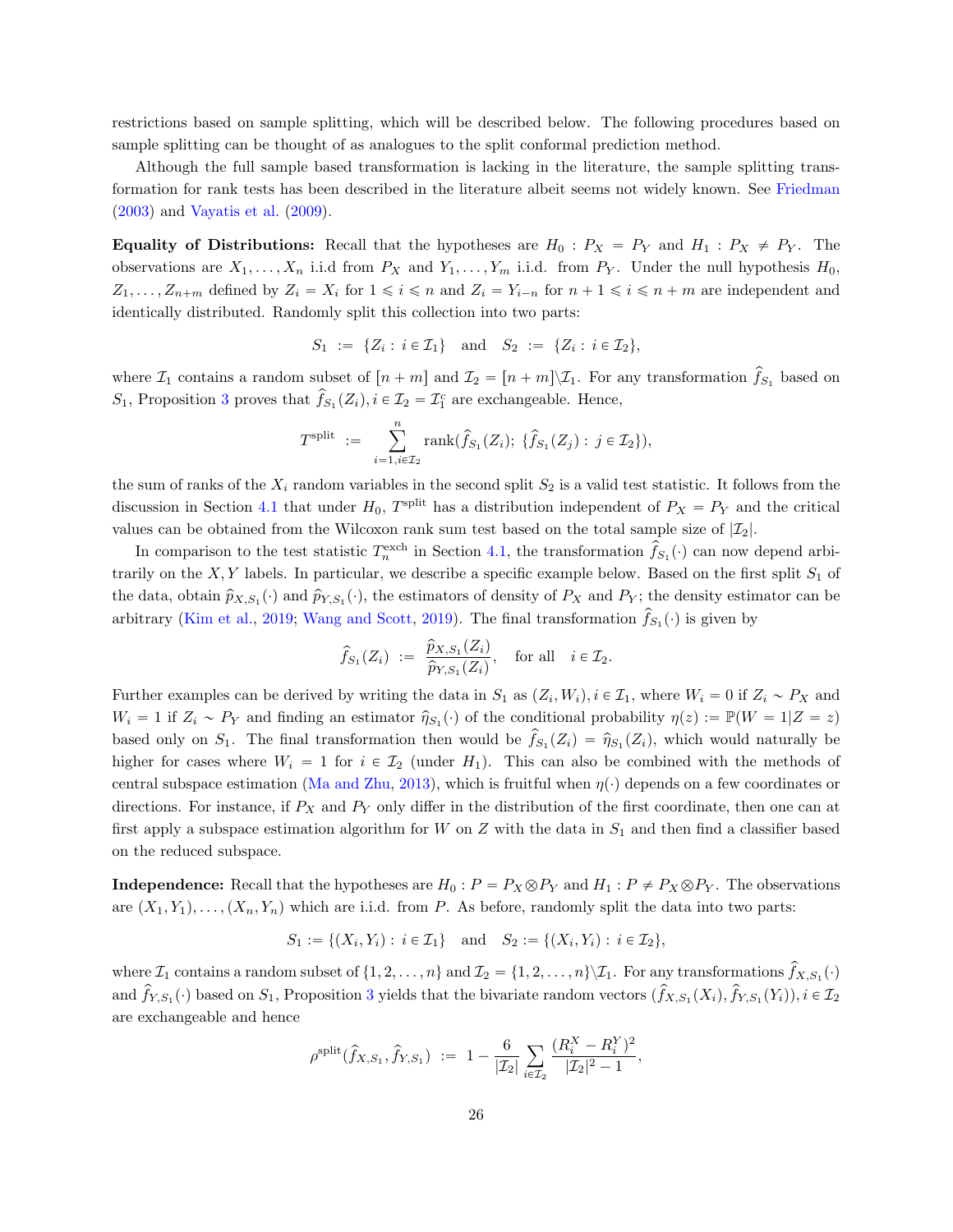is a valid test statistic, where

$$
R_i^X := \text{rank}(\hat{f}_{X,S_1}(X_i); \{\hat{f}_{X,S_1}(X_j) : j \in \mathcal{I}_2\}),
$$
  

$$
R_i^Y := \text{rank}(\hat{f}_{Y,S_1}(Y_i); \{\hat{f}_{Y,S_1}(Y_j) : j \in \mathcal{I}_2\}).
$$

Following the discussion in Section [4.2,](#page-23-1) we conclude that under the null hypothesis  $H_0 : P = P_X \otimes P_Y$ ,  $\rho^{\text{split}}(\hat{f}_{X,S_1}, \hat{f}_{Y,S_1})$  has the same distribution as the Spearman's rank correlation based on sample size  $|\mathcal{I}_2|$ .

In comparison to the test statistic in Section [4.2,](#page-23-1) we can now use transformations  $\hat{f}_{X,S_1}$  and  $\hat{f}_{Y,S_1}$ that can depend on  $(X_i, Y_i), i \in S_1$  jointly not just marginally. We describe a specific example below. Based on the first split  $S_1$  of the data, obtain transformations  $\hat{f}_{X,S_1}(\cdot)$  and  $\hat{f}_{Y,S_1}(\cdot)$  that maximize the "correlation" between  $X_i, Y_i$  for  $i \in S_1$ ; any technique can be used here and the "correlation" measure is also arbitrary. See [Breiman and Friedman](#page-28-16) [\(1985\)](#page-28-16) for an example and one can also mix this methodology with dimension reduction techniques [\(Ma and Zhu,](#page-30-16) [2013\)](#page-30-16). These transformations can be used in the statistic  $\rho^{\text{split}}(\hat{f}_{X,S_1}, \hat{f}_{Y,S_1})$  above. The critical values for this statistic can be obtained as before.

Summarizing the discussion in Section [4,](#page-20-0) we have shown that the distribution-free nature of the rank tests continues to hold under a large class of data-driven transformations. In all these sections, we have described the procedures only through two classical tests: Wilcoxon rank-sum test and Spearman's rank correlation test. Because most rank tests only depend on the fact that ranks are distributed uniformly over all permutations, the procedures can also be used with other rank tests [\(Hollander et al.,](#page-30-14) [2013\)](#page-30-14).

## <span id="page-26-0"></span>5 Summary and Concluding Remarks

We have described the fundamental concept of exchangeability and its implications for prediction regions as well as rank tests. By describing the basic components, the intention is to bring the conformal prediction more into practice and also to show the wide range of flexibility hiding within the rank tests. In both these topics, we have (intentionally) not done an in-depth survey of the existing literature. We encourage the reader to refer to the cited literature to explore these topics further.

Of course, in both cases (prediction and testing), it is also of interest to understand the "power". For a prediction region, this could be the length/volume of the region and for a test, it is the usual power  $(1 - type$ II error). In the case of conformal prediction, we discussed the imitation of the optimal volume prediction region but it should be stressed that, in general, optimality is hard to attain in finite samples in a distributionfree way because it requires the transformation used in practice to be the optimal transformation and in general, one can only consistently estimate that optimal transformation under "smoothness" assumptions. See [Lei et al.](#page-30-1) [\(2013\)](#page-30-1), Györfi and Walk [\(2020\)](#page-29-15), and [Yang and Kuchibhotla](#page-32-10) [\(2021\)](#page-32-10) for some optimality results.

In the case of testing, the optimal transformation for the equality of distribution testing would require estimation of the optimal distribution separating transformation. For instance, suppose  $P_X$  and  $P_Y$  are two distributions on  $\mathbb{R}^d$  and in truth, they differ in their distributions only in the first coordinate. Then the optimal transformation to use is  $x \in \mathbb{R}^d \mapsto x_1 \in \mathbb{R}$ . Among all the tests of the form suggested in Pseudocode 3, the optimal transformation should converge to  $x \mapsto x_1$  asymptotically for optimality in this class of tests. As with conformal prediction, this can be hard because of distributional assumptions and the curse of dimensionality in estimating the optimal transformation and also because the full-data transformation  $f_{n+m}$ is not allowed to use the true X, Y labels of  $Z_1, \ldots, Z_{n+m}$  which makes it an unsupervised problem. The second issue can be alleviated by sample splitting.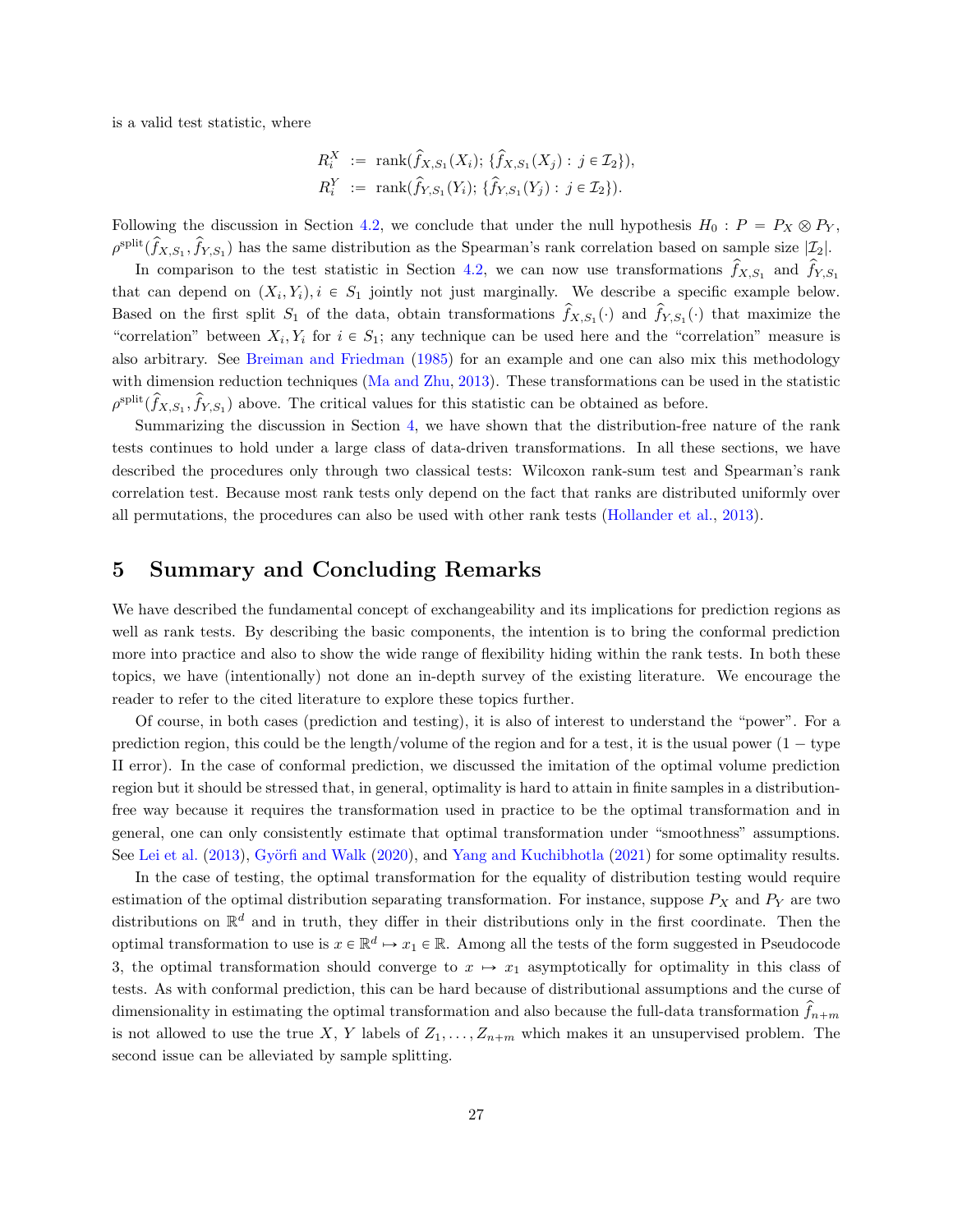In light of the discussion here, we now briefly mention a few open questions. Firstly, regarding conformal prediction, we have focused on the split conformal method for computational efficiency. This method uses one part of the data for training and the other part for calibrating the prediction region. As mentioned, it has been argued in the literature that the split conformal method could incur statistical inefficiency due to this splitting. Because prediction regions (unlike confidence regions) do not shrink to a singleton, it is not clear how to characterize this statistical inefficiency. The results of [Lei et al.](#page-30-3) [\(2018\)](#page-30-3) and Sesia and Candès [\(2020\)](#page-31-11) already prove that, under certain assumptions, the split conformal regions can "converge" to the optimal prediction region. In this sense, asymptotic volume optimality holds in general but to understand the sub-optimality stemming from splitting, we need refined results. We believe it to be an open question on how these refined results look. Secondly, related to rank tests, we introduced sample splitting as a way of avoiding restrictions on the data-driven transformations. There is, however, a trade-off in that sample splitting tests are only based on a fraction of the total sample size and hence can also sacrifice power. It would be interesting to understand if there is a way to improve power and make use of data more cleverly; this could be done based in p-value combination techniques [\(Vovk and Wang,](#page-32-6) [2019\)](#page-32-6) or the leave-one-out analogues [\(Barber et al.,](#page-27-0) [2021\)](#page-27-0). Study of power gains of such procedures requires further exploration. Furthermore, it would be interesting to study the (asymptotic) power properties of the tests discussed in Section [4](#page-20-0) when the data-driven transformations are assumed to be consistent (in suitable metric) to their targets.

# Acknowledgments

The author thanks Richard Berk, Andreas Buja, Rohit Patra for reading the earlier versions of the article and providing constructive comments that led to an improvement in the exposition. The author is also grateful to the reviewers, the associate editor, and the editor for their comments that led to the improved presentation.

# References

- <span id="page-27-2"></span>Aldous, D. J. (1985). Exchangeability and related topics. In École d'Été de Probabilités de Saint-Flour  $XIII-1983$ , pages 1–198. Springer.
- <span id="page-27-4"></span>Aloise, D., Deshpande, A., Hansen, P., and Popat, P. (2009). NP-hardness of euclidean sum-of-squares clustering. Machine learning, 75(2):245–248.
- <span id="page-27-3"></span>Arthur, D. and Vassilvitskii, S. (2007). k-means++: the advantages of careful seeding, p 1027–1035. In SODA'07: proceedings of the eighteenth annual ACM-SIAM symposium on discrete algorithms. Society for Industrial and Applied Mathematics, Philadelphia, PA.
- <span id="page-27-1"></span>Balasubramanian, V., Ho, S.-S., and Vovk, V. (2014). Conformal prediction for reliable machine learning: theory, adaptations and applications. Morgan Kaufmann Publishers Inc.
- <span id="page-27-0"></span>Barber, R. F., Candes, E. J., Ramdas, A., and Tibshirani, R. J. (2021). Predictive inference with the jackknife+. The Annals of Statistics, 49(1):486–507.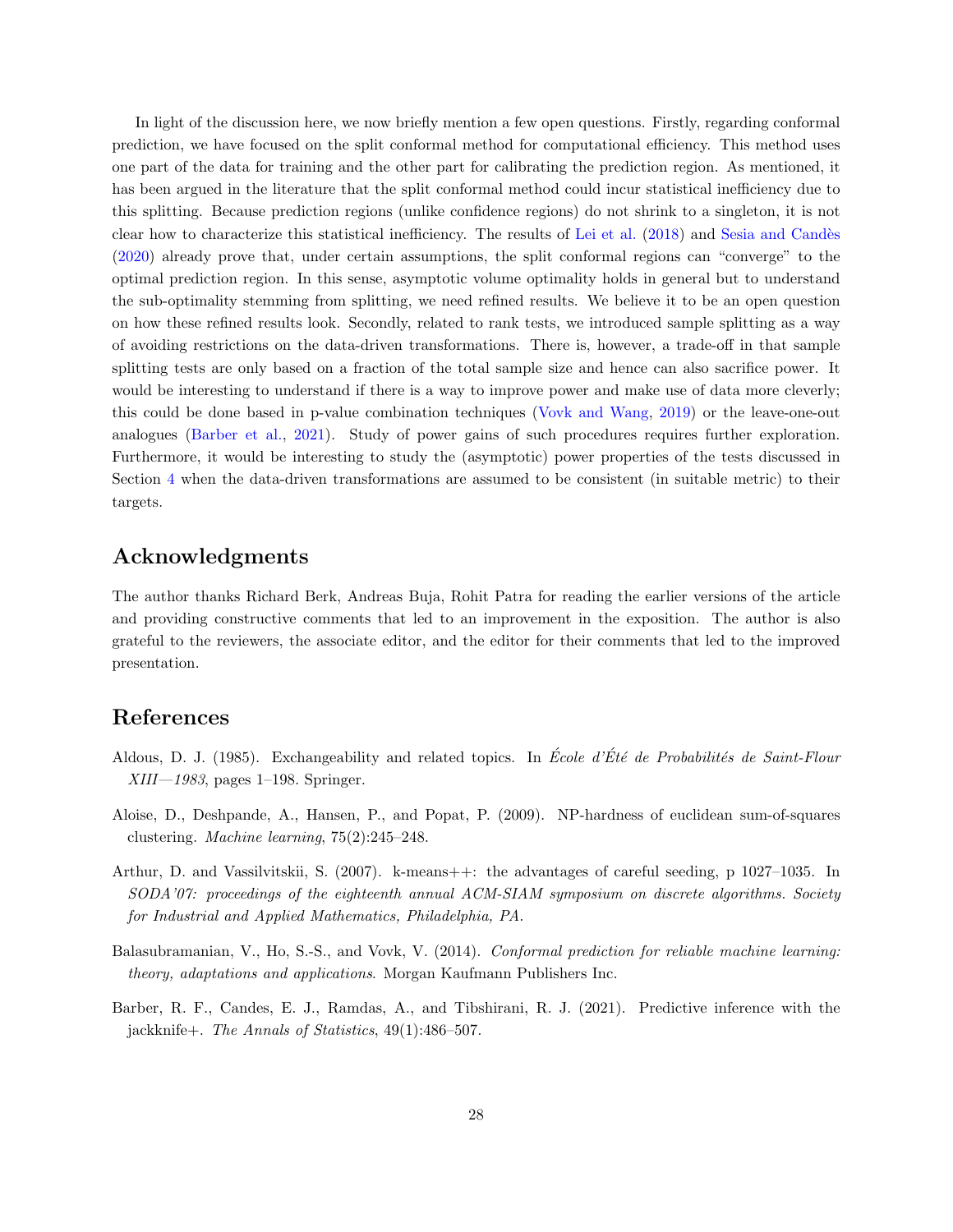- <span id="page-28-6"></span>Bates, S., Angelopoulos, A., Lei, L., Malik, J., and Jordan, M. I. (2021). Distribution-free, risk-controlling prediction sets. arXiv preprint arXiv:2101.02703.
- <span id="page-28-14"></span>Bhattacharya, B. B. (2019). A general asymptotic framework for distribution-free graph-based two-sample tests. Journal of the Royal Statistical Society: Series B (Statistical Methodology), 81(3):575–602.
- <span id="page-28-13"></span>Bhattacharya, B. B. (2020). Asymptotic distribution and detection thresholds for two-sample tests based on geometric graphs. Annals of Statistics, 48(5):2879–2903.
- <span id="page-28-16"></span>Breiman, L. and Friedman, J. H. (1985). Estimating optimal transformations for multiple regression and correlation. Journal of the American statistical Association, 80(391):580–598.
- <span id="page-28-7"></span>Burnaev, E. and Vovk, V. (2014). Efficiency of conformalized ridge regression. In Conference on Learning Theory, pages 605–622.
- <span id="page-28-11"></span>Carlsson, L., Ahlberg, E., Boström, H., Johansson, U., and Linusson, H. (2015). Modifications to p-values of conformal predictors. In International Symposium on Statistical Learning and Data Sciences, pages 251–259. Springer.
- <span id="page-28-10"></span>Carlsson, L., Eklund, M., and Norinder, U. (2014). Aggregated conformal prediction. In IFIP International Conference on Artificial Intelligence Applications and Innovations, pages 231–240. Springer.
- <span id="page-28-15"></span>Celebi, M. E., Kingravi, H. A., and Vela, P. A. (2013). A comparative study of efficient initialization methods for the k-means clustering algorithm. Expert systems with applications,  $40(1):200-210$ .
- <span id="page-28-8"></span>Chen, W., Chun, K.-J., and Barber, R. F. (2018). Discretized conformal prediction for efficient distributionfree inference. *Stat*,  $7(1):e173$ .
- <span id="page-28-0"></span>Chernozhukov, V., Wüthrich, K., and Yinchu, Z. (2018). Exact and robust conformal inference methods for predictive machine learning with dependent data. pages 732–749.
- <span id="page-28-1"></span>Chernozhukov, V., Wüthrich, K., and Zhu, Y. (2019). Distributional conformal prediction.  $arXiv:1909.07889$ .
- <span id="page-28-5"></span>Commenges, D. (2003). Transformations which preserve exchangeability and application to permutation tests. Journal of nonparametric statistics, 15(2):171–185.
- <span id="page-28-12"></span>Conradsen, K., Nielsen, A. A., Schou, J., and Skriver, H. (2003). A test statistic in the complex wishart distribution and its application to change detection in polarimetric sar data. IEEE Transactions on Geoscience and Remote Sensing, 41(1):4–19.
- <span id="page-28-9"></span>Cunningham, P. (2008). Dimension reduction. In Machine learning techniques for multimedia, pages 91–112. Springer.
- <span id="page-28-2"></span>De Finetti, B. (1929). Funzione caratteristica di un fenomeno aleatorio. In Atti del Congresso Internazionale dei Matematici: Bologna del 3 al 10 de settembre di 1928, pages 179–190.
- <span id="page-28-4"></span>Dean, A. and Verducci, J. (1990). Linear transformations that preserve majorization, schur concavity, and exchangeability. Linear algebra and its applications, 127:121–138.
- <span id="page-28-3"></span>Deb, N. and Sen, B. (2021). Multivariate rank-based distribution-free nonparametric testing using measure transportation. Journal of the American Statistical Association, (just-accepted):1–45.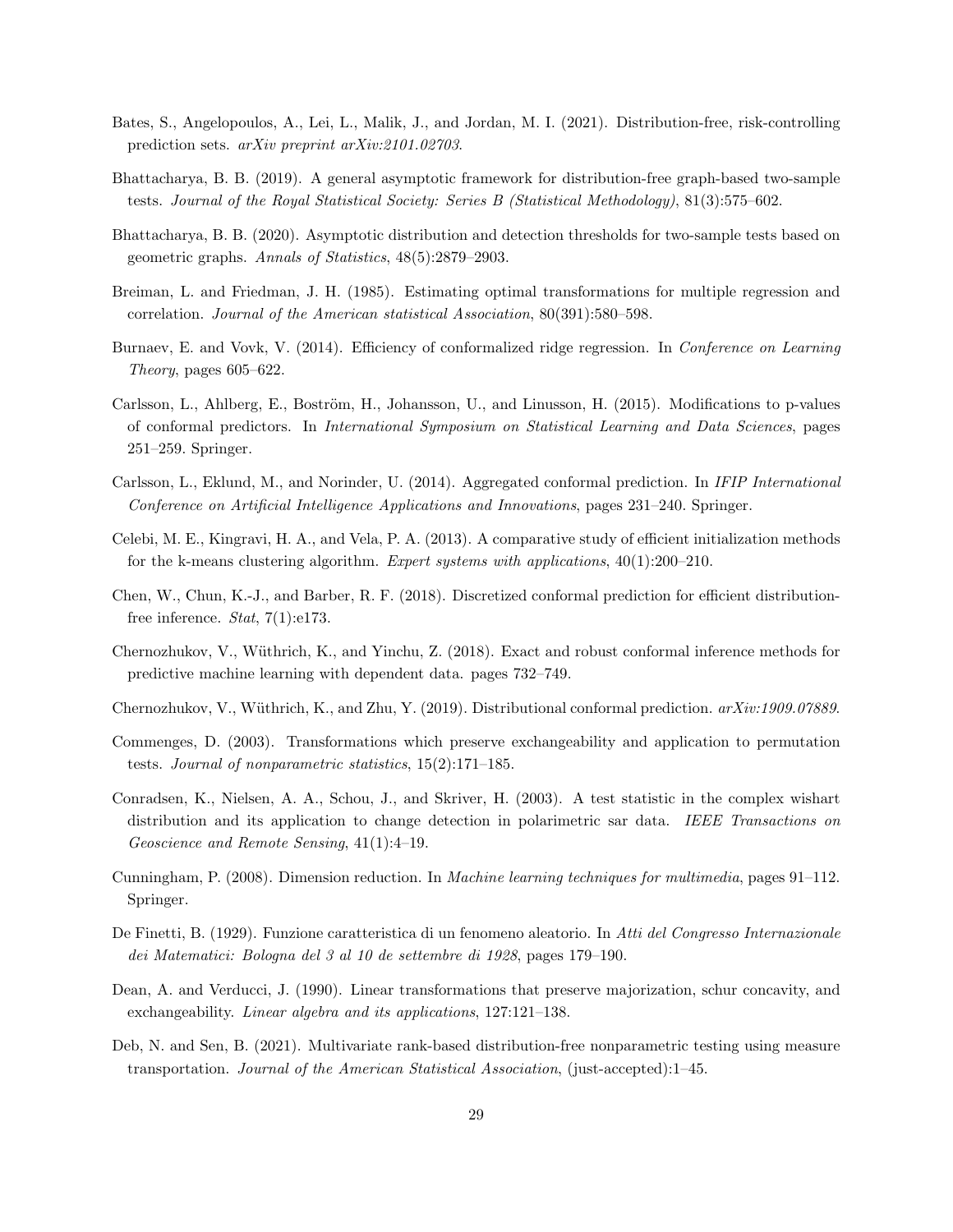- <span id="page-29-11"></span>Ding, Y., Zhao, Y., Shen, X., Musuvathi, M., and Mytkowicz, T. (2015). Yinyang k-means: A drop-in replacement of the classic k-means with consistent speedup. In International Conference on Machine Learning, pages 579–587.
- <span id="page-29-8"></span>Dishion, T. J., Capaldi, D. M., and Yoerger, K. (1999). Middle childhood antecedents to progressions in male adolescent substance use: An ecological analysis of risk and protection. Journal of Adolescent Research, 14(2):175–205.
- <span id="page-29-5"></span>Farris, K. B. and Schopflocher, D. P. (1999). Between intention and behavior: an application of community pharmacists' assessment of pharmaceutical care. Social science  $\mathcal{B}$  medicine, 49(1):55–66.
- <span id="page-29-6"></span>Folkes, V. S., Koletsky, S., and Graham, J. L. (1987). A field study of causal inferences and consumer reaction: the view from the airport. Journal of consumer research, 13(4):534–539.
- <span id="page-29-1"></span>Foygel Barber, R., Candès, E. J., Ramdas, A., and Tibshirani, R. J. (2019). The limits of distribution-free conditional predictive inference. Information and Inference: A Journal of the IMA.
- <span id="page-29-0"></span>Friedman, J. H. (2003). On multivariate goodness–of–fit and two–sample testing. Statistical problems in particle physics, astrophysics, and cosmology, page 311.
- <span id="page-29-13"></span>Grønlund, A., Larsen, K. G., Mathiasen, A., Nielsen, J. S., Schneider, S., and Song, M. (2017). Fast exact k-means, k-medians and bregman divergence clustering in 1d. arXiv:1701.07204.
- <span id="page-29-7"></span>Grover, R. and Dillon, W. R. (1985). A probabilistic model for testing hypothesized hierarchical market structures. Marketing Science, 4(4):312–335.
- <span id="page-29-2"></span>Gupta, C., Kuchibhotla, A. K., and Ramdas, A. K. (2021). Nested conformal prediction and quantile out-of-bag ensemble methods. Accepted at Pattern Recognition. Preprint at arXiv:1910.10562.
- <span id="page-29-15"></span>Györfi, L. and Walk, H. (2020). Nearest neighbor based conformal prediction. Pub. Inst. Stat. Univ. Paris, Special issue in honour of Denis Bosq's 80th birthday(63):173–190.
- <span id="page-29-10"></span>Hamerly, G. (2010). Making k-means even faster. In Proceedings of the 2010 SIAM international conference on data mining, pages 130–140. SIAM.
- <span id="page-29-12"></span>Hamerly, G. and Drake, J. (2015). Accelerating Lloyd's algorithm for k-means clustering. In Partitional clustering algorithms, pages 41–78. Springer.
- <span id="page-29-14"></span>Han, F., Chen, S., and Liu, H. (2017). Distribution-free tests of independence in high dimensions. Biometrika, 104(4):813–828.
- <span id="page-29-9"></span>Heller, R., Heller, Y., Kaufman, S., Brill, B., and Gorfine, M. (2016). Consistent distribution-free k-sample and independence tests for univariate random variables. The Journal of Machine Learning Research, 17(1):978–1031.
- <span id="page-29-3"></span>Hewitt, E. and Savage, L. J. (1955). Symmetric measures on cartesian products. Transactions of the American Mathematical Society, 80(2):470–501.
- <span id="page-29-4"></span>Hinton, G. E. and Salakhutdinov, R. R. (2006). Reducing the dimensionality of data with neural networks. science, 313(5786):504–507.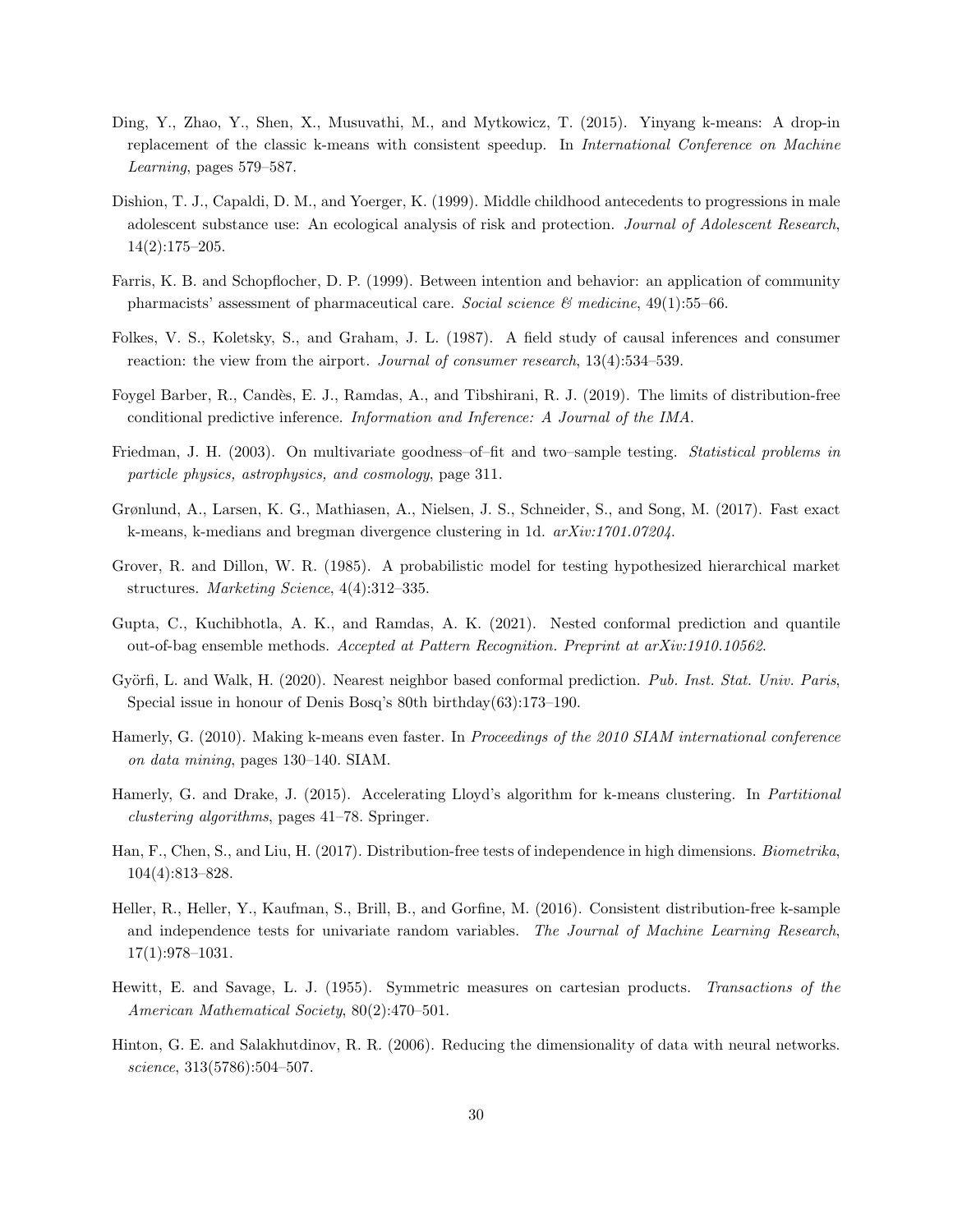<span id="page-30-14"></span>Hollander, M., Wolfe, D. A., and Chicken, E. (2013). Nonparametric statistical methods. John Wiley & Sons.

- <span id="page-30-6"></span>Hyndman, R. J. (1996). Computing and graphing highest density regions. The American Statistician, 50(2):120–126.
- <span id="page-30-8"></span>Izbicki, R., Shimizu, G. T., and Stern, R. B. (2019). Flexible distribution-free conditional predictive bands using density estimators. arXiv preprint arXiv:1910.05575.
- <span id="page-30-11"></span>Kim, B., Xu, C., and Foygel Barber, R. (2020). Predictive inference is free with the jackknife+-afterbootstrap. Advances in Neural Information Processing Systems, 33.
- <span id="page-30-15"></span>Kim, J., Shin, J., Rinaldo, A., and Wasserman, L. (2019). Uniform convergence rate of the kernel density estimator adaptive to intrinsic volume dimension. pages 3398–3407.
- <span id="page-30-7"></span>Kivaranovic, D., Johnson, K. D., and Leeb, H. (2020). Adaptive, distribution-free prediction intervals for deep networks. pages 4346–4356.
- <span id="page-30-9"></span>Kuchibhotla, A. K. and Berk, R. A. (2021). Nested conformal prediction sets for classification with applications to probation data. arXiv preprint arXiv:2104.09358.
- <span id="page-30-5"></span>Lei, J. (2019). Fast exact conformalization of the lasso using piecewise linear homotopy. *Biometrika*, 106(4):749–764.
- <span id="page-30-3"></span>Lei, J., G'Sell, M., Rinaldo, A., Tibshirani, R. J., and Wasserman, L. (2018). Distribution-free predictive inference for regression. *Journal of the American Statistical Association*, 113(523):1094–1111.
- <span id="page-30-4"></span>Lei, J., Rinaldo, A., and Wasserman, L. (2015). A conformal prediction approach to explore functional data. Annals of Mathematics and Artificial Intelligence, 74(1-2):29–43.
- <span id="page-30-1"></span>Lei, J., Robins, J., and Wasserman, L. (2013). Distribution-free prediction sets. J. Amer. Statist. Assoc., 108(501):278–287.
- <span id="page-30-2"></span>Lei, J. and Wasserman, L. (2014). Distribution-free prediction bands for non-parametric regression. Journal of the Royal Statistical Society: Series B (Statistical Methodology), 76(1):71–96.
- <span id="page-30-0"></span>Lhéritier, A. (2015). Nonparametric methods for learning and detecting multivariate statistical dissimilarity. PhD thesis, Université Nice Sophia Antipolis.
- <span id="page-30-10"></span>Linusson, H., Norinder, U., Boström, H., Johansson, U., and Löfström, T. (2017). On the calibration of aggregated conformal predictors. In The 6th Symposium on Conformal and Probabilistic Prediction with Applications,(COPA 2017), 13-16 June, 2017, Stockholm, Sweden, pages 154–173.
- <span id="page-30-12"></span>Liu, J. Z., Mcrae, A. F., Nyholt, D. R., Medland, S. E., Wray, N. R., Brown, K. M., Hayward, N. K., Montgomery, G. W., Visscher, P. M., and Martin, N. G. (2010). A versatile gene-based test for genomewide association studies. The American Journal of Human Genetics,  $87(1):139-145$ .
- <span id="page-30-16"></span>Ma, Y. and Zhu, L. (2013). Efficient estimation in sufficient dimension reduction. Annals of statistics, 41(1):250.
- <span id="page-30-13"></span>Martin, E. C. and Betensky, R. A. (2005). Testing quasi-independence of failure and truncation times via conditional Kendall's tau. Journal of the American Statistical Association, 100(470):484–492.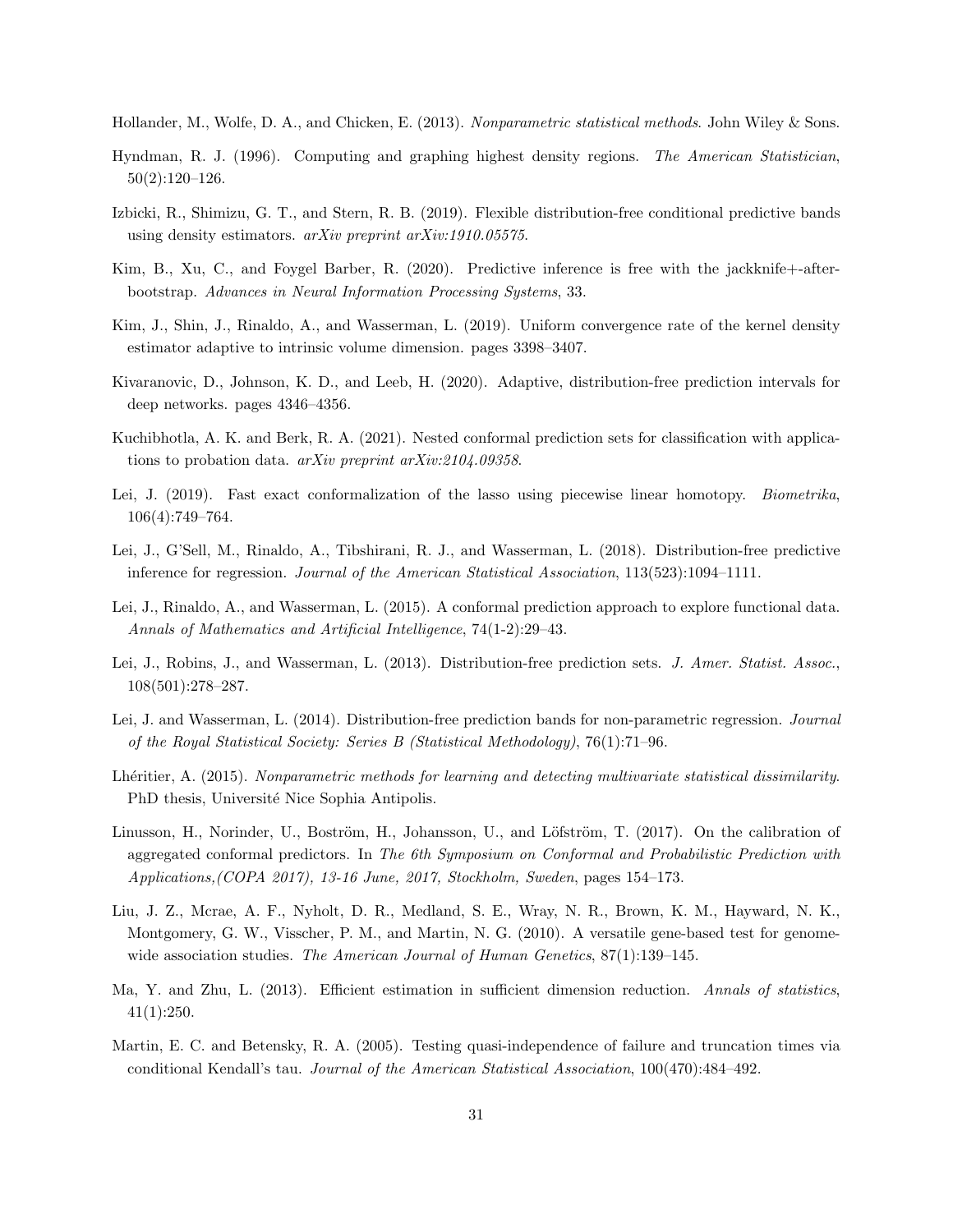- <span id="page-31-0"></span>Matthews, K. E. and Taylor, M. S. (1996). Nonparametric methods for multivariate analysis using statistically equivalent blocks. Technical report, Army research lab aberdeen proving ground md.
- <span id="page-31-14"></span>Mayer, T. (1975). Selecting economic hypotheses by goodness of fit. The Economic Journal, 85(340):877–883.
- <span id="page-31-5"></span>Ndiaye, E. and Takeuchi, I. (2019). Computing full conformal prediction set with approximate homotopy. In Advances in Neural Information Processing Systems, pages 1386–1395.
- <span id="page-31-16"></span>Newling, J. and Fleuret, F. (2016). Fast k-means with accurate bounds. In International Conference on Machine Learning, pages 936–944.
- <span id="page-31-8"></span>Nguyen, L. H. and Holmes, S. (2019). Ten quick tips for effective dimensionality reduction. PLoS computational biology, 15(6).
- <span id="page-31-6"></span>Papadopoulos, H., Proedrou, K., Vovk, V., and Gammerman, A. (2002). Inductive confidence machines for regression. In European Conference on Machine Learning, pages 345–356. Springer.
- <span id="page-31-18"></span>R´enyi, A. (1959). On measures of dependence. Acta mathematica hungarica, 10(3-4):441–451.
- <span id="page-31-3"></span>Ressel, P. (1985). De Finetti-type theorems: an analytical approach. The Annals of Probability, 13(3):898– 922.
- <span id="page-31-1"></span>Romano, Y., Patterson, E., and Candes, E. (2019). Conformalized quantile regression. In Advances in Neural Information Processing Systems, pages 3538–3548.
- <span id="page-31-12"></span>Romano, Y., Sesia, M., and Candès, E. J. (2020). Classification with valid and adaptive coverage.  $arXiv$ preprint arXiv:2006.02544.
- <span id="page-31-2"></span>Schervish, M. J. (2012). Theory of statistics. Springer Science & Business Media.
- <span id="page-31-11"></span>Sesia, M. and Candès, E. J. (2020). A comparison of some conformal quantile regression methods. Stat, 9(1):e261.
- <span id="page-31-4"></span>Shafer, G. and Vovk, V. (2008). A tutorial on conformal prediction. Journal of Machine Learning Research, 9(Mar):371–421.
- <span id="page-31-15"></span>Shen, X., Liu, W., Tsang, I., Shen, F., and Sun, Q.-S. (2017). Compressed k-means for large-scale clustering. In Thirty-First AAAI Conference on Artificial Intelligence.
- <span id="page-31-17"></span>Shi, H., Drton, M., and Han, F. (2020). Distribution-free consistent independence tests via center-outward ranks and signs. Journal of the American Statistical Association, pages 1–16.
- <span id="page-31-10"></span>Silva, V. D. and Tenenbaum, J. B. (2003). Global versus local methods in nonlinear dimensionality reduction. In Advances in neural information processing systems, pages 721–728.
- <span id="page-31-13"></span>Solari, A. and Djordjilović, V. (2021). Multi split conformal prediction. arXiv preprint arXiv:2103.00627.
- <span id="page-31-7"></span>Sorzano, C. O. S., Vargas, J., and Montano, A. P. (2014). A survey of dimensionality reduction techniques. arXiv:1403.2877.
- <span id="page-31-9"></span>Tenenbaum, J. B., De Silva, V., and Langford, J. C. (2000). A global geometric framework for nonlinear dimensionality reduction. science, 290(5500):2319-2323.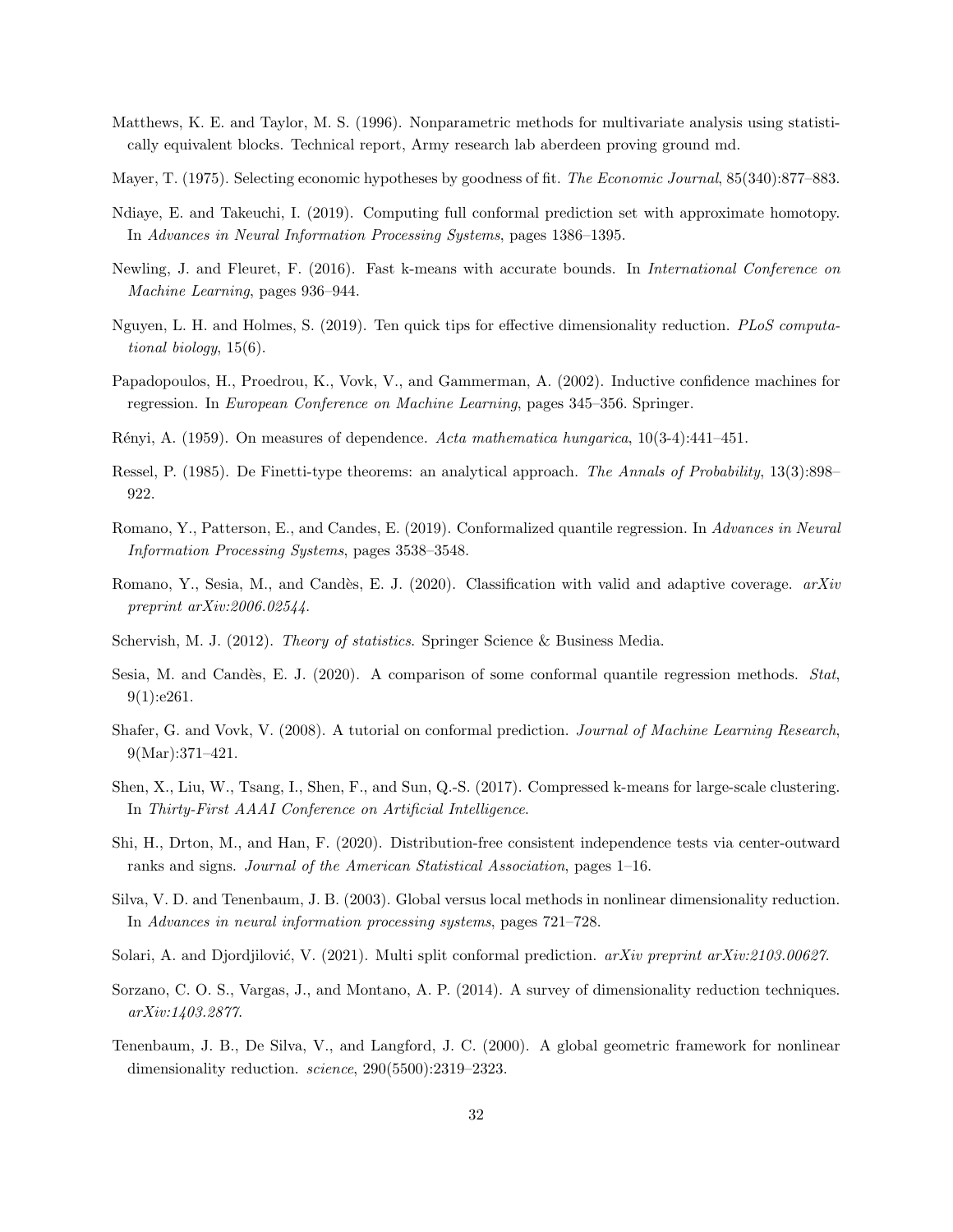- <span id="page-32-0"></span>Vayatis, N., Depecker, M., and Clémenccon, S. (2009). Auc optimization and the two-sample problem. Advances in Neural Information Processing Systems, 22:360–368.
- <span id="page-32-2"></span>Vorlickova, D. (1972). Asymptotic properties of rank tests of symmetry under discrete distributions. The Annals of Mathematical Statistics, 43(6):2013–2018.
- <span id="page-32-5"></span>Vovk, V. (2015). Cross-conformal predictors. Annals of Mathematics and Artificial Intelligence, 74(1-2):9–28.
- <span id="page-32-11"></span>Vovk, V. (2020). Testing randomness online. Statistical Science (forthcoming). arXiv:1906.09256.
- <span id="page-32-1"></span>Vovk, V., Gammerman, A., and Shafer, G. (2005). Algorithmic learning in a random world. Springer Science & Business Media.
- <span id="page-32-6"></span>Vovk, V. and Wang, R. (2019). Combining p-values via averaging. arXiv:1212.4966v3.
- <span id="page-32-4"></span>Wang, W., Huang, Y., Wang, Y., and Wang, L. (2014). Generalized autoencoder: A neural network framework for dimensionality reduction. In Proceedings of the IEEE conference on computer vision and pattern recognition workshops, pages 490–497.
- <span id="page-32-9"></span>Wang, Z. and Scott, D. W. (2019). Nonparametric density estimation for high-dimensional data—algorithms and applications. Wiley Interdisciplinary Reviews: Computational Statistics, 11(4):e1461.
- <span id="page-32-8"></span>Wasserman, L. and Tibshirani, R. J. (2017). Clustering. https://www.stat.cmu.edu/ ryantibs/statml/lectures/clustering.pdf.
- <span id="page-32-7"></span>Wilcoxon, F. (1945). Individual comparisons by ranking methods. *Biometrics*, 1(6):80–83.
- <span id="page-32-3"></span>Xie, H., Li, J., and Xue, H. (2017). A survey of dimensionality reduction techniques based on random projection. arXiv:1706.04371.
- <span id="page-32-10"></span>Yang, Y. and Kuchibhotla, A. K. (2021). Finite-sample efficient conformal prediction. arXiv preprint arXiv:2104.13871.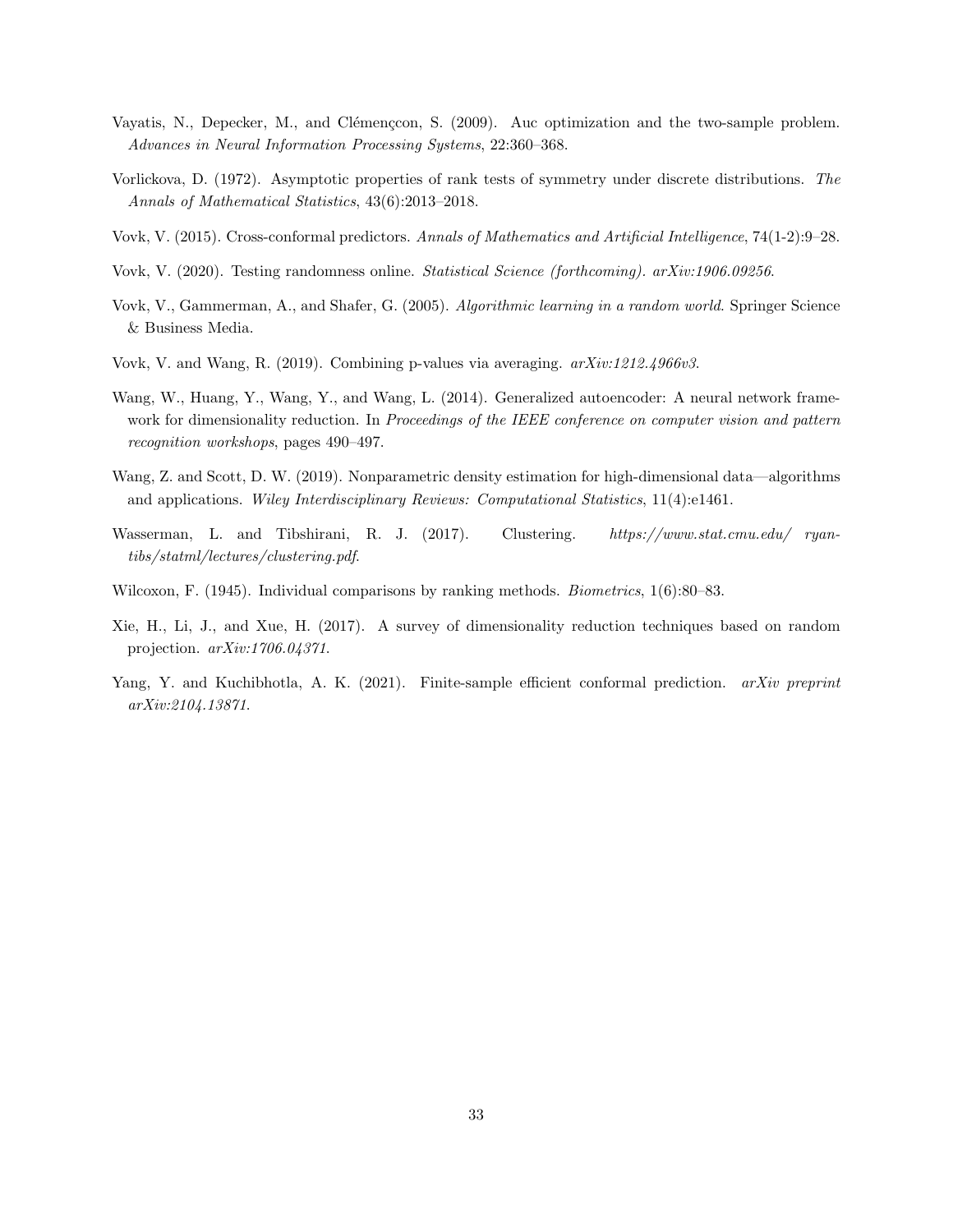# <span id="page-33-1"></span>A Auxiliary Results

The following two results follow from Theorem [3](#page-6-1) and will play an important role for both conformal prediction and rank tests.

<span id="page-33-2"></span>**Proposition 3.** Suppose  $Z_1, \ldots, Z_n, Z_{n+1}$  are exchangeable random variables. If  $1 \leq n_1 \leq n$ , and  $\hat{T}_{n_1}$ :  $g(Z_1,\ldots,Z_{n_1})$  is any statistic computed based only on  $Z_1,\ldots,Z_{n_1}$ , then for any function  $\hat{f}_{n_1}$  depending arbitrarily on  $Z_1, \ldots, Z_{n_1}$ ,

$$
\hat{f}_{n_1}(Z_{n_1+1}, \hat{T}_{n_1}), \hat{f}_{n_1}(Z_{n_1+2}, \hat{T}_{n_1}), \ldots, \hat{f}_{n_1}(Z_n, \hat{T}_{n_1}), \hat{f}_{n_1}(Z_{n+1}, \hat{T}_{n_1}),
$$

are exchangeable random variables.

Proof. Define the function

$$
G\begin{pmatrix} Z_1 \\ Z_2 \\ \vdots \\ Z_{n+1} \end{pmatrix} := \begin{pmatrix} \hat{f}_{n_1}(Z_{n_1+1}, \hat{T}_{n_1}) \\ \vdots \\ \hat{f}_{n_1}(Z_{n+1}, \hat{T}_{n_1}) \end{pmatrix}.
$$

For any permutation  $\pi : \{n_1 + 1, \ldots, n + 1\} \to \{n_1 + 1, \ldots, n + 1\},\$ 

$$
\pi G \begin{pmatrix} Z_1 \\ Z_2 \\ \vdots \\ Z_{n+1} \end{pmatrix} = \begin{pmatrix} \hat{f}_{n_1}(Z_{\pi(n_1+1)}, \hat{T}_{n_1}) \\ \cdots \\ \hat{f}_{n_1}(Z_{\pi(n+1)}, \hat{T}_{n_1}) \end{pmatrix} = G \begin{pmatrix} Z_1 \\ \vdots \\ Z_{n_1} \\ \pi \begin{pmatrix} Z_{n_1+1} \\ \vdots \\ Z_{n+1} \end{pmatrix} \end{pmatrix} \stackrel{(a)}{=} G \begin{pmatrix} Z_1 \\ \pi_1 \begin{pmatrix} Z_1 \\ Z_2 \\ \vdots \\ Z_{n+1} \end{pmatrix} \end{pmatrix},
$$

for a permutation  $\pi_1 : [n + 1] \rightarrow [n + 1]$ , where

 $\pi_1(i) = i$  for all  $1 \leq i \leq n_1$  and  $\pi_i(i) = \pi(i)$  for  $i > n_1$ .

Equality (a) above follows from the fact that  $\hat{f}_{n_1}$  depends only on  $Z_1, \ldots, Z_{n_1}$ . Hence Theorem [3](#page-6-1) implies the result.  $\Box$ 

<span id="page-33-0"></span>**Proposition 4.** Suppose  $Z_1, \ldots, Z_n$  are exchangeable, and  $\hat{f}$  is a function depending on  $Z_1, \ldots, Z_n$  permu-tation invariantly.<sup>[4](#page-33-3)</sup> Then  $\hat{f}(Z_1), \ldots, \hat{f}(Z_n)$  are exchangeable.

This result is same as Proposition 2.1 of [Vovk](#page-32-11) [\(2020\)](#page-32-11).

*Proof of Proposition [4.](#page-33-0)* Like in Proposition [3,](#page-33-2) we apply Theorem [3.](#page-6-1) Define the function

$$
G\begin{pmatrix}Z_1\\ \vdots\\ Z_n\end{pmatrix} := \begin{pmatrix} \widehat{f}(Z_1) \\ \vdots\\ \widehat{f}(Z_n)\end{pmatrix}.
$$

<span id="page-33-3"></span><sup>&</sup>lt;sup>4</sup>This means that the algorithm outputting  $\hat{f}$  does not use the indexing of  $Z_1, \ldots, Z_n$ .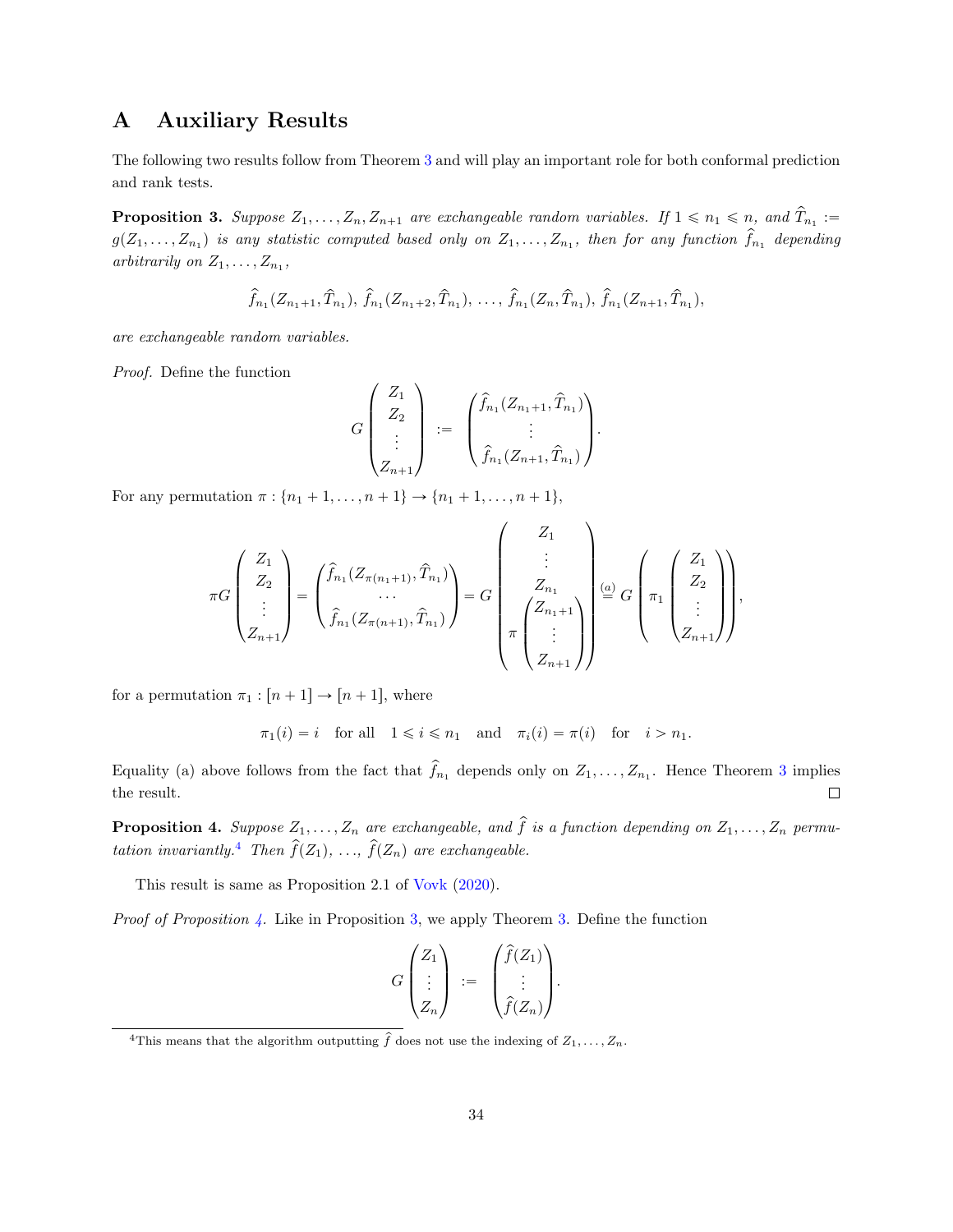For any permutation  $\pi : [n] \to [n],$ 

$$
\pi G \begin{pmatrix} Z_1 \\ \vdots \\ Z_n \end{pmatrix} = \begin{pmatrix} \hat{f}(Z_{\pi(1)}) \\ \vdots \\ \hat{f}(Z_{\pi(n)}) \end{pmatrix} = G \begin{pmatrix} Z_{\pi(1)} \\ \vdots \\ Z_{\pi(n)} \end{pmatrix}.
$$

The first equality above holds because  $\hat{f}$  depends on  $Z_1, \ldots, Z_n$  permutation invariantly. The result now follows from Theorem [3.](#page-6-1)  $\Box$ 

## <span id="page-34-0"></span>B Proofs of Results in Sections [2](#page-2-0) and [3](#page-7-0)

#### B.1 Proof of Theorem [2](#page-5-1)

Fix  $\xi > 0$  and set  $Z_i = W_i + \xi U_i$ . Because  $U_1, \ldots, U_n$  continuously distributed and are distinct with probability 1, we have that the events

<span id="page-34-1"></span>
$$
\{Z_{\pi(1)} \leqslant Z_{\pi(2)} \leqslant \cdots \leqslant Z_{\pi(n)}\},\
$$

over all permutations  $\pi : [n] \to [n]$ , are disjoint and further, one of them has to have occurred. Hence

$$
\sum_{\pi:[n]\to[n]} \mathbb{P}\left(Z_{\pi(1)}\leqslant\cdots\leqslant Z_{\pi(n)}\right)=1.
$$
\n(34)

Because  $U_1, \ldots, U_n$  are iid and  $W_1, \ldots, W_n$  are exchangeable,  $Z_1, \ldots, Z_n$  are exchangeable. This, by definition, implies that

$$
(Z_1,\ldots,Z_n) \sim (Z_{\pi(1)},\ldots,Z_{\pi(n)}),
$$

for any permutation  $\pi : [n] \to [n]$  and taking  $A := \{(x_1, \ldots, x_n) : x_1 \leq \ldots \leq x_n\}$  yields

$$
\mathbb{P}(Z_1 \leq \ldots \leq Z_n) = \mathbb{P}((Z_1, \ldots, Z_n) \in A)
$$

$$
= \mathbb{P}((Z_{\pi(1)}, \ldots, Z_{\pi(n)}) \in A)
$$

$$
= \mathbb{P}(Z_{\pi(1)} \leq \ldots \leq Z_{\pi(n)}).
$$

This combined with [\(34\)](#page-34-1) proves that for every permutation  $\pi$ ,

$$
\mathbb{P}\left(Z_{\pi(1)} \leqslant \cdots \leqslant Z_{\pi(n)}\right) = \frac{1}{n!}.
$$

This proves the result because  $\{Z_{\pi(1)} \leq \ldots \leq Z_{\pi(n)}\}$  is equivalent to the event that  $(\text{rank}(Z_i) : i \in [n])$  is a particular permutation of  $[n]$ .

## B.2 Proof of Corollary [1](#page-5-3)

Because rank $(\cdot; \cdot)$  takes values in  $\{1, 2, \ldots, n\}$ , we get that

$$
\mathbb{P}\left(\text{rank}(W_n; \{W_1, \ldots, W_n\}) \leq t\right) = \mathbb{P}\left(\text{rank}(W_n; \{W_1, \ldots, W_n\}) \leq t\right)
$$

$$
= \sum_{i=1}^{\lfloor t \rfloor} \mathbb{P}\left(\text{rank}(W_n; \{W_1, \ldots, W_n\}) = i\right)
$$

$$
= \sum_{i=1}^{\lfloor t \rfloor} \frac{(n-1)!}{n!},
$$